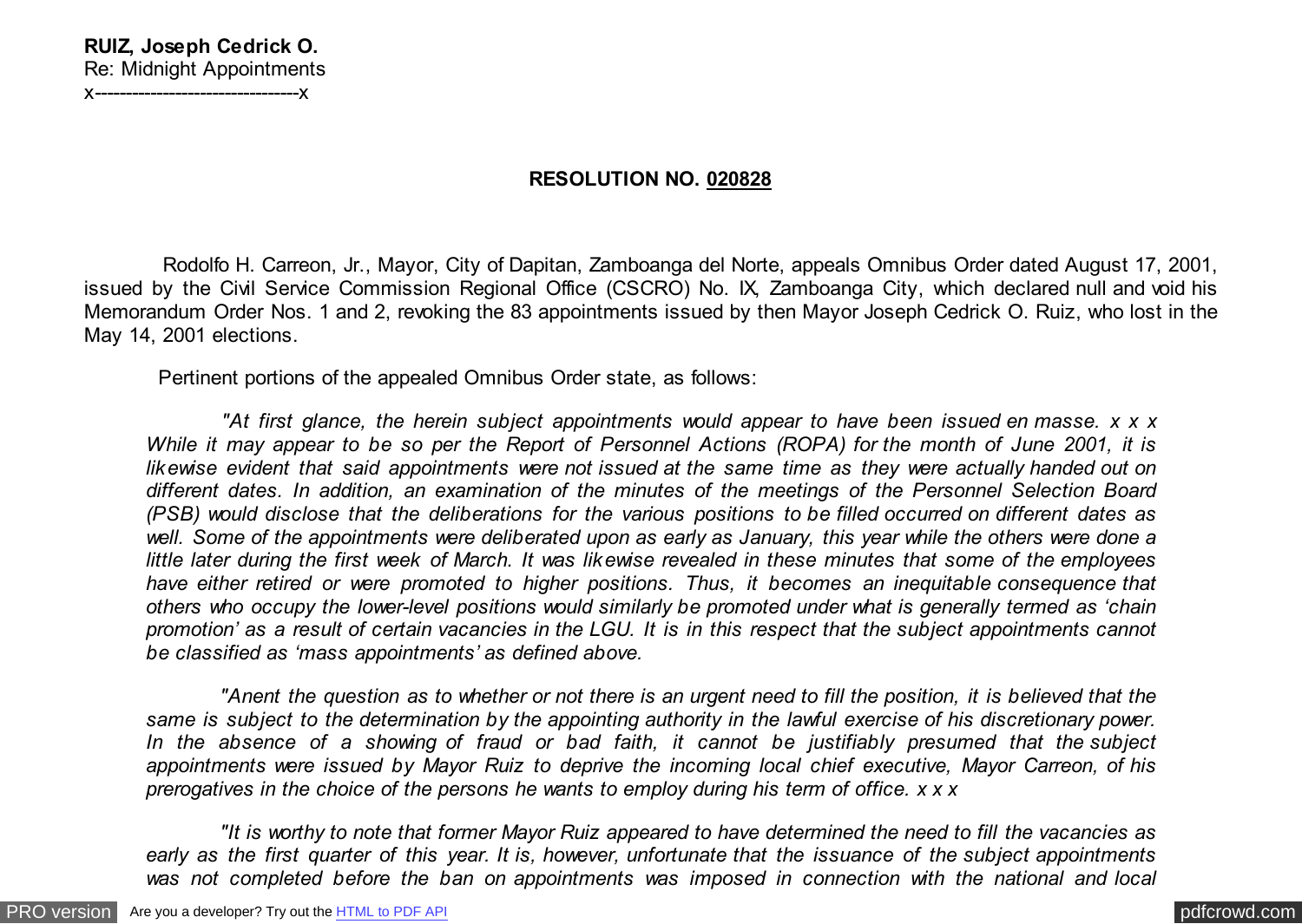*"In a seemingly desperate effort to rectify its mistake in prematurely revoking the appointments, the LGU-Dapitan contends that its 'official communication' bearing the same date as the assailed Memoranda and addressed to the PCSO-ZDN was in effect requesting for the disapproval of the subject appointments, This Office believes otherwise. Said 'official communication' reads:*

 *'Please be informed that pursuant to CSC Resolution No. 01-0988, dated 04 June 2001, in connection with CSC Memorandum Circular No. 7, series of 2001, the undersigned Office for the City of Dapitan through its Memorandum Order No. 1, s. 2001, has effectively revoked the appointments that were issued by the former Mayor x x x before, during or after the prohibited period on the issuance of appointments as provided for under election laws and rules, and which were made effective during or after the said period. A copy of the said latter Memorandum has been previously furnished to your good office x x x.*

 *'In line with the CSC Resolution, and bolstered by this Office's said Memorandum, may we, therefore, request your good office that the said appointments submitted by former Mayor Ruiz, be forthwith disapproved. x x x'*

 *"Consequently, the refusal of Mayor Carreon to pay the salaries and other emoluments of the 83 appointees based on the salary rates stated in the appointments issued by then Mayor Ruiz is considered unwarranted and unjustifiable. Inasmuch as the revocation of the subject appointments was not validly made, the appointments remained effective and therefore, the salaries of the appointees should be those provided for in the appointments. x x x*

*"WHEREFORE, all premises considered,*

 *"1. The eighty three (83) appointments issued by then Mayor Joseph Cedrick O. Ruiz, including those issued to the herein requesting parties, are, therefore, not considered 'mass appointments' as defined under CSC Resolution No. 01-0988 and are thus, VALID and EFFECTIVE;*

 *"2. Memorandum Order Nos. 1 and 2, series of 2001, issued by then Mayor Rodolfo H. Carreon, Jr., are hereby declared NULL and VOID; and accordingly,*

 *"3. The LGU-Dapitan is hereby directed to pay the salaries and other emoluments to which the 83 appointees are entitled to pursuant to the appointments issued to them."*

In his appeal, Mayor Carreon, raised the following: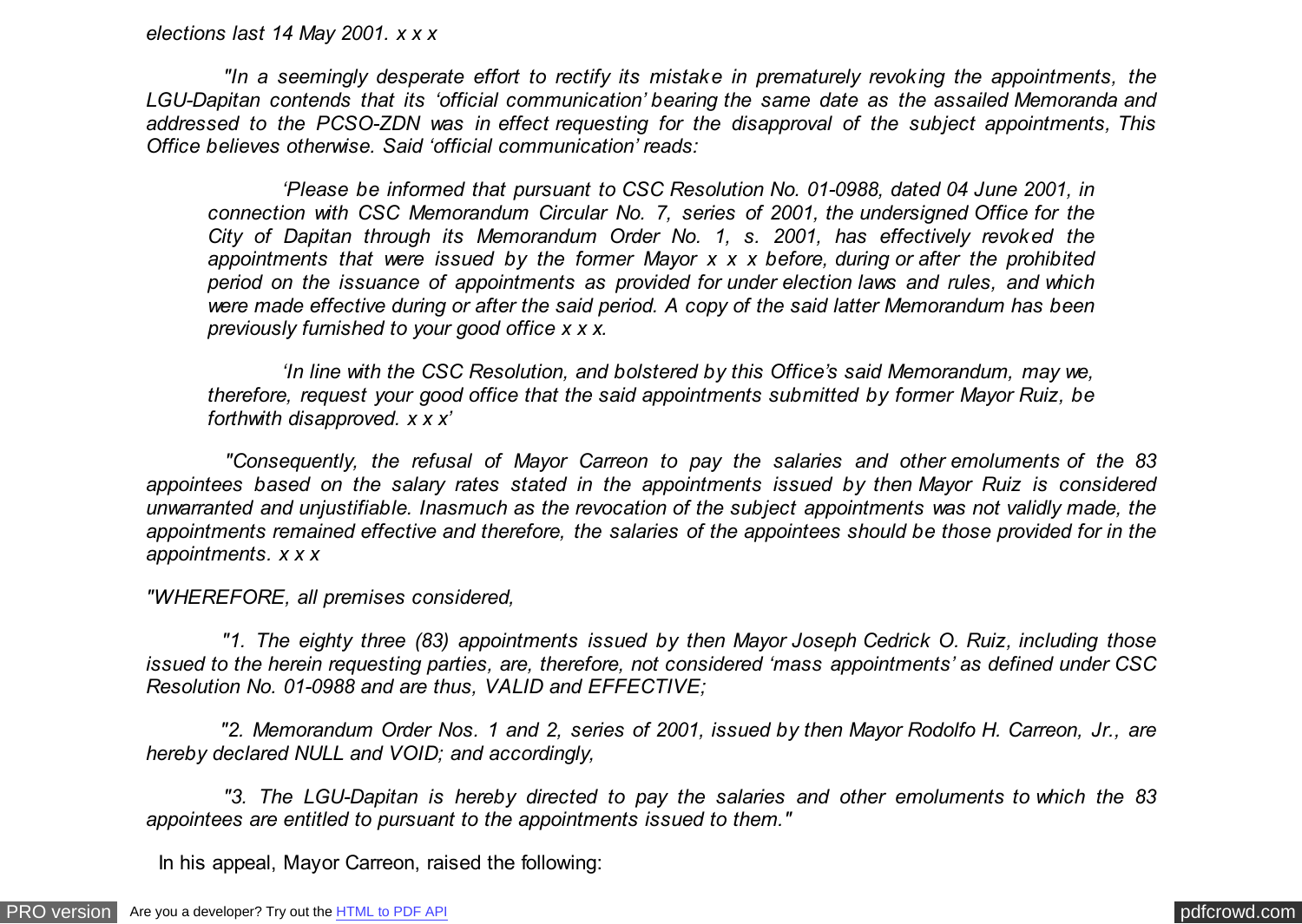*"THE OMNIBUS ORDER IS AN UTTER DISREGARD AND A BLATANT VIOLATION OF CSC RES. NO. 010487 AND CSC RES. NO. 010988*

 *"It is, thus, important to emphasize that because of the patent violation by the former Mayor of the foregoing CSC Resolution, Dapitan City's political conditions hitherto, show the manifest existence of the very evils sought to be avoided by the said Resolution, that is, continuing animosities, which, thus far, are seemingly aggravating steadily.*

#### *"MIDNIGHT APPOINTMENTS ARE NULL AND VOID AB INITIO; HENCE, REVOCATION IS A NECESSITY, AND NON-PAYMENT OF SALARIES A MUST*

 *"It has to be reiterated that since the subject midnight appointments are a nullity right from the moment they were made, the same cannot give rise to any legal obligation upon the City to part some of its limited funds for purposes of salaries of the subject appointees. It is simply not right. It is simply illegal.*

 *"Moreover, the appellant Office of the City Mayor has to be shielded from a potential penal sanction under Section 4, Rule VI, CSC MC No. 40, s. 1998, as amended, which provides that 'the appointing authority shall be personally liable for the salary of appointees whose appointments have been disapproved for violation of laws...' The same penal sanction is provided for in the last sentence of Section 11, Rule V, of the same Omnibus Rules Implementing Book V of EO 292 and Other Pertinent Civil Service Laws, which also provides that 'the appointing authority shall likewise be liable for the payment of salary of the appointee if the appointment is disapproved because the appointing authority has issued it in violation of existing laws or rules, making the appointment unlawful'. In short, paying the affected employees of any salaries exposes the incumbent chief executive to a personal liability.*

### *"DAPITAN AS ACCREDITED AGENCY TO TAKE FINAL ACTION ON APPOINTMENTS DOES NOT EXCUSE IT TO VIOLATE PERTINENT LAWS*

 *"To push the interpretation of the said accreditation a little farther, appellant hazards an opinion that while the CSC, through its accreditation program, delegates to a certain local government unit (LGU) the authority to take final action on its appointments, it follows from the same delegated authority that the same accredited LGU also has the authority to revoke its appointments.*

*"THE CITY HAS NO ENOUGH FUNDING FOR ITS OUTSTANDING OBLIGATIONS*

[PRO version](http://pdfcrowd.com/customize/) Are you a developer? Try out th[e HTML to PDF API](http://pdfcrowd.com/html-to-pdf-api/?ref=pdf) provided and the example of the HTML to PDF API [pdfcrowd.com](http://pdfcrowd.com) *"THERE IS ABSOLUTELY NO NECESSITY TO FILL UP THE VACANCIES IMMEDIATELY IN*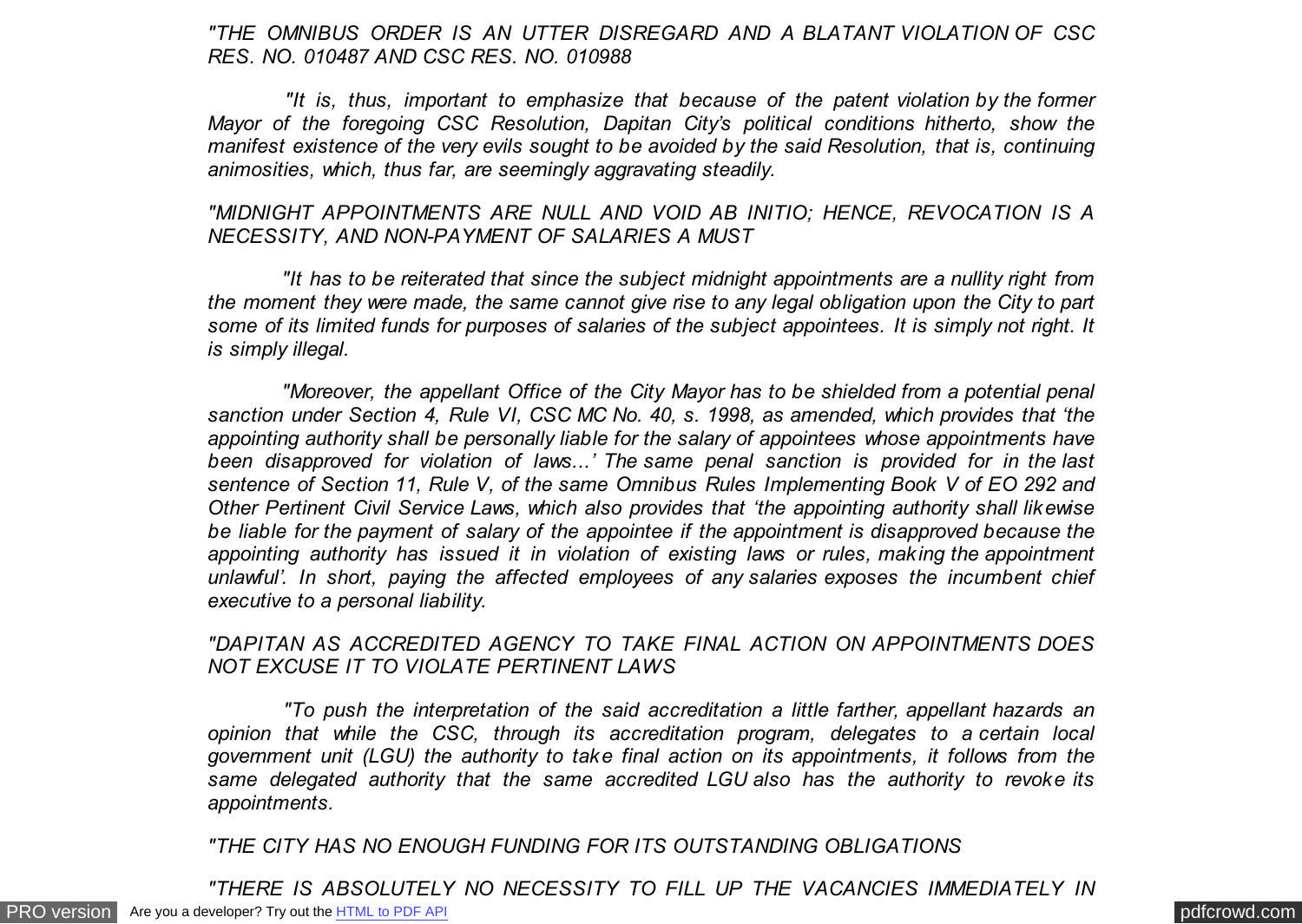#### *ORDER NOT TO PREJUDICE PUBLIC SERVICE AND/OR ENDANGER PUBLIC SAFETY*

 *"It is, however, very sad to note that in a seeming twist in the assailed Omnibus Order, it appears that, with all due respect, the Honorable Director Macybel Alfaro-Sahi herself is the one justifying the acts of former Mayor Ruiz. While it is incumbent upon the former Mayor to justify that the appointments he issued were covered by the exceptions, the Honorable Director now wants to make it appear that 'the same is subject to the determination by the appointing authority in the lawful exercise of his discretionary power'. She continued that in the absence of a showing of fraud or bad faith , it cannot be justifiably presumed that the subject appointments were issued by Mayor Ruiz to deprive the incoming local chief executive, Mayor Carreon, of his prerogatives in the choice of the persons he wants to employ during his term of office.*

 *"On the contrary, former Mayor Ruiz does not enjoy the presumption of law. The presumption can not be applied in favor of former Mayor Ruiz as the provisions in CSC Resolution No. 010988 clearly mandate that he must prove first that there was an urgency of filling up the vacancies. Said Resolution is clear on the matter: no appointments must be issued after the elections. One requisite exception: only when there is a need to do so in order not to prejudice public service and/or endanger public safety. In short, former Mayor Ruiz must show first that the appointments he made fall within the exceptions. The burden is with him. This is basic in statutory constructions.*

 *" x x x However sorry the Honorable Director was for the predicament of former Mayor Ruiz that he was not able to complete the issuance before the ban, the same does not translate to her justifying his acts. The fact is, former Mayor Ruiz has issued the appointments after the elections. For being such, the appointments he made are null and void ab initio. Period.*

#### *"THE PERSONNEL SELECTION BOARD (PSB) WAS NOT PROPERLY CONVENED WHEN THE AFFECTED APPOINTEES WERE SUPPOSEDLY SCREENED*

 *"Ordinary human experience can surely attest to the fact that the alleged screenings made by the PSB of all the papers, not to mention the interviews that necessarily come with it, of the many applicants for the vacant positions, would surely not be done within such a short span of three (3) days. Certainly, even when the said screenings were oddly conducted in marathon settings, such haste must be treated as highly suspect, if not impossible at all.*

*xxx*

*"THE EIGHTY-THREE (83) APPOINTMENTS WERE ISSUED IN BULK: HENCE, MASS*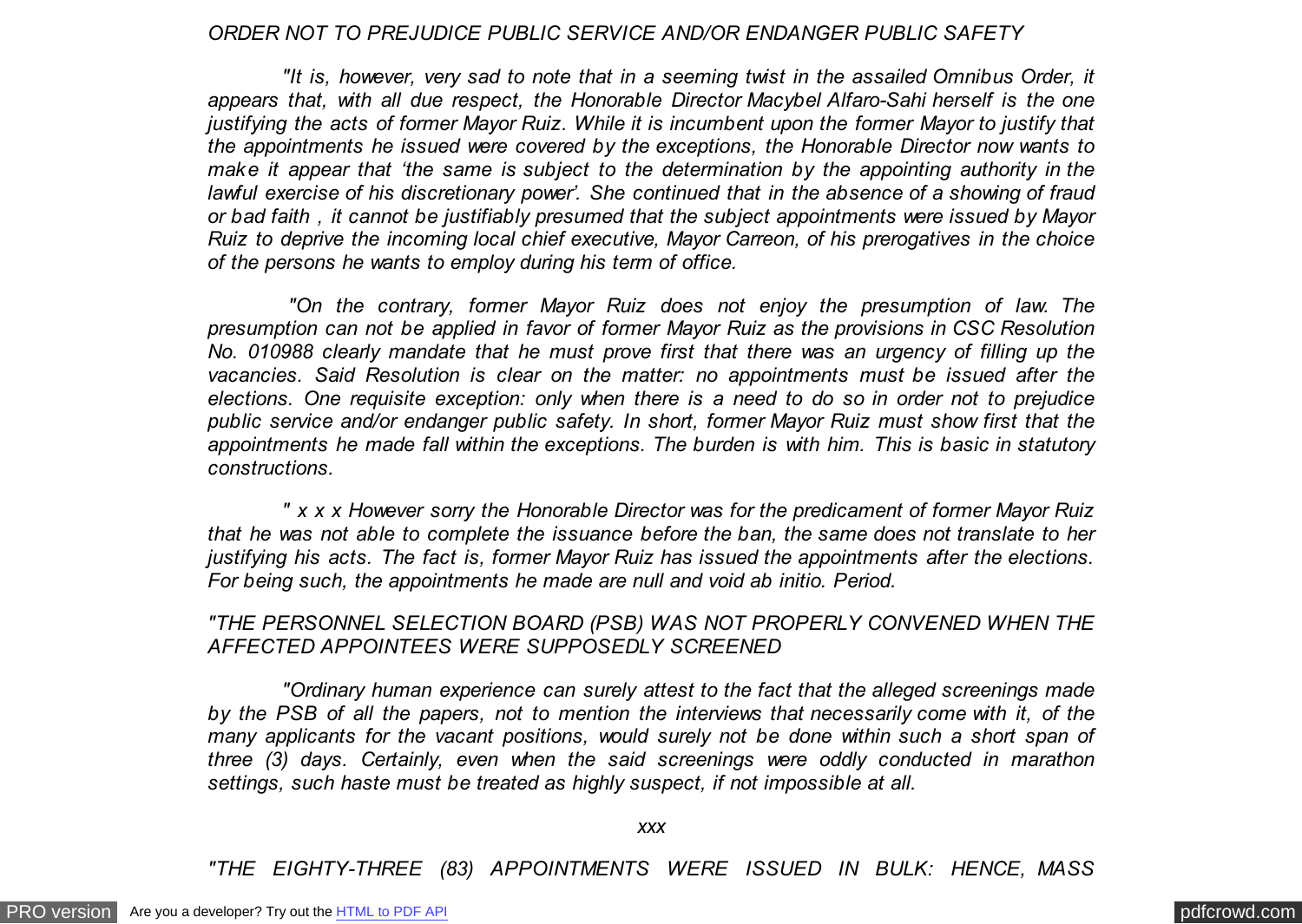#### *APPOINTMENTS*

 *"In particular, the Honorable Director mentioned that while it may appear to be so (in bulk) per report of Personel Actions (ROPA) for the month of June 2001, it is likewise evident that said appointments were not issued at the same time as they were actually handed out on different dates. Again this is a very sad statement. While it may be true that the appointments were made by former Mayor Ruiz in the month of June 2001, thirty-three (33) of which were made on June 18, 2001 and eleven (11) of which were in fact made three (3) days to closing his term of office. With all due respect, it should have been incumbent upon the CSC Regional Office to so require the appointing authority, or the appointees themselves, to prove the worth of their supposed appointments, that is, to prove that theirs is not in bulk.*

#### *"MEMORANDUM ORDERS OF THE CITY MAYOR'S OFFICE CANNOT BE SIMPLY NULLIFIED IN COLLATERAL ACTION*

 *"With all due respect, the CSC Regional Office exceeded its authority, if not without any at all, when it declared, in blanket, that the Memorandum Order Nos. 1 and 2, series 2001, of the City Mayor's Office are null and void. With all due respect, the CSC Regional Office arrogates upon itself the powers and authority of the Courts or any tribunal or agency, in a direct action that never was, when the said Memorandum Orders were never directly assailed at all."*

In its Comment dated September 11, 2001, the CSCRO No. IX states, as follows:

 *" x x x it appears that the Dapitan Local Chief Executive now asseverates, 'some of the PSB members have even signified their intention to testify. In case they are told to do so, that they were only made to sign on the minutes of the alleged meeting'.*

 *" x x x But as it is, no such statements by the members have been made. It is, therefore, unlikely that the matter of the alleged 'non-existent PSB meetings' be considered as no proof to that effect was ever submitted for our evaluation. Mere allegation, therefore, without the same being substantiated cannot hold water.*

#### *x x x*

 *"As an aside, be it noted that after this Office rendered the questioned Omnibus Order, Mayor Rodolfo Carreon, Jr., immediately brought the matter up to Her Excellency. President Gloria Macapagal-Arroyo, praying that the undersigned be advised 'to stay within the bounds of its own Resolution'. It must be emphasized that the remedy to administrative matters, such as this, cannot be an appeal to the President of the Republic of the Philippines, the undersigned not being a*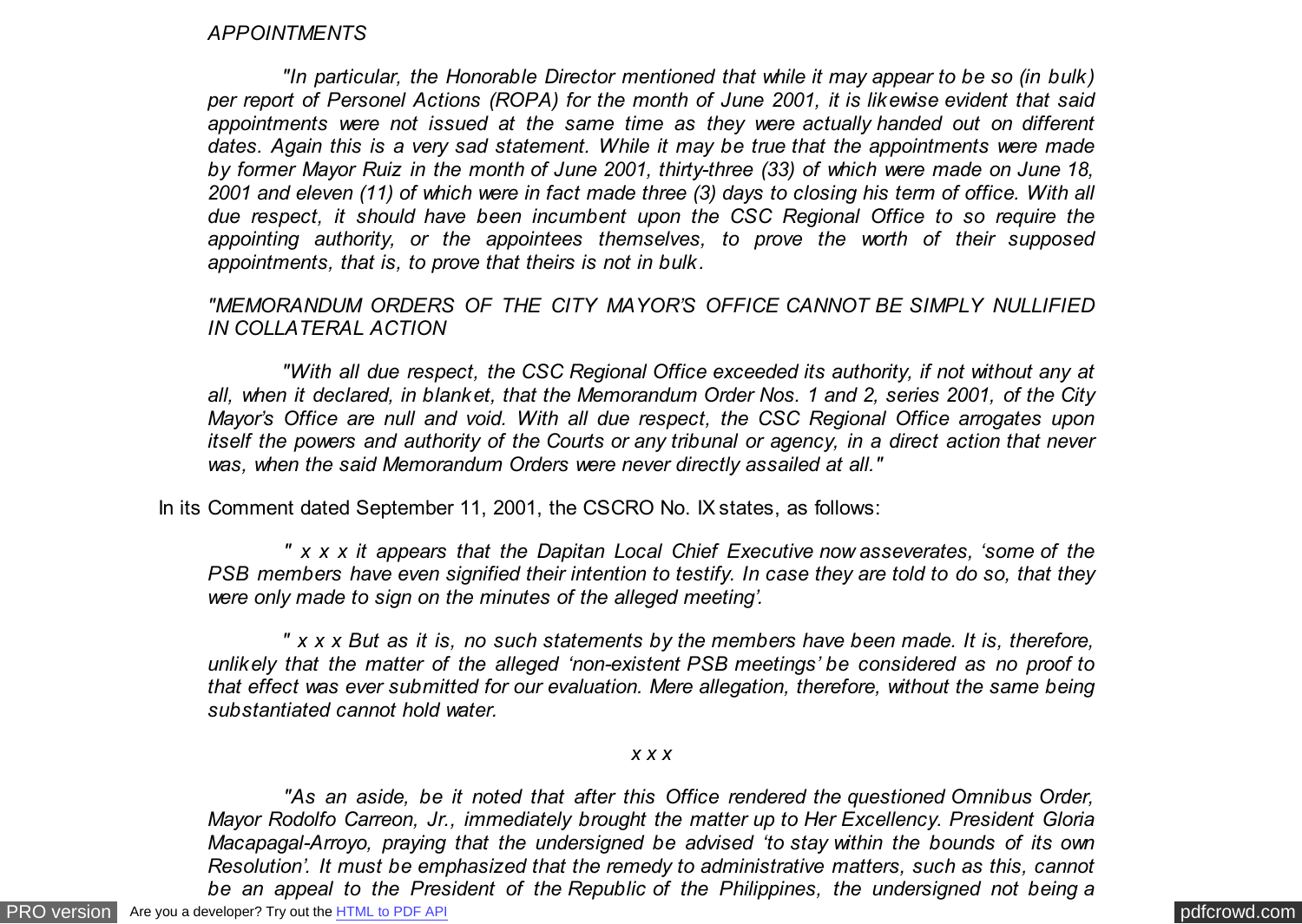*Presidential appointee. Thus, technically speaking, even at first instance, this 'appeal' should be dismissed outright. Moreover, if we were to treat the same as an 'appeal' on the Omnibus Order issued by this Office on the eighty-three (83) appointments issued by then Mayor Ruiz, then the requirements for an appeal should have first been satisfied."*

 Records show that then Dapitan City Mayor Cedrick Joseph O. Ruiz issued eighty-three (83) appointments during his last month in office. Specifically, Mayor Ruiz issued the following appointments:

| June 1  | 17 appointments |
|---------|-----------------|
| June 5  | 3 appointments  |
| June 6  | 7 appointments  |
| June 8  | 4 appointments  |
| June 18 | 32 appointments |
| June 20 | 1 appointment   |
| June 21 | appointment     |
| June 25 | 7 appointments  |
| June 27 | 11 appointments |
|         |                 |
| Total   | 83 appointments |

 The 83 appointments, as contained in the Report on Personnel Actions (ROPA) for the month of June 2001 of the City Government of Dapitan, include thirty-six (36) original, forty-six (46) promotional and one (1) transfer. The lists of vacancies for the said appointments were published in newspapers: twenty-six (26) on December 24, 2000; three (3) before May 2001 and the rest on different dates after the May 14, 2001 elections. These 83 appointments were then submitted as enclosures in the ROPA to the CSC Field Office in Dipolog City, Zamboanga del Norte, on June 29, 2001.

 The term of Mayor Ruiz ended on June 30, 2001. Mayor Carreon took his oath of office as City Mayor of Dapitan City on July 1, 2001.

On July 2, 2001, Mayor Carreon issued Memorandum Order Nos. 1 and 2, series of 2001.

Memorandum Order No. 1 states, thus:

 *"Pursuant to Resolution No. 01-0988, dated 04 June 2001, of the Civil Service Commission, in relation to CSC Memorandum Circular No. 7, Series of 2001, ALL APPOINTMENTS made by the former Mayor J. Cedrick O. Ruiz, whether original, transfer, reemployment, reappointment, promotion or demotion, issued BEFORE, DURING or AFTER the prohibited period on the issuance of appointments as provided for under election laws and rules, and made effective DURING or AFTER the same period, are hereby REVOKED."*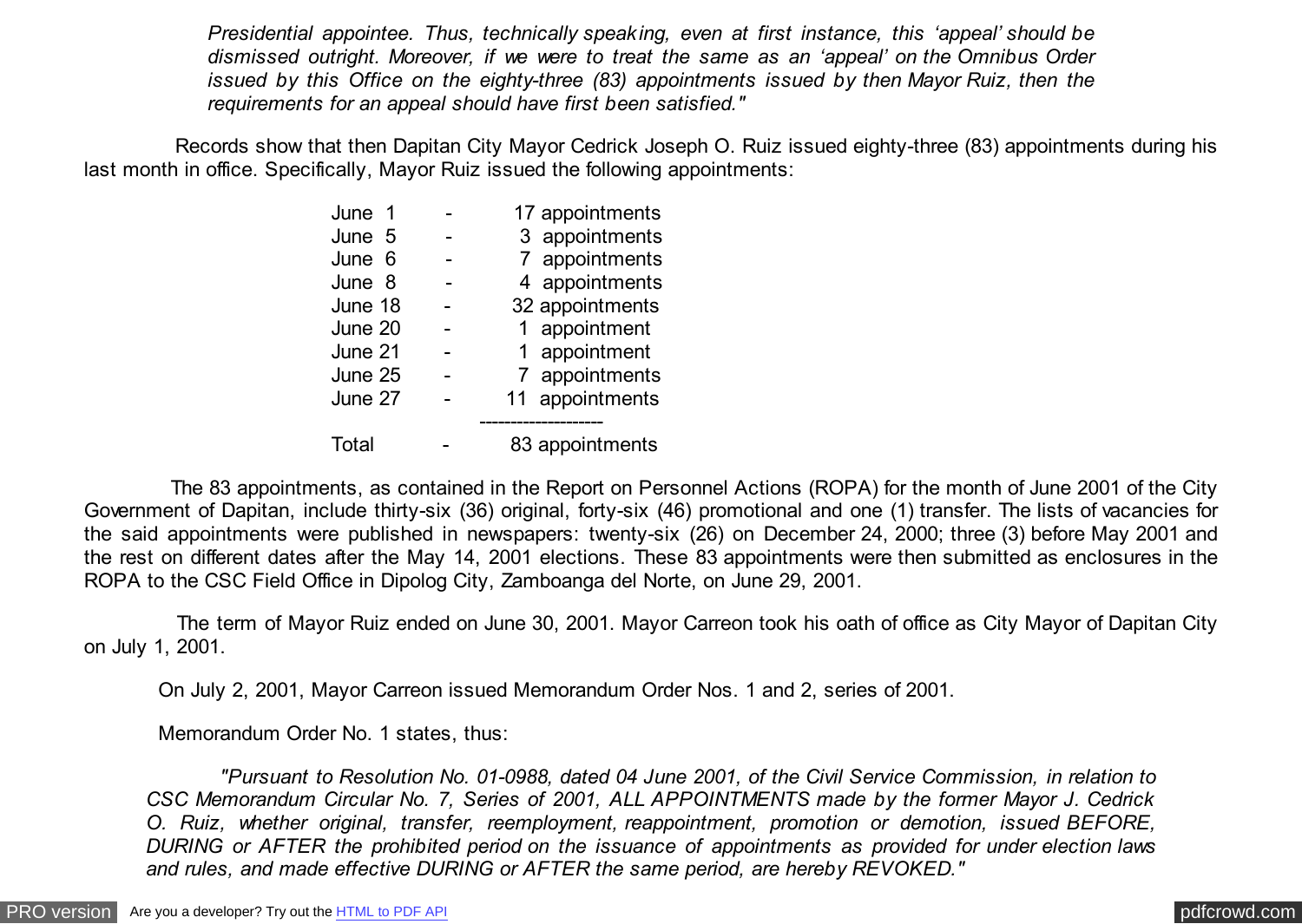The contents of Memorandum Order No. 2 are almost identical to Memorandum Order No 1.

 On July 10, 2001, Patricio Sales, in his capacity as President of the Dapitan City Government Employees Association, sent a letter to CSCRO No. IX, requesting its intercession relative to the alleged unreasonable and illegal refusal of Mayor Carreon to pay their salaries and benefits. Sales was issued a promotional appointment as Local Revenue Collection Officer III by former Mayor Ruiz.

Mayor Carreon sent a Position Paper to CSCRO No. IX dated July 16, 2001, which states, as follows:

 *"The issuance by the Office of the undersigned of the foregoing Memorandum [No. 1] is not without basis. One legal leg that supports the same is CSC Resolution No. 01-0487 which prohibits personnel movements in any government entity from March 30 to May 14, 2001. Further, the said Resolution prohibits the issuance of appointments before or during the election ban which are made effective during the ban or immediately thereafter.*

 *"The said Resolution was even bolstered when on June 4, 2001, the Civil Service Commission issued and adopted Resolution No. 01-0988. x x x The resolution is clear and emphatic that outgoing chief executive is deemed as 'caretaker' administrator who is supposed to be compelled by law to prepare for the smooth and orderly transfer of power and authority to the incoming local chief executive. x x x*

 *"In view of the foregoing, we maintain our position that the mass appointments was null and void ab initio for violation of Civil Service Commission Resolution No. 01-0988 dated June 4, 2001, and that the revocation and/or disapproval thereof is justified under the premises."*

In a letter dated July 19, 2001, CSCRO No. IX directed Mayor Carreon to comment on the letter of Sales.

 In his Comment dated August 3, 2001, Mayor Carreon, through Patri B. Chan, Officer-in-Charge, reiterated his argument in his Position Paper, adding that the outgoing chief executive is duty bound to prepare for the smooth and orderly transfer of power to the incoming local chief executive. He likewise contends that there was no immediate need for the issuance of said appointments.

 In a letter dated August 3, 2001 to Lydia O. Adriatico, Officer-in-Charge, Civil Service Field Office, Zamboanga del Norte, CSCRO No. IX confirmed, as follows:

> *"1. Eighty three (83) appointments were issued for the month of June 2001 bearing 9 different days of issuance. x x x;*

> *"2. The two department head appointments were deliberated by the Promotion and Selection Board on January 3, 2001 while the rest were deliberated on March 6,7 and 8, 2001. These dates are all*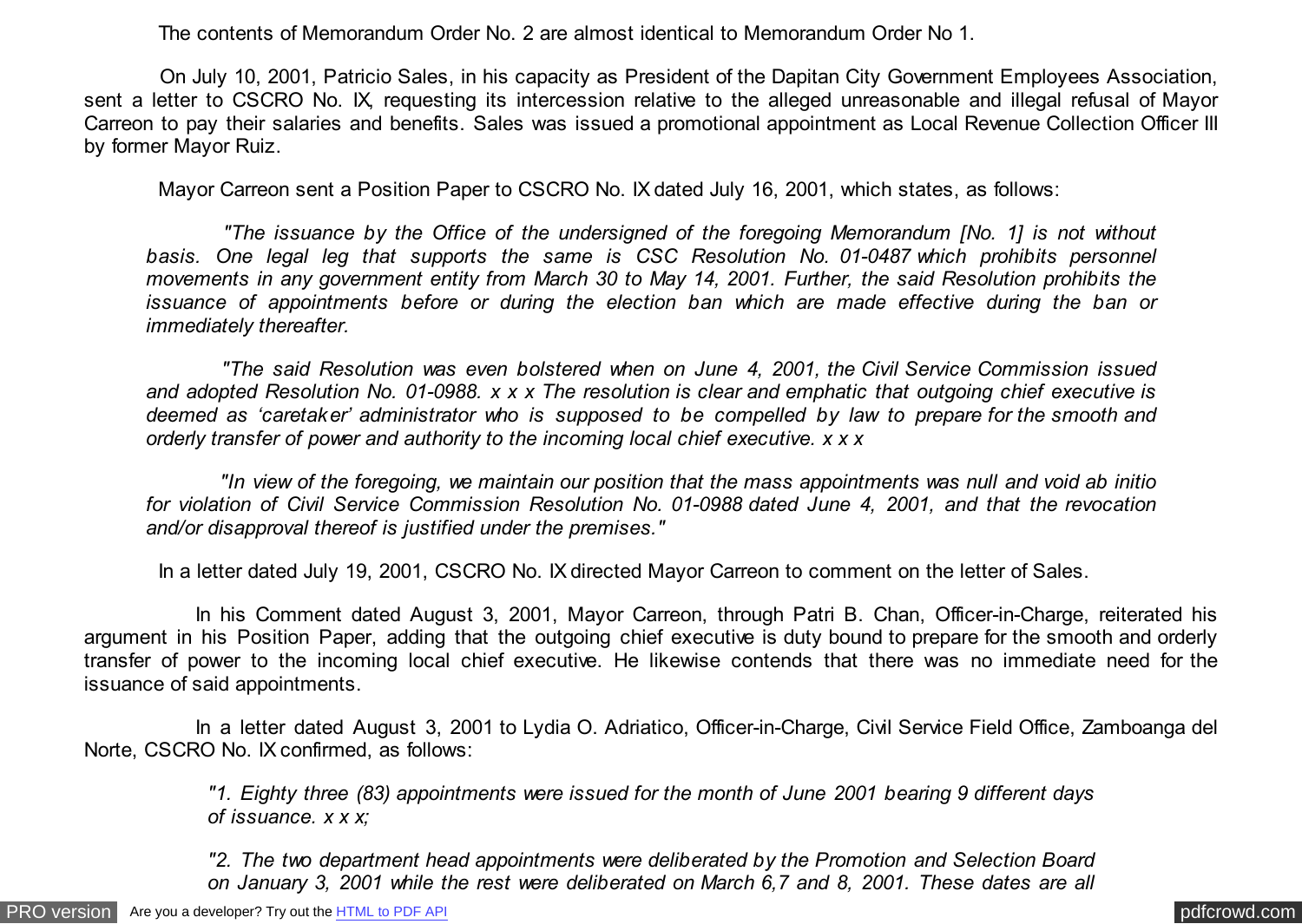*before the prohibited period on the issuance of appointments.;*

*"3. The positions were all published pursuant to R.A. 7041;*

*"4. The appointees meet the minimum qualifications prescribed for their respective positions, except for Allan O. Amador. x x x As there is no qualified eligible available for the position of Painter I, the temporary appointment of Mr. Amador may be allowed x x x.*

*"5. The appointment of Ms. Luzminda R. Matias as City Civil registrar was issued and submitted to Sangguniang Panlungsod (SP) on June 5, 2001. Per Certification of HRMO Edmundo P. Habunal the 15-day period within which the SP has to act on the appointment had lapsed, hence, the appointment was deemed confirmed after June 20, 2001. The effectivity date, therefore, of her appointment shall not be earlier than June 21, 2001.*

*"6. The appointment of Mr. Robert B. Tomarong as City Budget Officer was issued on June 6, 2001 and submitted to SP on June 7, 2001. Per Certification of HRMO Edmundo P. Habunal the 15-day period within which the SP has to act on the appointment had lapsed, hence, the appointment was deemed confirmed after June 22, 2001. The effectivity date, therefore, of her appointment shall not be earlier than June 23, 2001.*

 *"From the foregoing, this Office finds the said ROPA in order and consistent with CSC Resolution No. 01-0988."*

In a letter dated August 6, 2001 to CSCRO No. IX, Mayor Carreon stated, as follows:

 *"With all due respect, your aforesaid letter advising your Field Office to process the appointments of the Eighty three (83) midnight appointees of former Mayor J. Cedrick O. Ruiz is an utter disregard and a blatant violation of your own Commission's Resolution No. 010988.*

 *" x x x The number EIGHTY THREE (83) alone countenances every adjective that does not consider the same as 'mass appointments'. Regardless of whether the same has gone through any regular screening by the Personnel Selection Board (PSB), it is still a fact that said 83 appointments were issued in bulk in the last month of Mayor Ruiz in office.*

 *"During the Committee Hearing conducted by the Committee on Rules and Revisions of Ordinances of the Office of the City Council last 06 July 2001, it was revealed that the PSB of the City Government of Dapitan allegedly conducted marathon meetings on March 6, 7 and 8, 2001. x x x Please note that the said alleged meetings which were oddly made in marathon settings, were obviously conducted in haste, and are thus highly irregular. x x x"*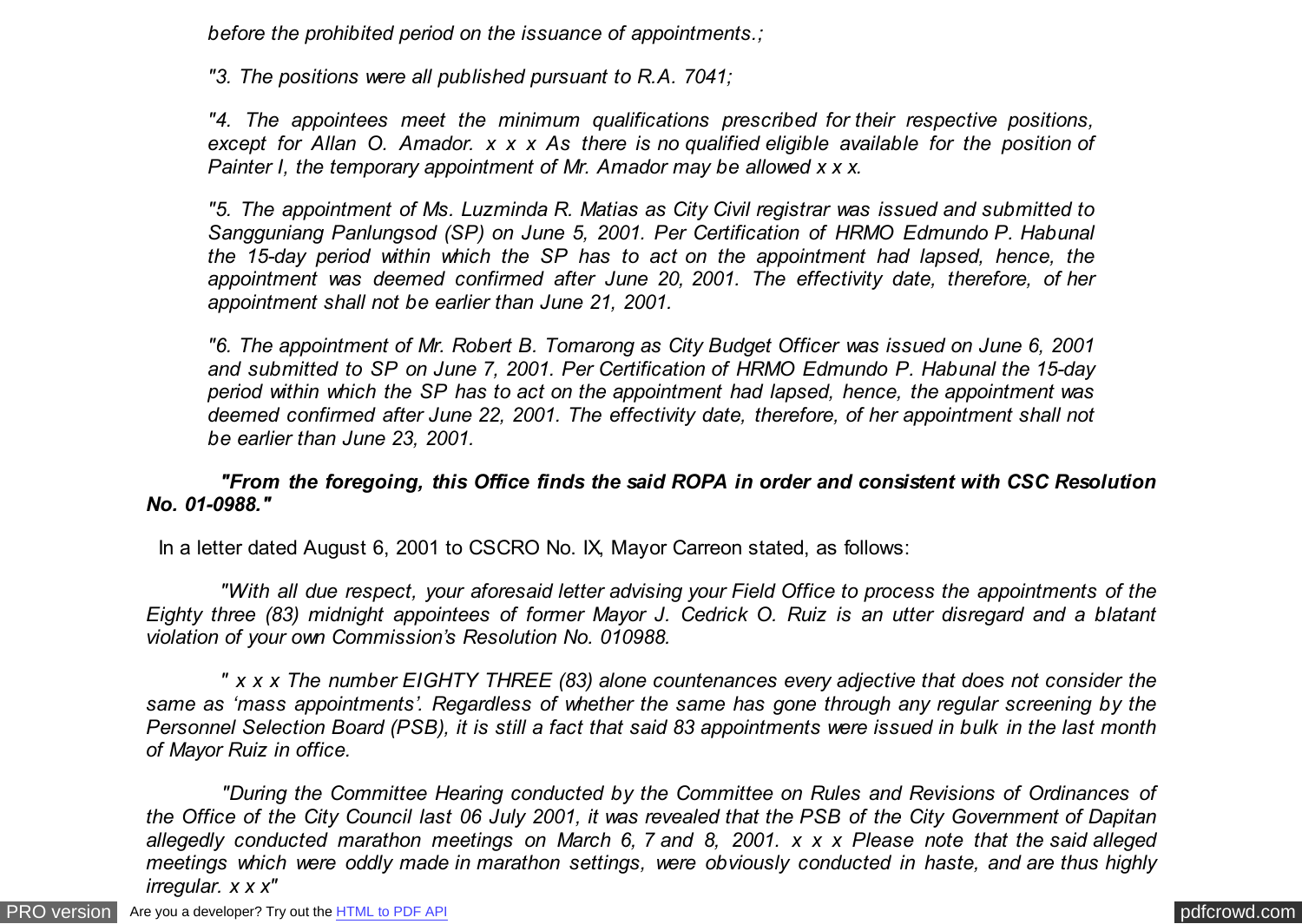On August 17, 2001, CSCRO No. IX issued an Omnibus Order, which is now the subject of this appeal.

 While both parties raised several issues, the primary issue that must be resolved in this case is whether the questioned appointments were validly issued by outgoing Mayor Joseph Cedrick O. Ruiz.

 To determine the validity of the subject appointments, it is relevant to look into the city's compliance with Republic Act No. 7041, CSC Memorandum Circular No. 18, s. 1988, as amended by CSC Memorandum Circular No. 30, s. 1988, and CSC Resolution No. 01-0988.

#### A. COMPLIANCE WITH REPUBLIC ACT NO. 7041

 Republic Act No. 7041 requires that vacant positions with funds allocated therefor shall be published first before the same can be filled up, except in the case of chain promotion where anticipated vacancies may be published simultaneously with existing vacant positions.

 The purpose of the law on publication of vacant position is to inform and provide opportunity for interested parties to file their applications. Ideally, therefore, the publication comes first before the screening of applicants and issuance of the appointment.

 In the instant case, it is noted that in the City Budget Office although a publication was made, only four (4) positions were actually vacant at the time of the publication.

With regard to the appointments made in the City Accounting Office, it appears that the publication of the License Officer III item, to which Purificacion Eguia was promoted, was made on December 24, 2000. However, records reveal that the previous occupant of said position, Valentino Suarez, was promoted only on March 1, 2001. Since the publication came before the actual vacancy, the appointment of Purificacion Equia is invalid. Thus, there is no resultant chain of promotion to consider. Consequently, all other appointments issued to fill up the vacancies in the City Accounting Office do not satisfy the publication requirements for chain promotion.

 As to the Information Officer I position in the City Engineering Office, the vacancy was published before said position became vacant. The same is true with the Clerk II position.

In the City Treasurer's Office, only the position Local Revenue Officer III was published after the position was actually vacated.

 On the other hand, publication of the vacant positions in the Offices of the City Agriculturist, Veterinarian and Cultural Affairs and Tourism Division was made in May 2001 or prior to the date said positions were actually vacated. The same is true with the positions in the Office of the City General Services, which were published in June 2001. The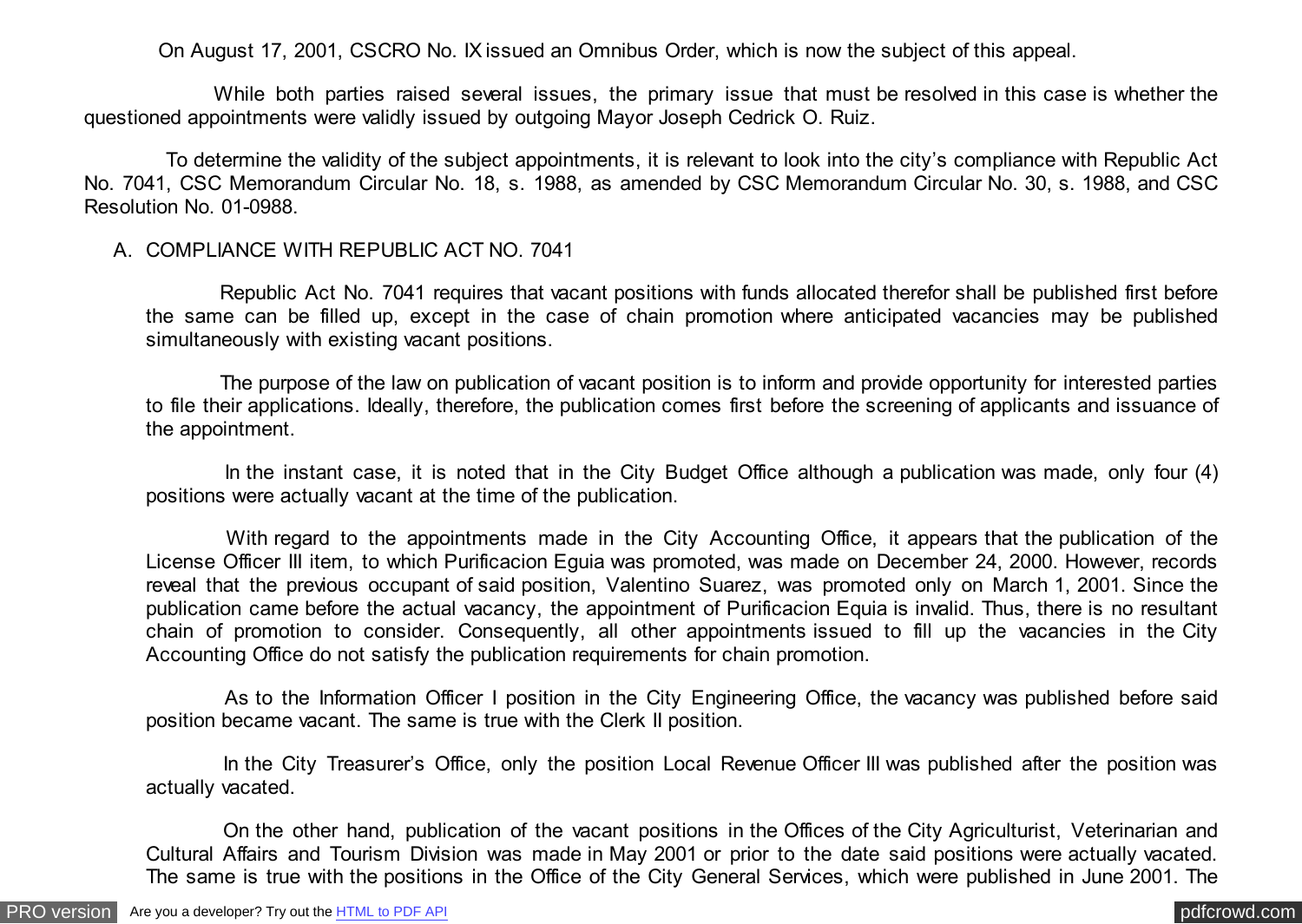publication of the vacant positions in the City Health Office except for the City Health Officer I, Nurse III, Administrative Officer III and Sanitation Inspector II positions was also made before the positions actually vacated.

 Except for the position of City Civil Registrar, the publication of all vacant positions in the Office of the City Registrar was likewise done prematurely.

 Thus, it appears that with a few exceptions, the supposed publication of vacant positions in the aforementioned offices were done before the existence of the vacancy. Hence, were done in violation of R.A. No. 7041.

### B. COMPOSITION OF THE PERSONNEL SELECTION BOARD

 **Section 9, Rule VI of the Omnibus Rules Implementing Book V of Executive Order No. 292** provides, as follows:

 *"To ensure objectivity in promotion, a Selection/Promotion Board shall be established in every department or agency which shall be responsible for the adoption of the formal screening procedure and formulation of criteria for the evaluation of the candidates for promotion.*

 *"Reasonable and valid standards and methods of evaluating the competence and qualifications of all employees competing for a particular position shall be established and applied fairly and consistently. The criteria established for evaluation of qualification of candidates for promotion most suit the job requirements of the position.*

 *"The Selection/Promotion Board shall then evaluate the qualifications of an employee being considered to promotion in accordance with the department or agency Merit Promotion Plan.*

 *"The Selection/Promotion Board shall likewise determine en banc the list of employees recommended for promotion from which the appointing authority may choose the employee to be promoted. In preparing the list, the Board shall see to it that the qualifications of employees recommended for promotion are comparatively at par and that they are the best qualified from among the candidates."*

 **CSC Memorandum Circular No. 18, s. 1988**, as amended by **CSC Memorandum Circular No. 30 s. 1988**, provides for the composition of the PSB, as follows:

*"a. official of department/agency directly responsible for personnel management;*

*"b. representative of management;*

*"c. representative of organizational unit which may be an office, department or division where*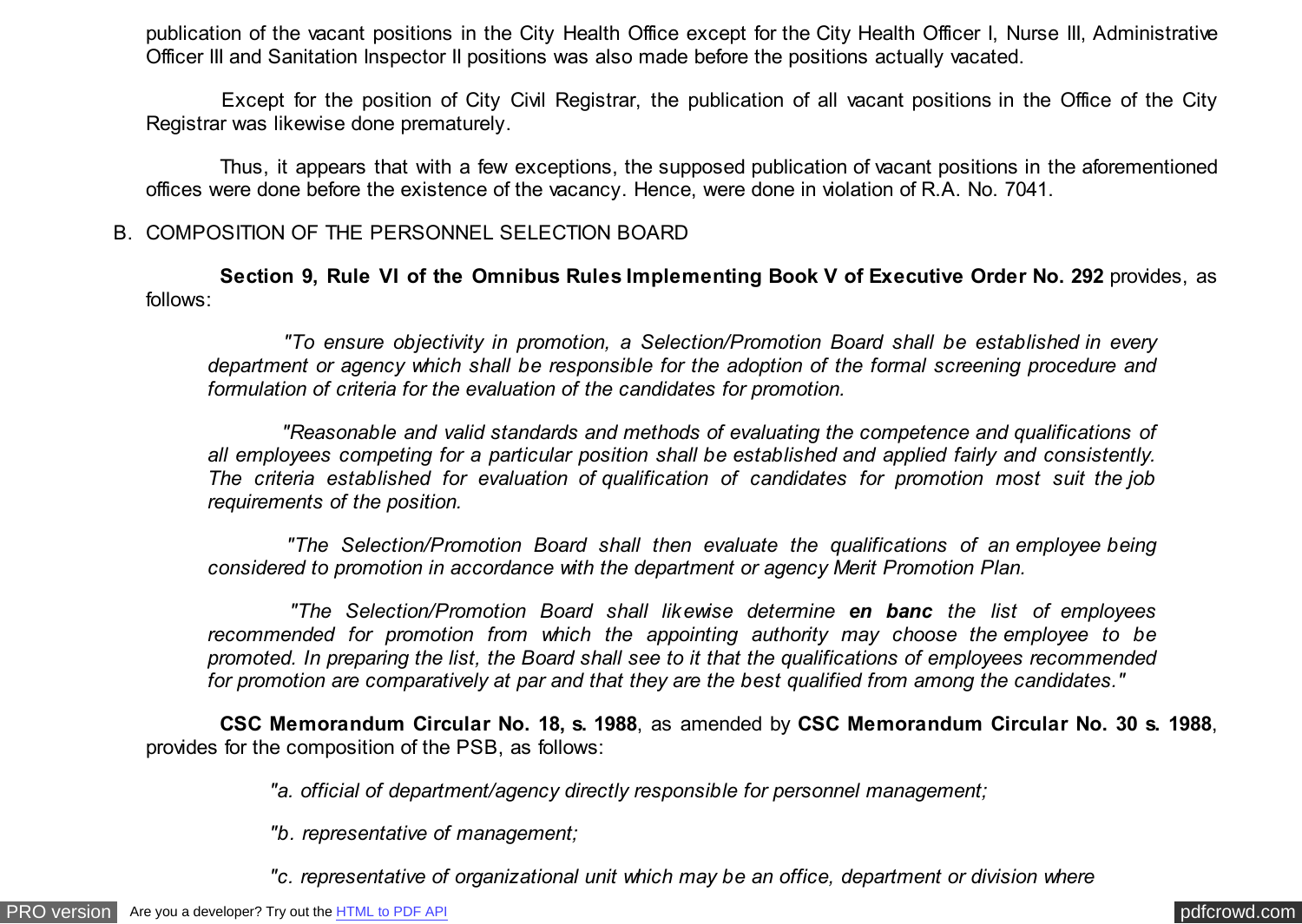*the vacancy is;*

*"d. representative of rank-and-file employees, one (1) for the first level and one (1) for the second level, who shall both be chosen by duly registered/accredited employees' association in the department or agency. The former shall sit during the screening of candidates for vacancy in the first level, while the latter shall participate in the screening of candidates for vacancy in the second level. In case where there are no employee association in the department of agency, the representative shall be chosen at large by the employees through a general election to be called for the purpose."*

 The following compose the PSB of the City Government of Dapitan pursuant to Resolution No. 001, s. 1994, adopted during the regular session of the City Council of Dapitan on January 4, 1994, as supplemented by Executive Order No. 21 s. 1995 of then City Mayor James A. Adasa.

- 1. The Human Resource Management Officer IV, as ex-officio member;
- 2. The City Mayor, as the Chairman of the PSB pursuant to the provisions of

RA 7160 and CSC MC No. 18 s. 1988;

- 3. Beltran Falconete of the City Engineering Office as the representative of the rank-and-file for the first level;
- 4. Lucille Adasa of the City Health office as the representative for the second level.

 In the minutes of the PSB deliberation dated March 6, 7 and 8, 2002, the following affixed their signatures as members of the PSB:

- 1. City Mayor Joseph Cedrick O Ruiz as Chairman;
- 2. Edmundo Habunal, HRMO IV, as ex-officio member;
- 3. Lucille Adasa as representative of the second level; and
- 4. The following representing their respective offices where the vacancy is located:
	- a. Nicasio Silvan Hamoy, Supvg. Tourism Operations Officer for the Cultural Affairs and Tourism Division;
	- b. Felix Ramoga, City Agriculturist for the City Agriculture Office;
	- c. Fatima Ruda, OIC-City Budget Officer for the City Budget Office;
	- d. Jaime Sagario, City General Services Officer for the City General Services Office;
	- e. Rolito Cataluna, City Health Officer II for the City Health Office;
	- f. Luzminda Macias, OIC-City Civil Registrar for the City Civil Registrar's Office
	- g. Jose Torres, OIC-City Treasurer of the City Treasurer's Office;
	- h. Eleuterio Galleposo, City Engineer for the City Engineering Office;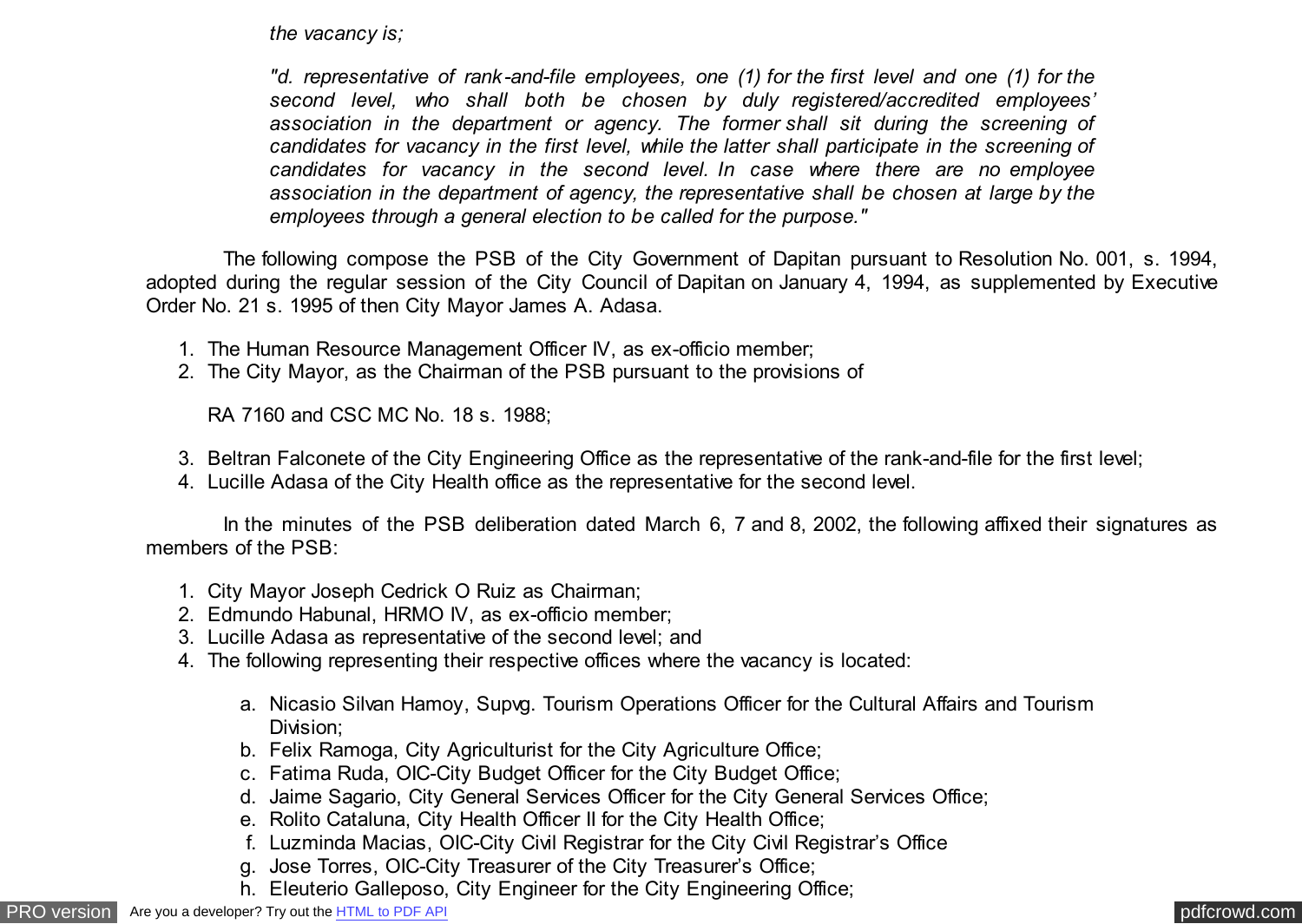i. Glendora Deloria, City Accountant for the City Accounting Office.

 A perusal of the minutes of the PSB deliberation reveals that no representative for the first level attended all deliberations involving first level positions. Edmundo Habunal, HRMO IV, disclosed that when Beltran Falconete retired on April 22, 2000, no first level representative was named to replace him. Thus, the City of Dapitan, as an agency accredited to take final action on appointments under the Civil Service Commission Accreditation Program (CSCAP) violated the conditions for its continued accreditation pursuant to CSC Resolution No. 96-3332. The composition of the PSB, which allegedly deliberated on the applicants for the forty three (43) positions in the first level, failed to comply with the provisions of CSC Memorandum Circular No. 18 s. 1988, thereby rendering the appointments issued to the following subject to recall:

### City Agriculturist Office:

- 1. Lourderico Gudmalin Aquacultural Technician II
- 2. Oscar Mongcupa Aquacultural Technician I
- 3. Elba Calasang Clerk III
- 4. Anastacia Pailaga Farm Worker I

### City Veterinary Office

- 1. Lea Al-ag Livestock Inspector II
- 2. Lernie Frejoles Clerk I

### City Budget Office

- 1. Merla Caidic Budgeting Assistant
- 2. Myrna Sagario Budgeting Aide
- 3. Darlene Carreon Clerk II
- 4. Almira Cardeno Data Entry Machine Operator II
- 5. Ada Cabilin Clerk III
- 6. Geraldine Carin Budgeting Aide
- 7. Andro Agda Budgeting Aide

#### City General Services Office

- 1. Isidra Galleposo Metro Aide II
- 2. Bob Hayag Metro Aide II
- 3. Resty Socobos Metro Aide II
- 4. Frannie Antivo Metro Aide II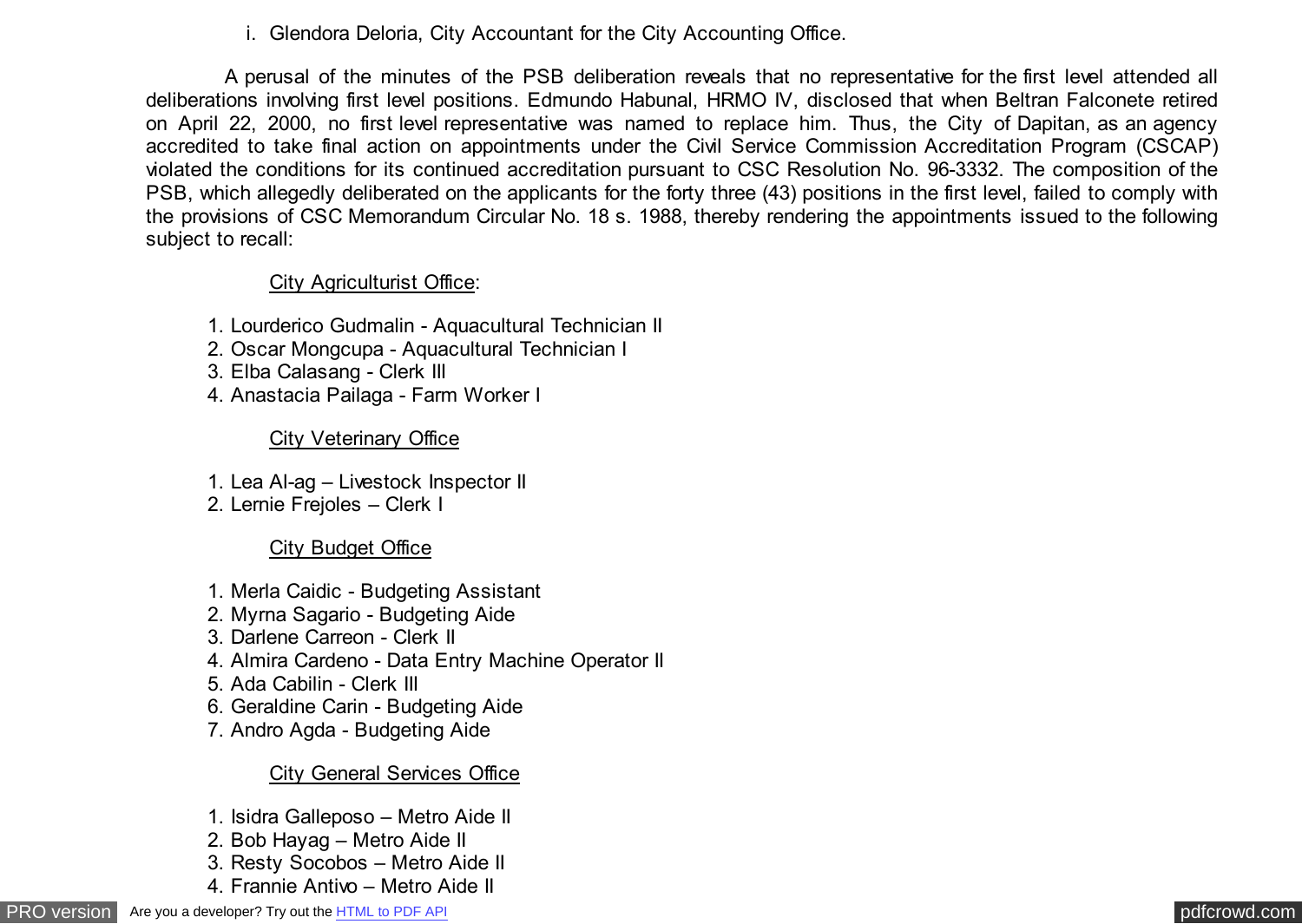- 5. Mario Pausal Air-conditioning Technician I
- 6. Glafera Galleposo Utility Worker II
- 7. Eufrocino Proceso Utility Worker II
- 8. Romilo Bajas Security Guard III
- 9. Ronnie Labisig Utility Worker I
- 10. Ma. Luz Sienes Utility Worker I 11. Elmer Carreon Public Services Foreman
- 12. Jose Darry Sagario Metro Aide II
- 13. Allan Amador Painter I

## City Health Office

1. Sol Jamarolin – Laboratory Aide

# City Civil Registrar's Office

- 1. Camila Bagor Assistant Registration Officer
- 2. Marimel Sagario Clerk III

# City Treasurer's Office

- 1. Noel Mawili Revenue Collection Clerk III
- 2. Joseph Verd Dalman Revenue Collection Clerk II
- 3. Lilibeth Oberaes Revenue Collection Clerk I

# City Engineering Office

- 1. Luis Cadano Construction and Maintenance General Foreman
- 2. Euifemio Montederamos Heavy Equipment Operator II
- 3. Benjamin Sumalpong Driver I
- 4. James Taguhan Light Equipment Operator
- 5. Roger Sarimos Light Equipment Operator
- 6. Policarpo Saguin Jr. Painter II
- 7. Al Busico Construction and Maintenance Foreman
- 8. Maribeth Dangcalan Draftsman II
- 9. Joseph Earl Alonso Clerk III

# City Accountant's Office

1. Rone Bagabuyo - Management and Audit Assistant I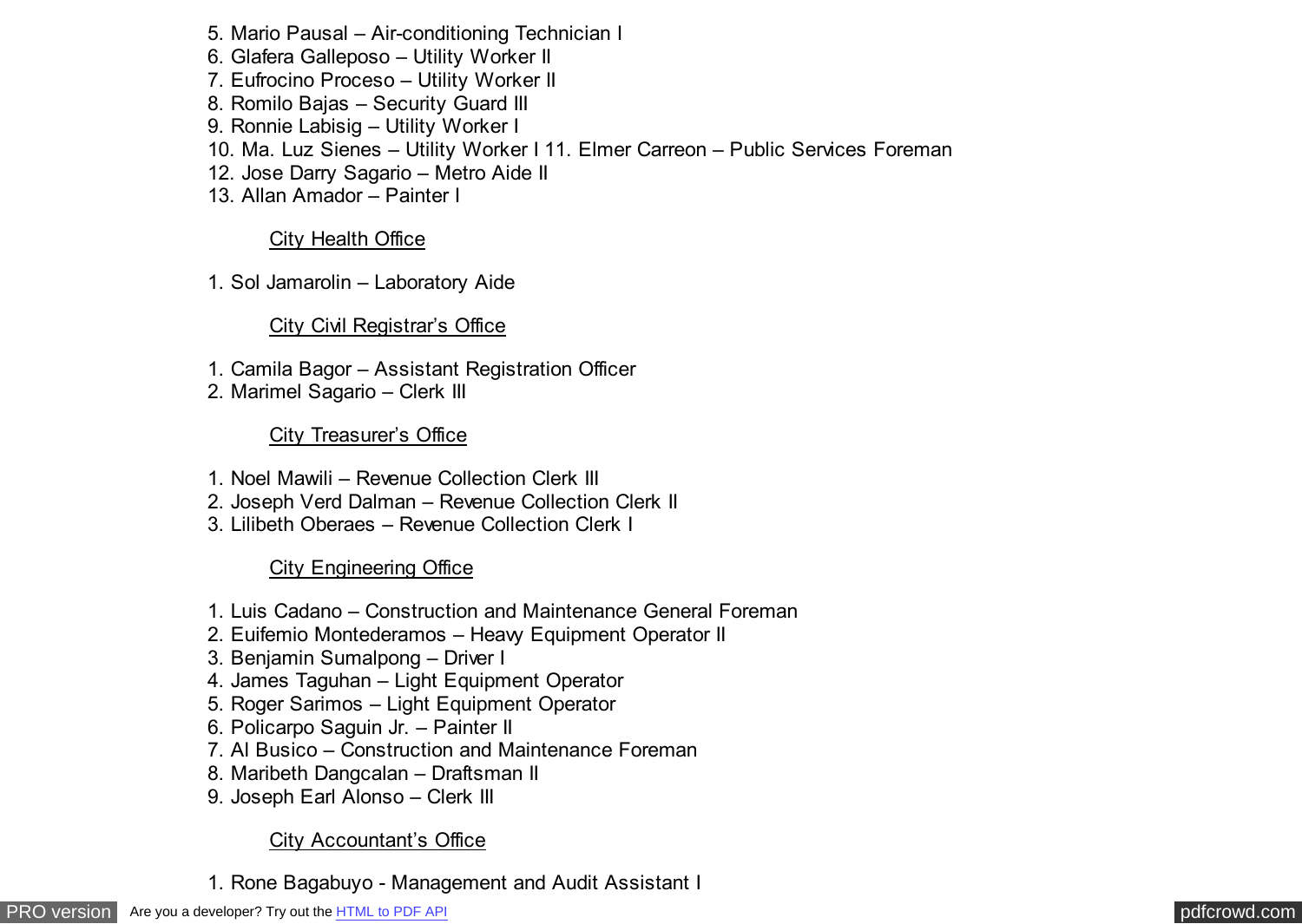2. Josephine Cabilin – Fiscal Clerk II

### C. COMPLIANCE WITH CSC RESOLUTION NO. 01-0988

Pertinent also to this case are **Items No. 3 and No. 4 of CSC Resolution No. 01-0988** which state, as follows:

 *"3. All appointments, whether original, transfer, reemployment, reappointment, promotion or demotion, except in cases of renewal and reinstatement, regardless of status, which are issued AFTER the elections, regardless of their dates of effectivity and/or date of receipt by the Commission, including its Regional or Field Offices, of said appointments or the Report of Personnel Actions (ROPA), as the case may be, shall be disapproved unless the following requisites concur relative to their issuance:*

> *'a) The appointment has gone through the regular screening by the Personnel Selection Board (PSB) before the prohibited period on the issuance of appointments as shown by the PSB report or minutes of its meeting;*

*'b) That the appointee is qualified;*

*'c) There is a need to fill up the vacancy immediately in order not to prejudice public service and/or endanger public safety;*

*'d) That the appointment is not one of those mass appointments issued after the elections.'*

*"4. The term 'mass appointments' refers to those issued in bulk or in large number after the elections by an outgoing local chief executive and there is no apparent need for their immediate issuance."*

 The Commission observed that outgoing local chief executives have the tendency to issue appointments even after the elections, especially when their successors have already been proclaimed. This practice causes animosities between the outgoing and incoming officials, and the people who are immediately affected and made to suffer the consequences thereof are the ordinary civil servants and eventually, to a larger extent, their constituents themselves. This is exactly what is happening in the instant case. Instead of the officials and employees of the LGU-Dapitan concentrating on their respective functions, their attention is divided with this legal process.

 It is clear from the aforecited rules that all appointments issued after the elections shall be disapproved unless all of the four enumerated requisites are present. Conversely, absence of any of the four requisites shall result in the disapproval of appointments issued within the said period.

We will now determine if all of the four requisites are present in the appointments issued by then Mayor Ruiz.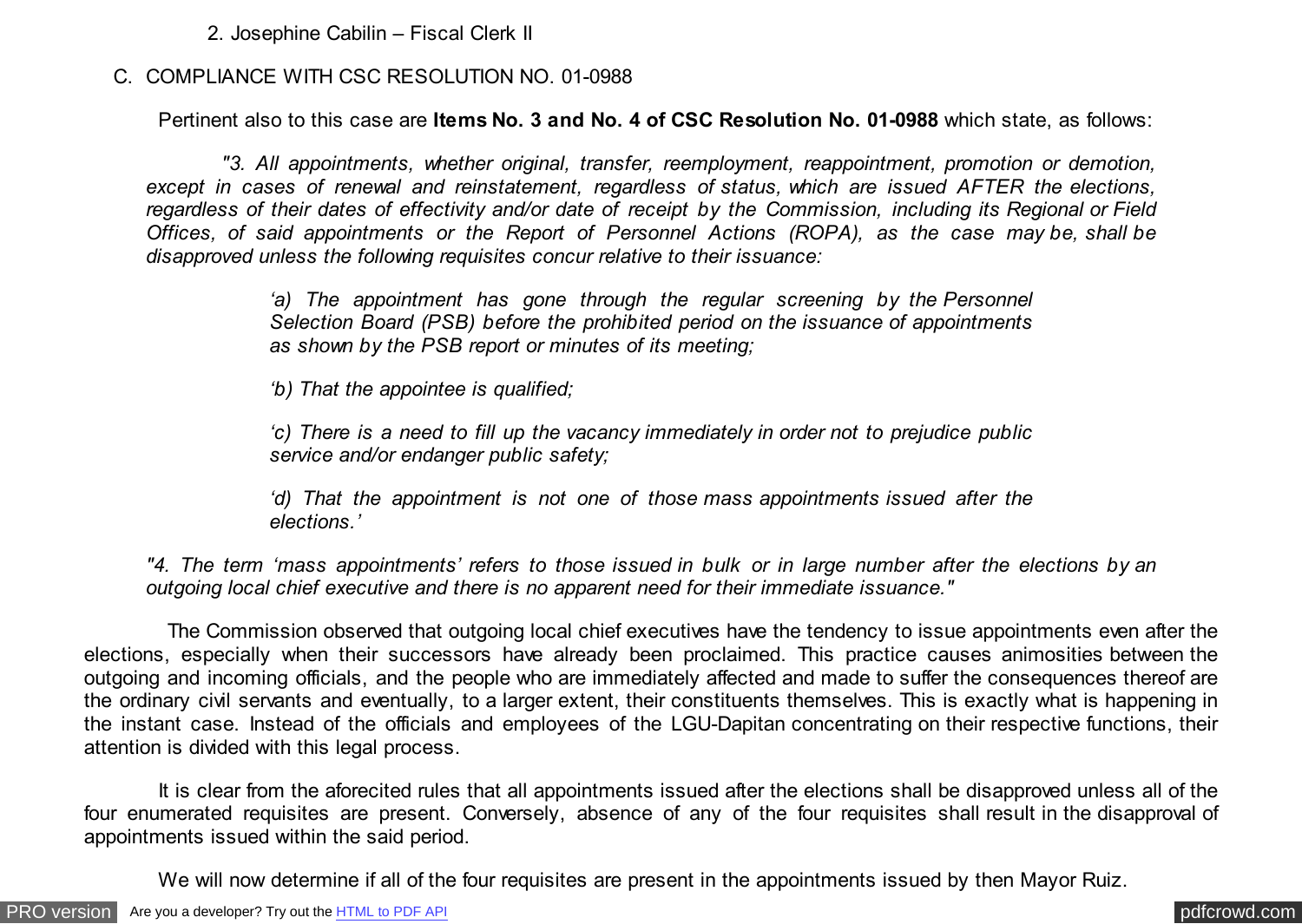The first requisite is, **the appointments must have gone through the regular screening by the PSB before the prohibited period on the issuance of the appointments.** The prohibited period is from March 29, 2001 to May 14, 2001. The minutes of the PSB deliberations submitted show that 81 of the 83 positions were deliberated upon only on March 6, 7, and 8, 2001, respectively, way before the prohibited period. However, Mayor Carreon submitted a sworn statement of Nicasio Silvan Hamoy attesting to the fact that no PSB deliberations were actually conducted despite his signature in the minutes of the PSB deliberation for the Cultural Affairs and Tourism Office.

 During the interview Hamoy affirmed the contents of his affidavit and further clarified some points as follows: that every Thursday, the Mayor calls for a meeting with the chiefs of offices within the city government; in some of the weekly meetings just before the election, the filling up of positions particularly by those who were designated OIC's was brought up; that he was not asked his recommendation in the filling up of positions under his supervision; he was merely informed of the employees who will be appointed under his supervision and that there was no meeting called for the PSB deliberation; that he mentioned to his uncle (a retired Fiscal) during a family dinner that no PSB deliberation transpired; he executed an affidavit because he wanted to tell the truth.

 Hamoy stressed that he was not pressured to sign the PSB minutes. He did it as a gesture of gratitude. When asked if he is related to the incumbent Mayor, he readily said yes but that he is also distantly related to the previous mayor and to some of the promoted employees whose appointments are now being questioned. He further stated that Mrs. Lucille Adasa also informed him that no PSB deliberations really transpired but she refused to execute an affidavit because one of those promoted is her relative.

*"Q: What you are trying to say now is that you signed it by way of a birthday gift to the outgoing Mayor but you are not confirming the contents of the minutes? "A: I assumed, I did not read it.*

*x x x*

*"Q: Are you related to any promoted employee? quot;A: Yes, . .. and the other one is Mrs. Lydia Carreon . . . Civil Registrar's Office. Amarillo.*

*"Q: Are you also related to the incumbent mayor? "A: Yes.*

*"Q: Are you related with the outgoing mayor? "A: Malayo na iyon.*

*"Q: But still a relative?*

*"A: Kasi halos . . . magkaka-pinsan.*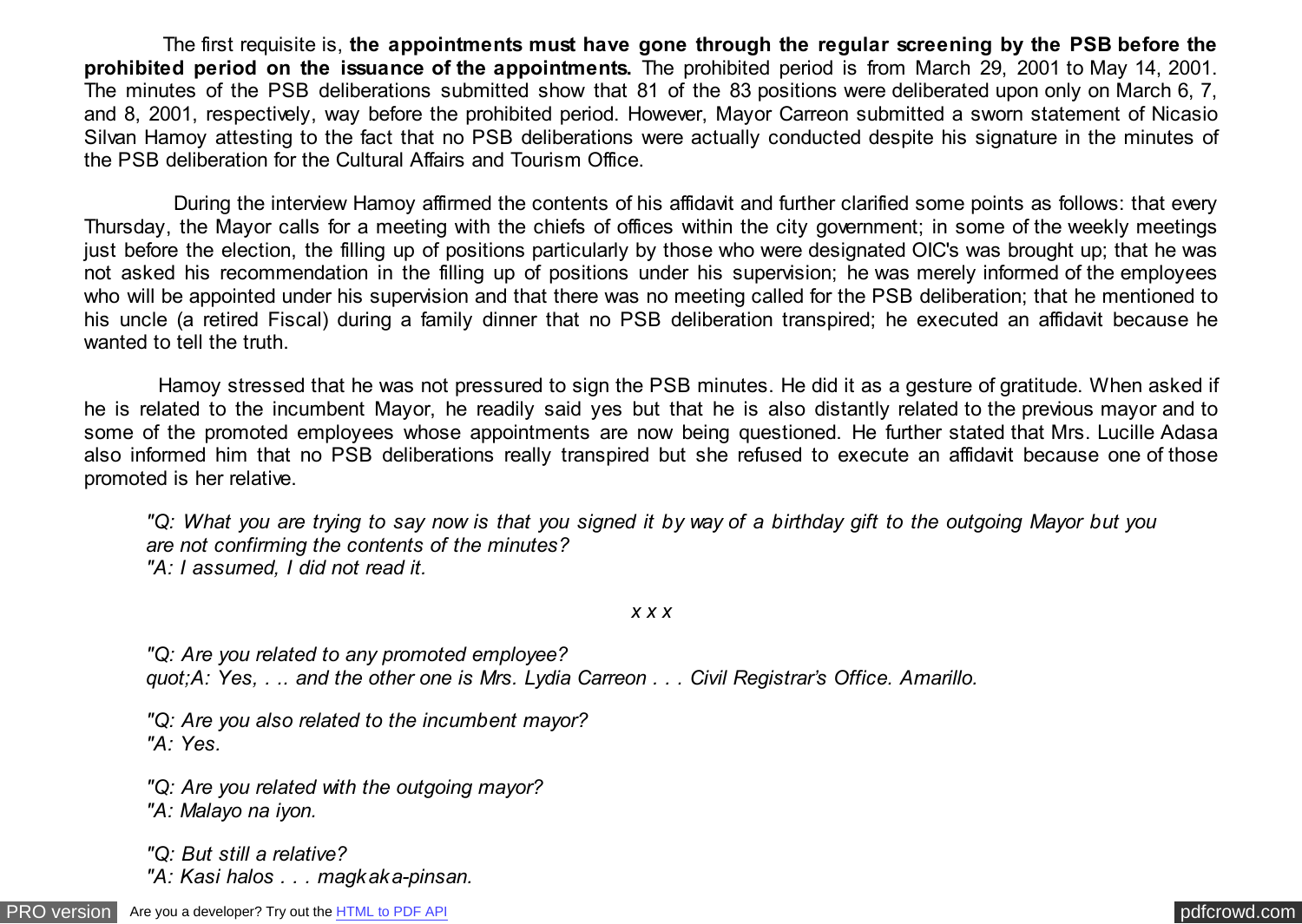*"Q1: So you did not recommend this Emilio . . .*

*"A: Parang . . . may casual atmosphere lang . . . tapos sabi ko, siempre naman ...*

*"Q: So, bale it was said in front of other people.*

*"A: Yes, during the regular meetings of executive committee.*

*"Q: Do you keep a minutes of . . .* 

*"A: Yes, with the former mayor.*

*"Q: Is it under the care of somebody here in the office?*

*"A: Wala. That I don't know if he has the records . . . kasi, lalong lalo na nung panahon na iyon, parating na ang election, parang informal na informal yung meeting namin.*

*"Q: When you say parating na iyong elections, how proximate is that particular date when you had your meeting to the date of election?*

*"A: I think, its about the months of January, February and March 2001.*

*"Q: During the term of the previous mayor, how many employees were promoted? "A: Marami.*

#### *x x x*

*"Q1: Did you bother asking some of the members of the PSB whether they convened on that particular date? "A: Sinabi na sa akin nung isa.*

*"Q1: Who is this person?*

*"A: Si Mrs. Adasa tapos tinanong ko puede ba siyang magbigay ng affidavit, huwag na lang dahil iyong pamangkin niya kasama . . .*

*"Q1: But you heard Ms.Adasa affirming that the PSB never convened? "A: Ang sabi wala pero hindi na sila nag-execute ng affidavit. Ako lang yata ang nag-execute.*

*"Q: Sinong iba?*

*"A: Marami . . .*

*"Q: Did Adasa tell you?*

*"A: Oo, pero hindi siya nag-ano ng affidavit kasi kasama nga doon iyong pamangkin niya.*

*"Q: So, when you signed the minutes, Sir, of the deliberation, were you the first to sign?*

[PRO version](http://pdfcrowd.com/customize/) Are you a developer? Try out th[e HTML to PDF API](http://pdfcrowd.com/html-to-pdf-api/?ref=pdf) contract the contract of the HTML to PDF API [pdfcrowd.com](http://pdfcrowd.com)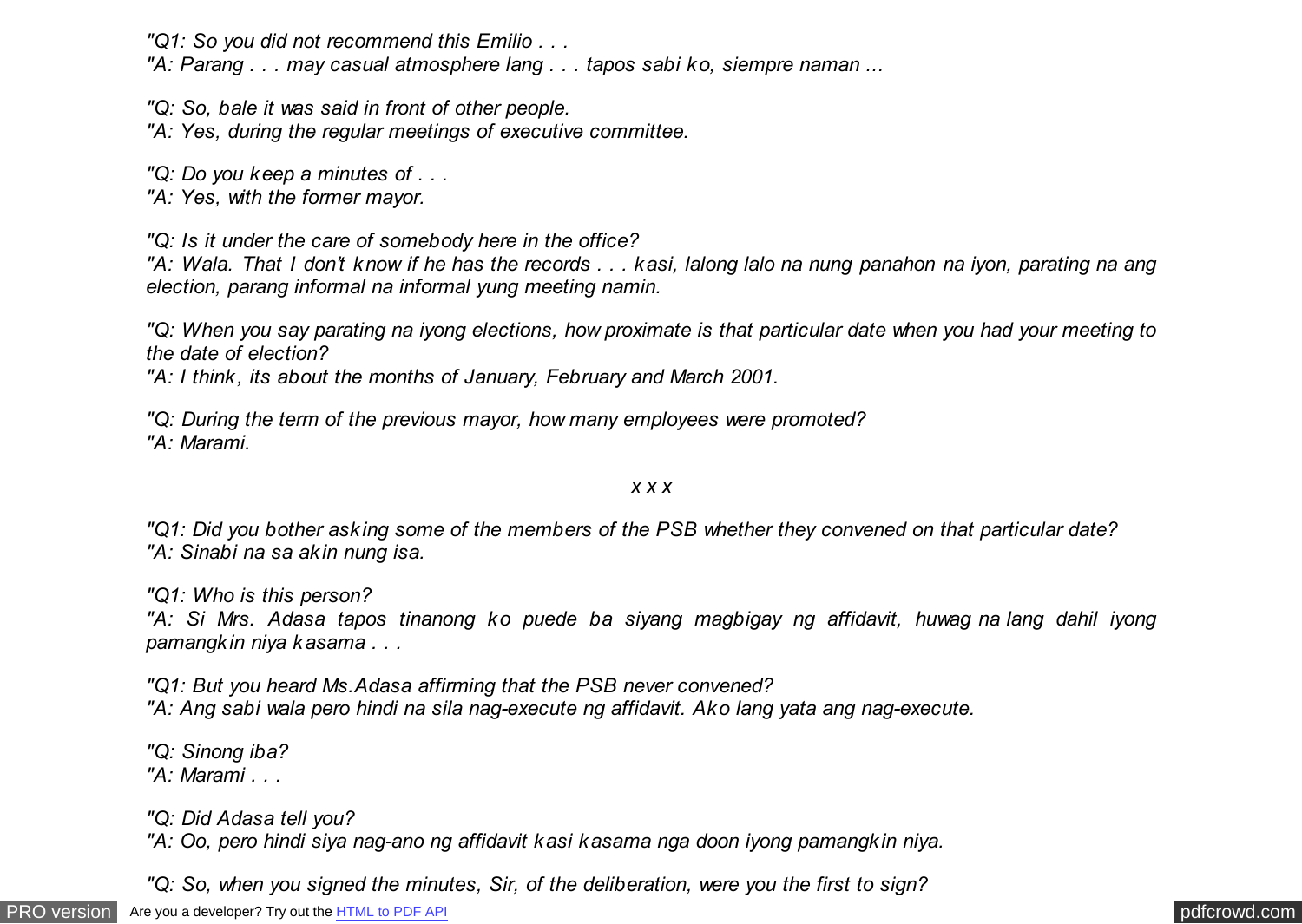*"A: I was the last to sign.*

"Q: So, there were other signatures . . . attested by Mayor . . *"A: Ako na lang actually ang hindi naka-sign.*

*"Q: The minutes said "the Board convened with the following present" "A: Wala ako.*

*"Q: Tapos, ito iyong napag-usapan, kaya sini-certify true and correct, signed. "A: Wala ako doon.*

*"Q: . . . that you were not a party to the meeting . . . "A: Nag-sign ako.*

*"Q: You signed. "A: Parang gratitude na . . .*

*"Q1: Okay, let's clarify this, are you a regular member of the PSB? "A: Yes, as the head of the Tourism division.*

*"Q1: So that, if there is a vacant position in the Cultural Affairs Office or division you are a regular member. But you are not a member of the PSB in other offices? "A: Yes."*

 Moreover, Misael Ondong confirmed that he was not interviewed by the PSB thereby corroborating the statement of Hamoy that there was no PSB deliberation conducted.

*"Q: Mr. Ondong, what was your previous position? "A: Information Officer Ma'am.*

*"Q: For how long have you been . . . "A: More than three (3) years. I started September 1998.*

*"Q: You signified your interest in the Operations Officer I ?* 

*"A: I just talked to the former Mayor.*

*"Q: So, there was no formal written request for a change of your position title? "A: None Ma'am.*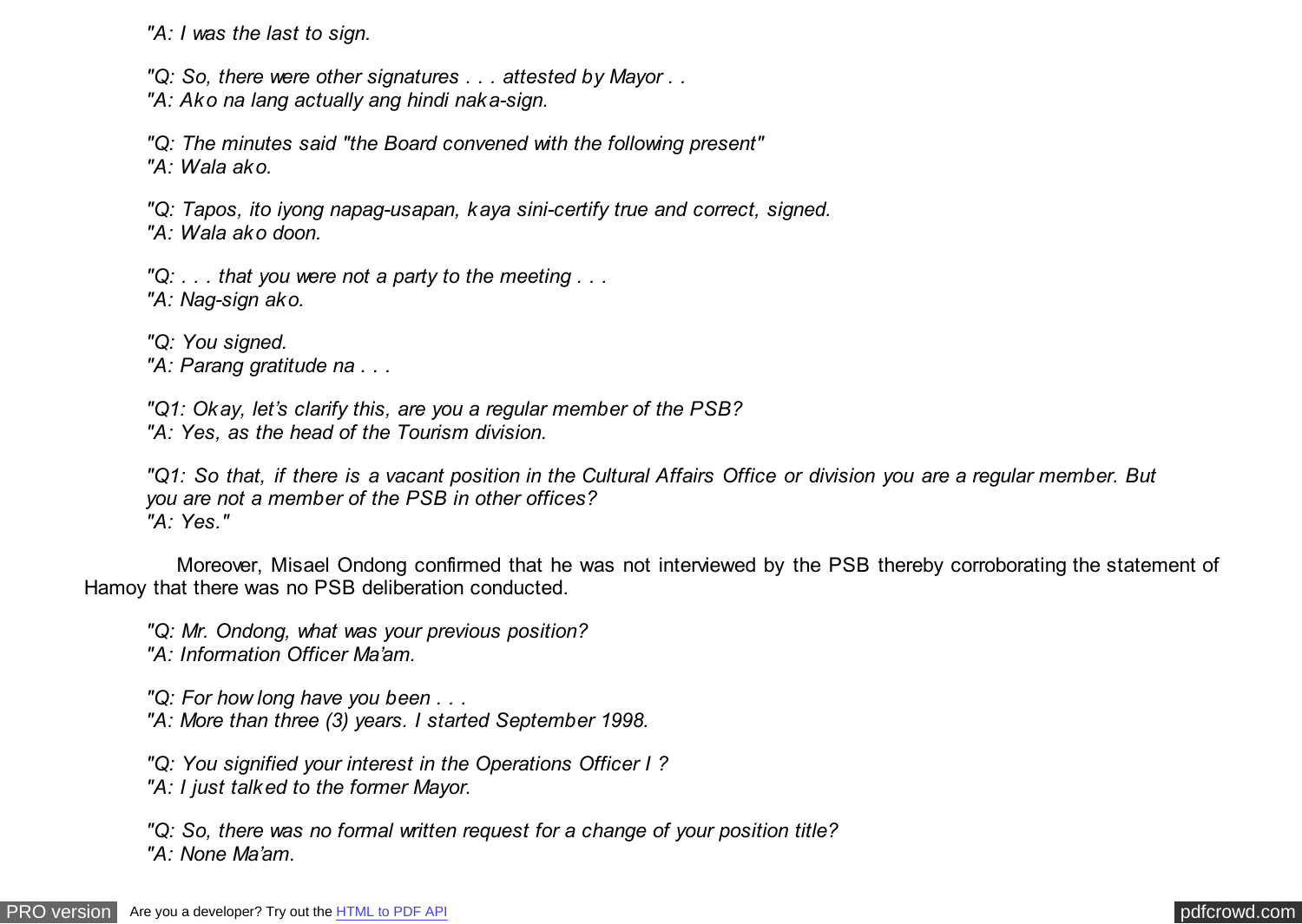*"Q: So, if you asked for this, then, you were not also called for an interview by the Personnel Selection Board. "A: That I cannot remember because I ask the Personnel and they say, a lateral transfer because there was no promotion involved, the same, that's what they told me.*

*"Q: Are you enjoying your step increment?*

*"A: No, because I transferred to another office, but I was aware of that. So, if I stayed at my own job, my salary would have been higher today than it is now.*

*"Q: Why did you seek transfer?*

*"A: It's delicadeza because the position is semi-confidential, it's the Information Office, it's just like the Office of the Mayor so, coz there was a change in the administration. It's like when you serve in cabinet of the President. When there's a new President, supposedly, you resign but you can not do that. Here, I just asked to be transferred, but it's not co-terminous, it's permanent.*

*"Q: So, it really came from you? "A: Yes Ma'am.*

*"Q: Since when did you assume office as Tourism Information Officer I? "A: I think, June 18.*

*"Q: You started June 18? "A: Yes Ma'am.*

*"Q1: Were you interviewed by the Personnel Selection Board? "A: For the transfer?*

*"Q1: Yes.*

*"A: There were talks, I don't know if there was formal interview because we know these people.*

*"Q1: Did PSB convene . . .No interview like this one, the panel members are there, and you are there, sitting and being asked questions?*

*"A: That I do not remember. But then, I submit all my papers.*

*"Q1: When did you request for a transfer? After May 14? "A: No, later than that. Because we are still in the days right after he lost and decided that I have to move.*

*"Q1: So, that was already June?*

*"A: No Ma'am, May. . . it was not finalized . . . I decided to answer after election . . .but it was the decision . . . where will I transfer you, I said anywhere, you can even demote me if you want to but I have to get out of here. If*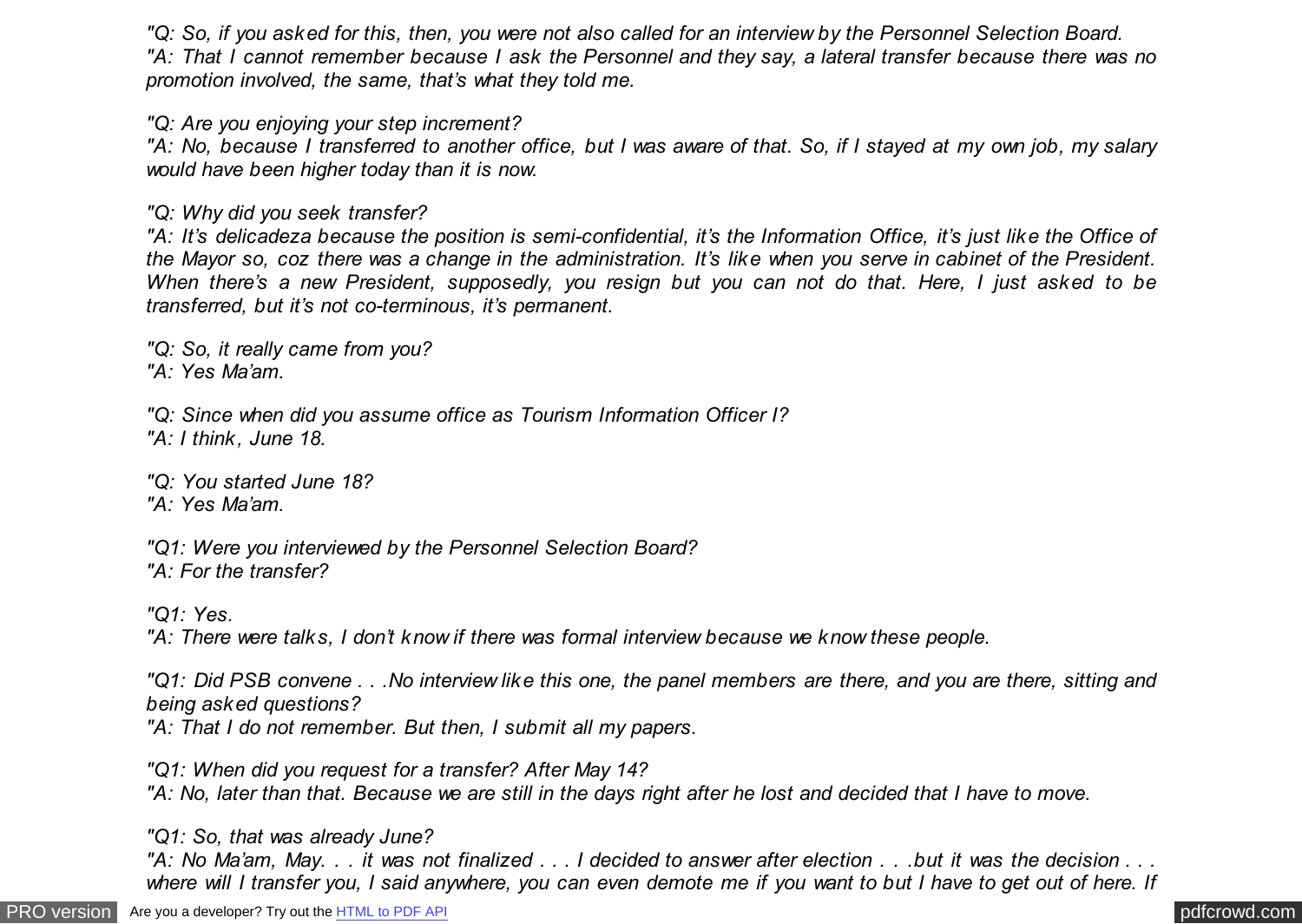*you can ask Mr. Jabunal, I even asked him, Sir, is it okay if I have been demoted, if there is no other position, I was willing to do that, go down, just to be transferred to other office.*

*"Q: Prior to the election, you already manifested your interest to be transferred? "A: No.*

*"Q: It was only after . . . "A: After the election*

*"Q: It was after knowing that the Mayor that you requested for transfer. "A: Yes, sense of delicadeza, because there was no need for that if you want.*

*"Q1: In other words, the Mayor never had the intention of filling up the Tourism Operations Officer I? "A: I do not know what he was thinking, I did not even know there was movement to that office. Okay, there is this: are you willing to go here, because you cannot be demoted.*

*"Q: When were you asked? "A: Ma'am, I cannot remember the exact date.*

*"Q: It was only after the election? "A: I have to run to the mayor, Mayor, you have to transfer me. I have to keep reminding him.*

*"Q1: Can you recall what month? "A: May."*

 Floro Empeynado, applicant for Administrative Officer III position in the City Health Office testified that the PSB did not conduct any deliberation. He recalled that the procedure adopted in the screening is for the applicants to go directly and file their applications to the Mayor who immediately issued the appointments without the applicant passing through the PSB. He likewise alleged that it was then the practice of the City Government of Dapitan that whoever is recommended by the chief of office automatically gets the appointment.

*"Q: Now, we have Floro Empyenado, HRMO II, applicant for the Administrative Officer III position with the CTM Office. Nag-apply ka unya, in writing to imo application para sa Administrative Officer III position? (Was your application for the Administrative Officer III position in writing?*

*"A: . . . previous administration pa. (During the previous administration only.)*

*"Q: Now, aning pagka-apply nimo ng Administrative Officer III, gipatawag ba ka sa PSB after you filed your application? (After you applied for Administrative Officer III, were you called by the PSB?) "A: Wa. (No)*

[PRO version](http://pdfcrowd.com/customize/) Are you a developer? Try out th[e HTML to PDF API](http://pdfcrowd.com/html-to-pdf-api/?ref=pdf) contract the contract of the HTML to PDF API [pdfcrowd.com](http://pdfcrowd.com)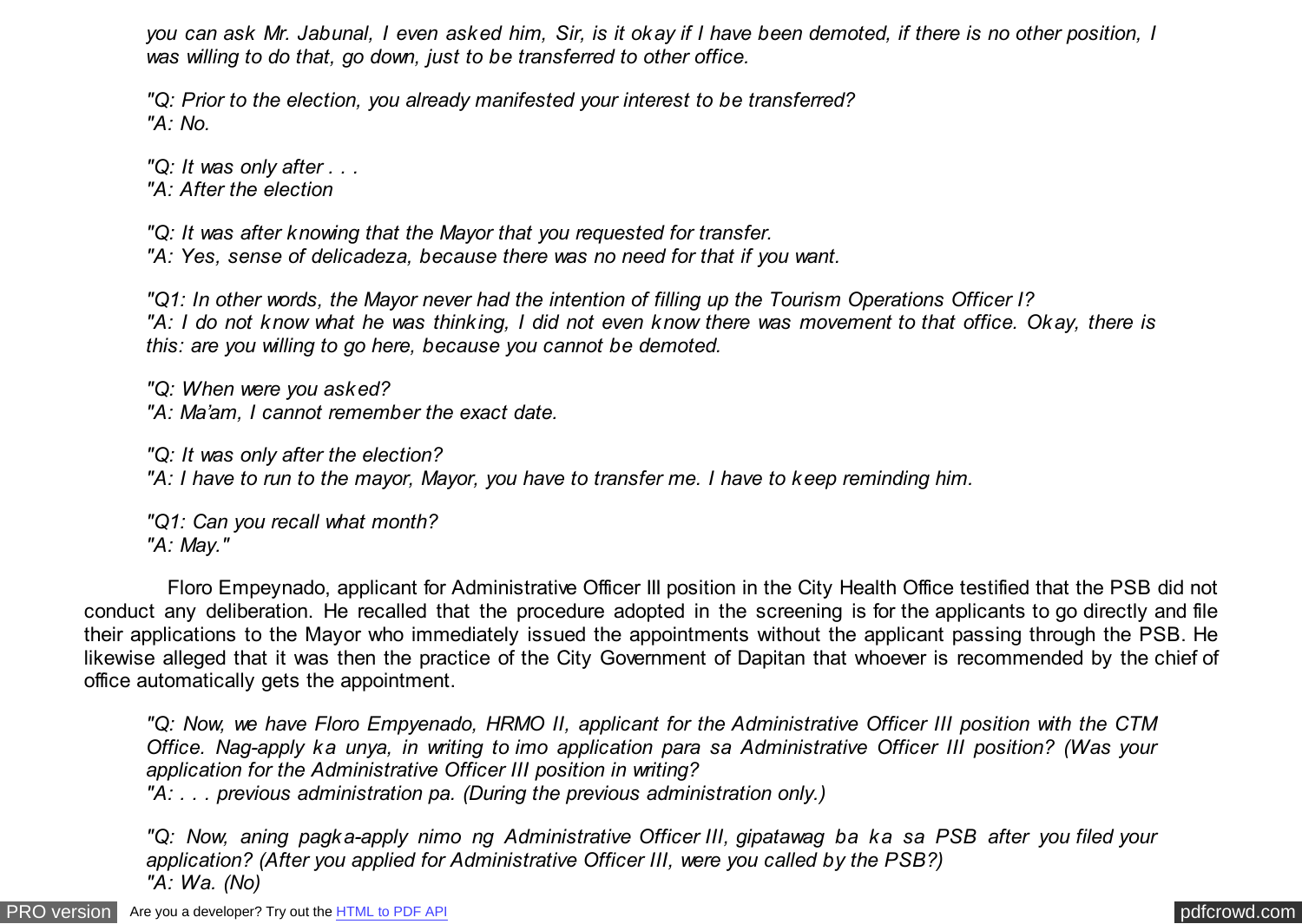*"Q: Wa sad ka gi-interview? (Were you not called for interview?)*

*But you were interviewed before when you applied as Administrative Officer III during the time of Adasa were you interviewed, were you called by the PSB? So, you just submitted an application letter but there was no, you never appeared in the PSB screening?*

*"A: No.*

*"Q: Di ba wa man ka gipatawag sa PSB para interview no? (You said you were not called for PSB interview, is that correct?)*

*"A : Wa. Wala sab ko gi-interview sa Mayor. (No, I was not also interviewed by the Mayor.)"*

 An interview with Marimel Sagario, who was issued an original appointment as Clerk III with the Office of the Civil Registrar, revealed that there was actually no PSB deliberation. She said she was never called for a panel interview and that she only had short informal conversation with the Chief of the City Agriculturist's Office, the HRMO and the OIC Civil Registrar.

*"Q: Wala ka'y nadumduman na gipatawag ka sa mga miembro sa Personnel Selection Board unya ingon ani ba unya gipangutana ka, wa ka kadumdum? (You cannot remember a time when you were called by the members of the PSB and asked questions just like this?) "A: Wala. (No)*

*"Q: Have you met Lucille Adasa? "A: Yes.*

*"Q: Asa man ni siya? (Where is she?) "A: Sa Popcom. (At the Popcom)*

*"Q: Before your appointment as Clerk III nagkaestoryahay mo ani niya? (Before your appointment as Clerk III were you able to talk/converse with her?)*

*"A: Mora'g passing lang pero walay serious conversation about something ano. (No serious conversation…)*

*"Q: Pero wala ka nag-appear sa morag Selection Board nga aron ma-screen ka? (But you never appeared before a Selection Board for screening?) "A: Wala. (No.)"*

 As regards the case of Concepcion Lactuan, Clerk I of the City Information Office, she verbally applied for the Traffic Officer of PTV 7 operated by the City Government of Dapitan. She was informed by Misael Ondong that she is qualified to apply as Information Officer I considering that Ondong is transferring to another office. Although Lactuan did not apply for Information Officer I position, she was included as one of the applicants for said position. She, however, was never notified by the PSB that she was considered as a candidate for said position. She was informed later by Ondong that Hamoy got the position.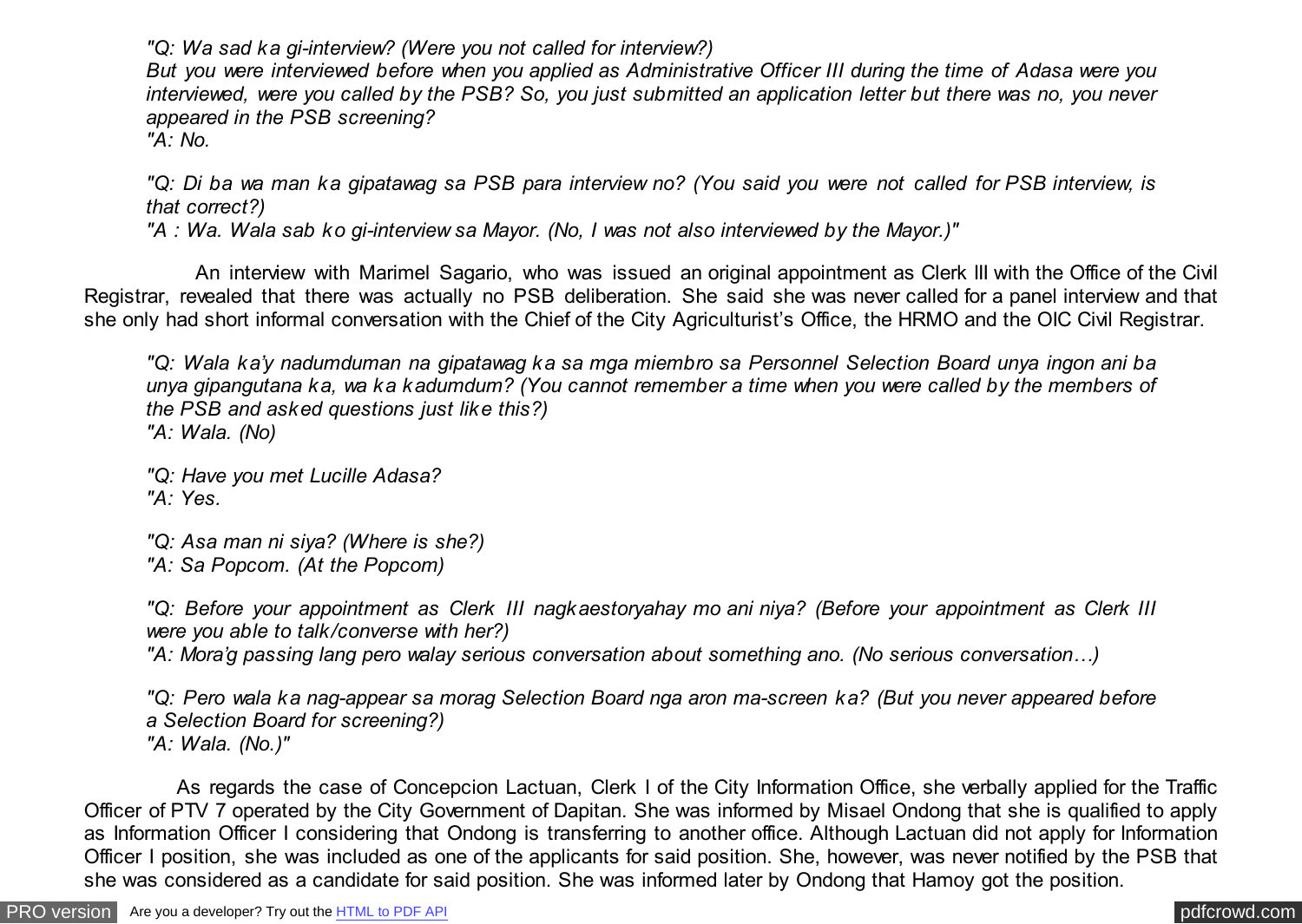*"Q: Did you apply for any promotional position prior to 2001 sa mga between your appointment in 1997 as Clerk I hangtud mga 2000. (From the time that you were appointed in 1997 as Clerk I up to 2000, did you apply for any promotional position prior to 2001?*

*"A: Kadto na sa 2001 (It was only in 2001)*

*"Q: Ninghangyo ka kang Mayor? (Did you approach the Mayor?) "A: Oo. (Yes)*

*"Q: Unya, that was only verbal? (That was only verbal then?)*

*"A: Verbal only Ma'am kay niingon man sila nga mobakante kay I-promote ang isa so mao to nga gihangyo nako kung pwede ba ko… (Verbal only Ma'am because they said one will be promoted so there will be a vacancy so I asked if I qualify.)*

*"Q: Pero sa pag-apply nimo sa position nga Info Officer I, was this already vacant or dihay incumbent ani unya na-promote? (At the time you applied for Information Officer I, was this already vacant or was there an incumbent eligible for promotion?*

*"A: Ma'am wala ko mag-apply ug Information Officer I. (Ma'am I did not apply for Information Officer I)*

*"Q: Unsa man diay imong gi-applyan? (What position did you apply for?)*

*"A: Kadtong Traffic Officer, verbal. (For Traffic Officer, verbal.)*

*"Q: Nag-signify sa imong interest for that position? (You signified your interest for that position?) "A: Yes.*

*"Q: Kinsa may nagpahibawo sa imoha nga mabakante na siya kay i-promote and usa? (Who informed you that there will be a vacancy because of a promotion?)*

*"A: Ang kadtong kuan an naang – sa personnel rapod ko nahibalo nga mabakante siya. (I learned from the Personnel (Office) that there will be a vacancy.)*

*"Q: Nganong mabakante man siya maasa man diay? (Why will there be a vacancy?) "A: Ma-promote. (Promotion.)*

*"Q: I-promote siya. Naay lain nga position higher? (Is there another higher position?) "A: Di lain nga opisina, I-transfer siya. (No, in another office, he will be transferred.)*

*"Q: Do you have a City Information Officer? "A: Information Officer I.*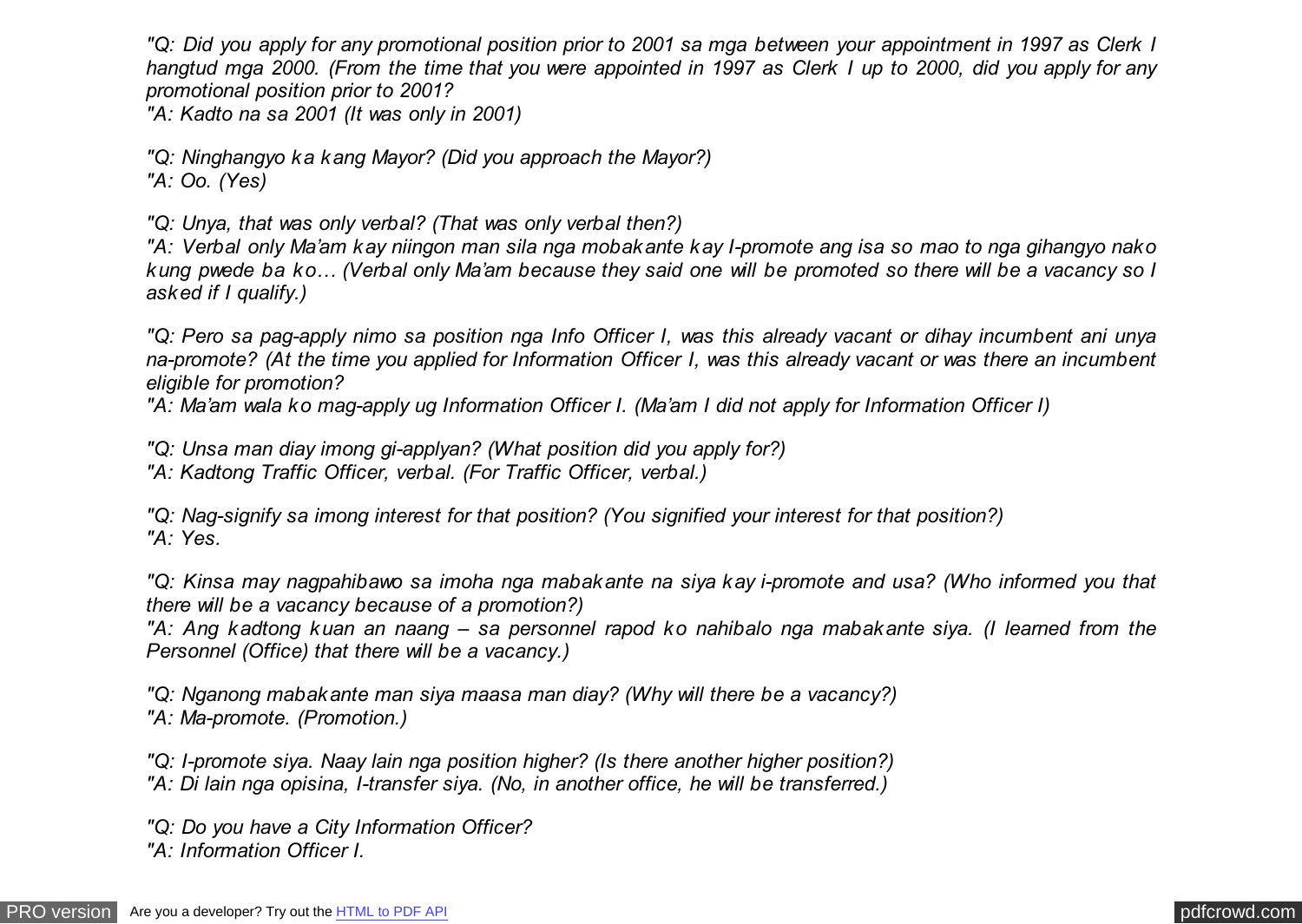*"Q: Your chief in the Information Office? "A: Si Misael Undong.*

*"Q: Siya ang Information Officer I, as OIC? (As Information Officer I, he is OIC?) "A: Oo. (Yes.)*

*"Q: Dili, gipatawag ba ka ni Mr. Habunal being a member of the Personnel Selection Board nga iya kang giinterview para mo-qualify ba ka sa Information Officer I? (Were you called by Mr. Habunal for interview by the PSB to determine if you qualify for the Information Officer I?) "A: Wala. (No.)*

*"Q: Wala ka niya sukad gitawag? (Ever since, you were never called?) "A: Wala. (No.)*

*"Q: Kadto si Lucille Adasa, Population Program Officer IV man ni member man ni sa Selection Board, nakadumdum sad ka nga iya kang gitawag? Giingnan ka nga aplikante man ka aning Information Officer I atong I-screen kung pwede ka ba? (Lucille Adasa, Population Program Officer IV is a PSB member, can you recall being called by her for screening? "A: Wala. (No.)*

*"Q: Pero wala ka gipatawag, you were never informed formally. Si Misael ray niingon sa imoha nga mobalhin siya? Ang sa HRMO Office wa sad mopahibalo sa imoha nga – (But you were not called. You were never informed formally. It was only Misael who informed you that he was transferring? HRMO did not inform you also?) "A: Wala. (No.)*

*"Q: Niingon man ka nga nihangyo ka kang Jabunal, unsa may imong gihangyo kang Jabunal? (You said you approached Jabunal, what was your request?)*

*"A: Kadto nga mobakante man to siya Sir ang Information Officer I qualified ba ko ana. ( Whether I'm qualified for the Information Officer I.)*

*"Q: That's why they included your name. Unsa may giingon ni Jabunal nga di ka mo-qualify? (What did Jabunal say, that you did not qualify?*

*"A: Miingon siya nga qualified. (He said I'm qualified.)*

*"Q: Unya kanus-a man na nasulti nga ambak ka sa grade 11, kinsa may nagsulti ana? (When were you informed about the jumping to salary grade 11?)*

*"A: Si Misael na. Gipahibalo ko niya nga dili mohatag si Mayor ana kay gikan sa grade 11 lisud kuno kaayo nga mo-diretso – gikan sa grade 3 modiretso ug 11. ( It was Misael who informed me that the Mayor will not allow a big jump of salary grade from SG 3 to SG 11.)*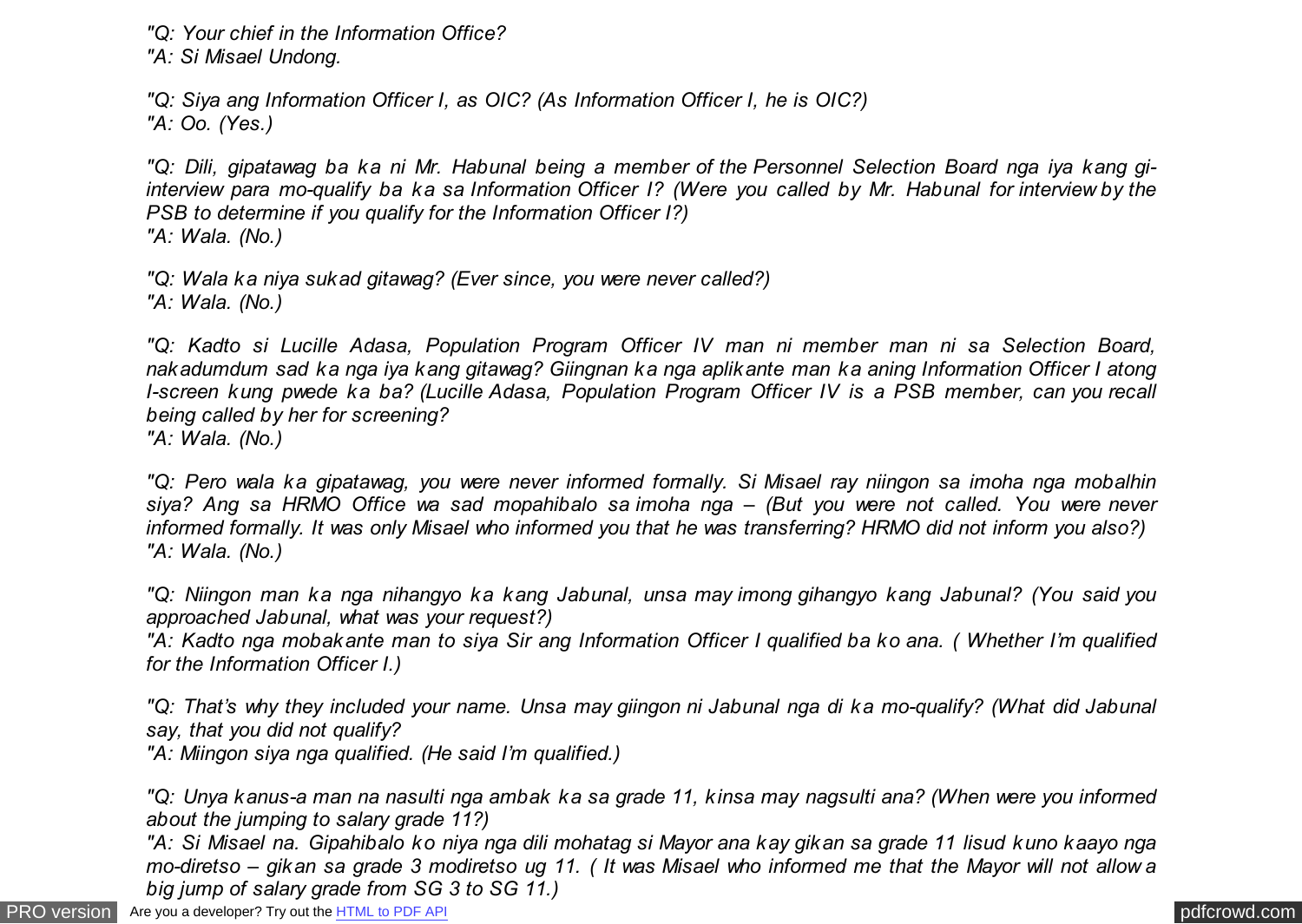*"Q: When did Misael relate that to you?*

*"A: Mga last week of May. (Sometime last week of May.)*

*"Q: Nangutana kung pwede ba kang mo-qualify ba ka sa Info Officer I kang Jabunal sometime? (When did you ask Jabunal whether you qualify for Info Officer I?) "A: Mga tunga-tunga sa May. (Around middle of May.)*

*"Q: After the elections?*

*"A: Yes, after the elections.*

*"Q: Ikaw man sad tong gi-recommend ni Misael no? (You were also recommended by Misael?) "A: Oo, gi-recommend ko ni Misael. (Yes, Misael recommended me.)*

*"Q: Wa sad ka kaestoryaha ni Mayor? (Were you not able to talk to the Mayor?) "A: Wala sad. (No.)*

*"Q: But it all happened after the election.? "A: Yes. Ma'am.*

*"Q: Unya wa sad gyud ka gipatawag para interview? (Were you not called for an interview?) "A: Wala sad. (No.)"*

 Worthy to mention also is the testimony of Lucille Adasa, regular member of the PSB representing the second level employees, who consistently claimed that she was present in all the PSB deliberations for the 83 appointments issued by Mayor Ruiz for the month of June 2001. She mentioned that it would take thirty (30) minutes to complete the deliberation of the qualifications of applicants for each office, and the minutes of the deliberation are prepared by the Human Resource Development Office within one week. However, she said contradictory statements with respect to the PSB deliberation as mentioned by the other personnel interviewed as well as the documents gathered. Particularly, she stated that she could not recall the presence of Nicasio Silvan Hamoy during the deliberation for the positions in the Cultural Affairs and Tourism Division.

 Moreover, her statement that the PSB subsequently confirmed the other appointments issued is belied by the fact that the Human Resource Development Office could not produce the minutes of the said meeting. When asked about the comparative assessment form used by the PSB, she mentioned that she was not aware of it but insisted the Human Resource Development Office prepared a certain tabulation for the positions evaluated. However, she could not produce the same, neither could she describe the details of the said tabulation.

*"Q: Kinsa may nag-recommend ini ni Jonas …..? (Who recommended Jonas?) "A: Ako Ma'am. (I did, Ma'am.)*

[PRO version](http://pdfcrowd.com/customize/) Are you a developer? Try out th[e HTML to PDF API](http://pdfcrowd.com/html-to-pdf-api/?ref=pdf) process and the example of the HTML to PDF API [pdfcrowd.com](http://pdfcrowd.com)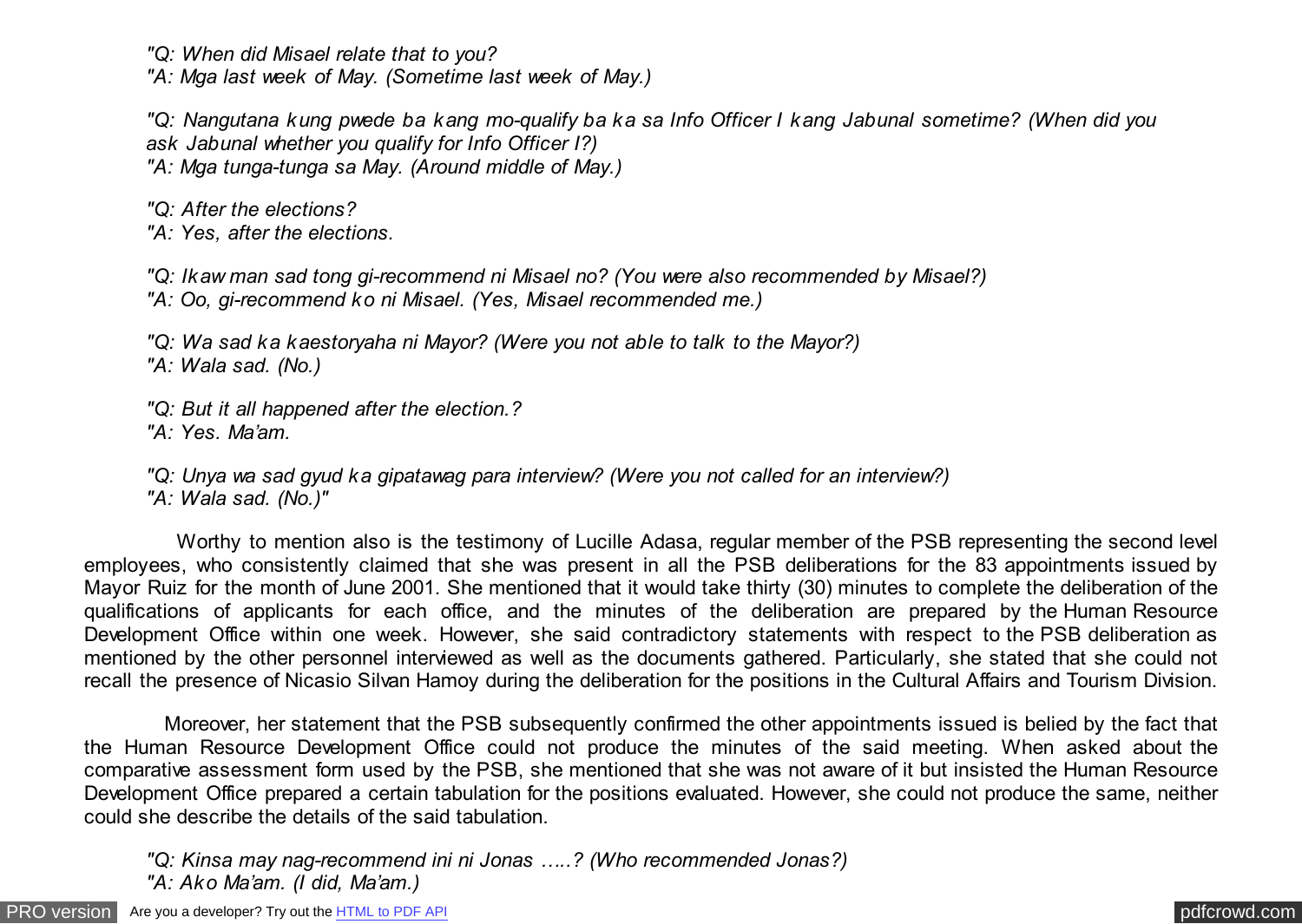*"Q: Can you still recall what are those positions that you deliberated in the morning of March 6? "A: Tourism.*

*"Q: Unsa pa? You can only name one. What about in the afternoon? Kanus-a man mo nag-deliberate sa Population Program Officer I? You can name only one in the morning? (What else? … when did you deliberate for the Population Program Officer I?)*

*"A: Nakalimut naman ko Ma'am. (I forgot, Ma'am.)*

*"Q: In the afternoon you can also name only one? Ang Health Office kanus-a man mo naka-deliberate adto? (The Health Office, when were you able to deliberate?) "A: March 7, nakalimut na ko. (March 7, I forgot already.)*

*"Q: How long will it take the PSB to deliberate? "A: Dali raman gud Ma'am. (It's fast, Ma'am.)*

*"Q: Per person? "A: Per office.*

*"Q: 30 minutes?*

*"A: Oo. (Yes.)*

*"Q: Dali-a gud. You mentioned that the chief of office is always around when there is a deliberation. So .. (That's fast!)*

*"A: Usahay pod Ma'am wala sila diha amo dayon – basta quorum na mi magdiscuss na mi. (Sometimes Ma'am when they aren't around provided we have a quorum we start the discussion already.)*

*"Q: Who was the chief of the Information Officer?*

*"A: During that time, Mr. Undong.*

*"Q: Was he around when you deliberated for the position of Information Officer I? "A: Yes.*

*"Q: When was that?*

*"A: Di na ko kadumdum sa mga office. (I can't remember the other offices.)*

*"Q: Who were the applicants then? "A: Hamoy,*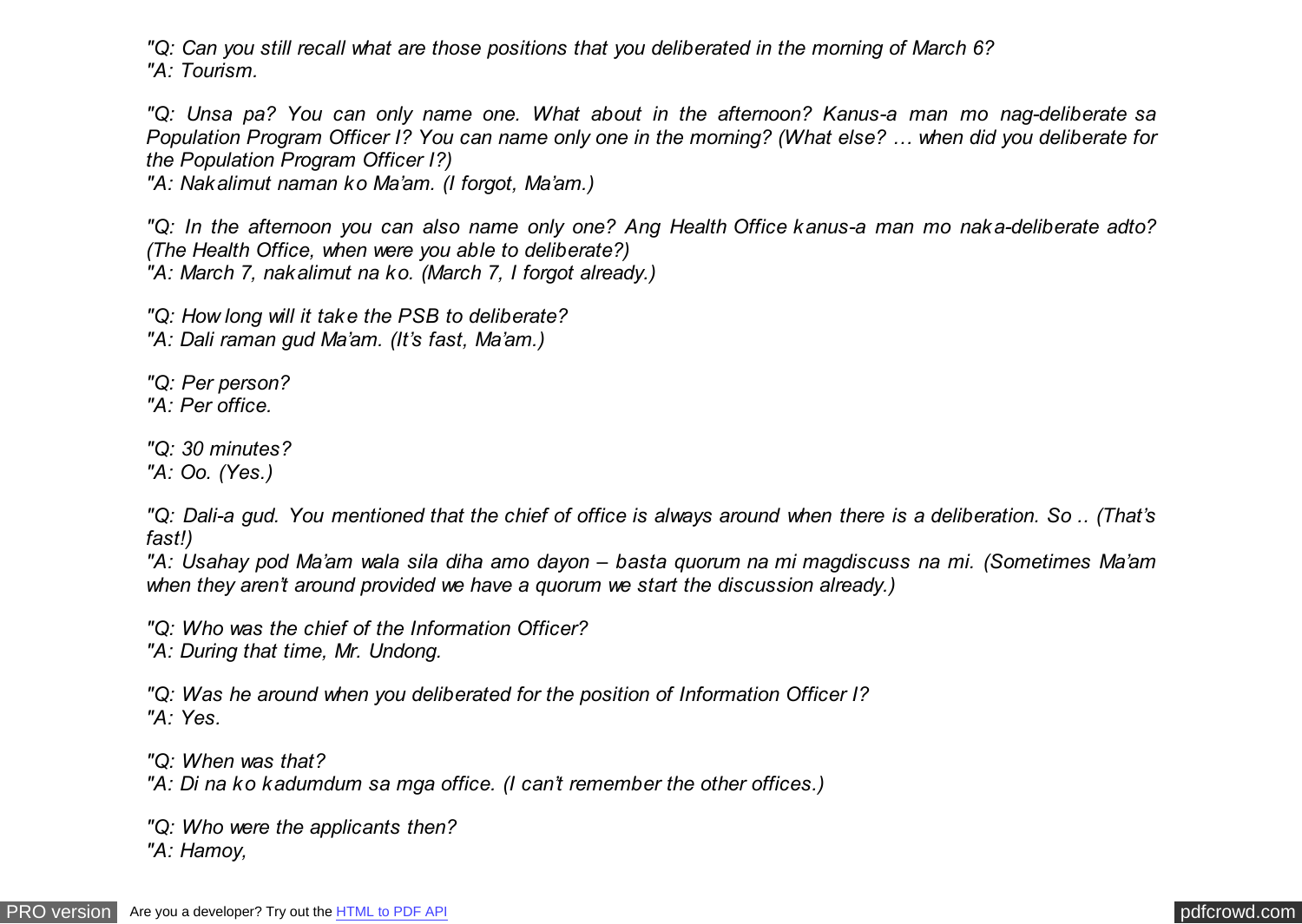*"Q: You deliberated only one person?*

*"A: Dunay usa. (There's another one.)*

*"Q: So, bale you deliberated on the Information Officer I with Mayor Ruiz, Jabunal, ikaw unya si Misael, upat mo nag-deliberate, dinhi sab gihapon? (You, then Misael, there were four of you meeting in this room also?) "A: Dinhi.(Here.)*

*"Q: Unya unsa may recommendation ni Misael? (What was the recommendation of Misael?)*

*"A: Darvie Hamoy as Information Officer.*

*"Q: Kinsa may moplastar aning mga-ining mga applicants Alicia Gajul, kinsa may magplastar ana? (Who prepares the list of applicants, Alicia Gahul etc.?*

*"A: Si Jabunal. Kay ang mga application naa man gud nila diha. (It's Jabunal because the applications are with them.)*

*"Q: Ang choice bale ani sa si Jabunal pa? Mga tawo nga iyang gi line up. (Does this mean Jabunal has a choice to line up people he favored?)*

*"A: Dili pod siya, I-deliberate na dayon na based on the application dayon ang recommendation ng chief of office dayon…(Not him, deliberation is based on the application and the recommendation of the Chief of office.)*

*"Q: Ang mag-line up ining mga tawo, kinsa may mag-line up ani? (Who prepares the line up?) "A: Si Jabunal. (It's Jabunal.)*

*"Q: Unsa raman inyong …… discuss? (What do you discuss?)*

*"A: Kuan ra ilang qualification, dayon based pod sa recommendation sa ilang chief of office, tan-awon pod ilang bio data kon mo-qualify sila. Mao na siya - normal gyud na siya nga process. (Only their qualification, based on the recommendation of the chief of office, we look at their bio-data if they qualify. That's it, the normal process.)*

*"Q: Di mo gatan-aw sa performance? (You don't look at the performance?)*

*"A: Wala mi motan-aw sa performance kay ang among gikuhaag basehan kana ramang recommendation sa chief of office kay siya man mismo ang nakahibalo kay iya man nang sakop. (We don't check the performance, we base it on the recommendation of the chief of office because he knows his personnel.)*

*"Q: So you never bothered anymore to look into the performance rating?*

*"A: Wala, based nalang sa recommendation sa chief of office. Pero kung naa poy moingon nga tan-awon pwede pod na motan-aw pero kung dina.. (No more, we have it on the recommendation of the chief of office. But if somebody in the group says we check on it.)*

[PRO version](http://pdfcrowd.com/customize/) Are you a developer? Try out th[e HTML to PDF API](http://pdfcrowd.com/html-to-pdf-api/?ref=pdf) contract the contract of the HTML to PDF API [pdfcrowd.com](http://pdfcrowd.com) *"Q: Kini sa imong office, Program Officer I, kinsa may nagline up aning mga pangalan aning applicants? (The*

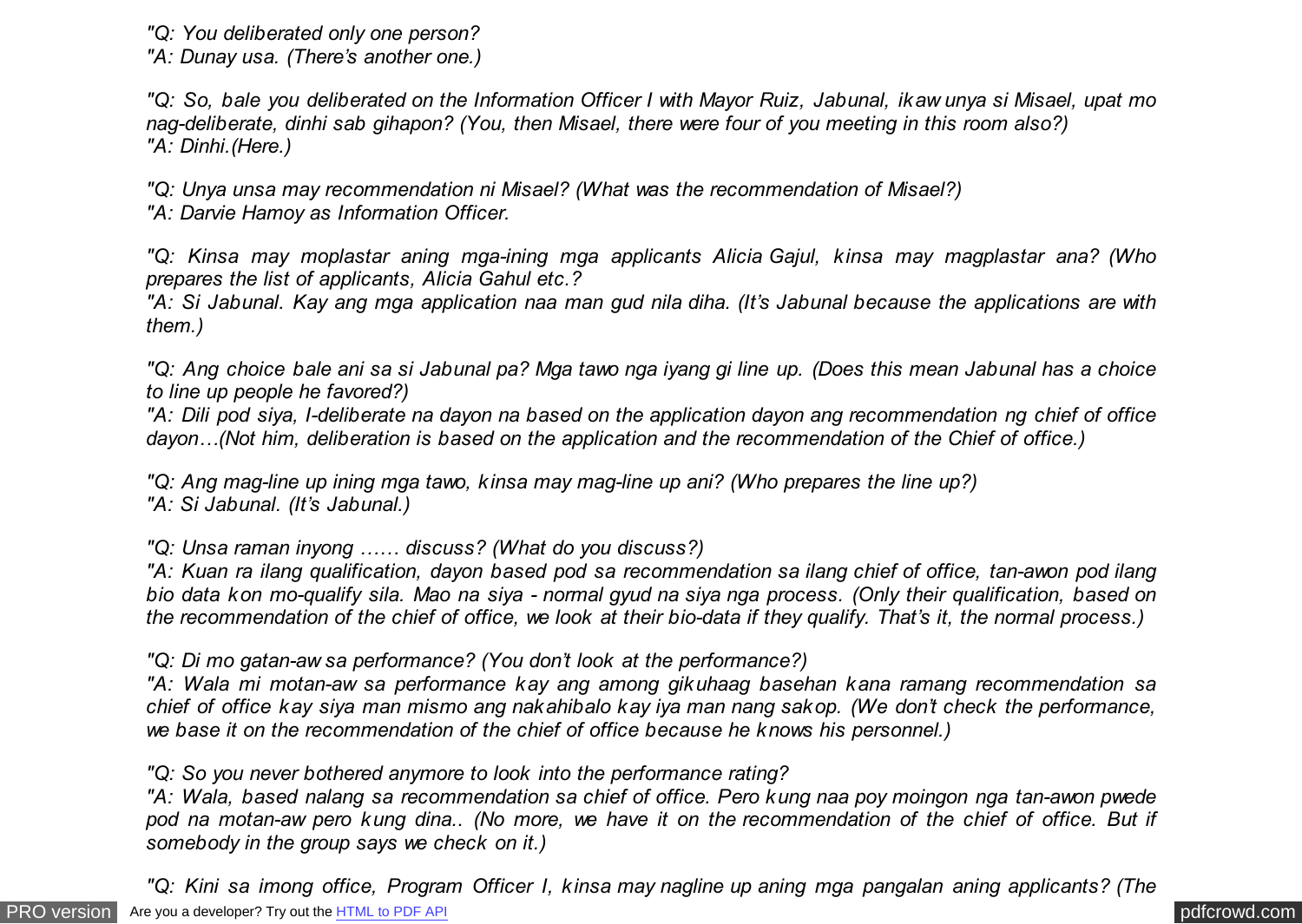*Program Officer I in your office, who lined up the names of the applicants?) "A: Akong nag-recommend. (I recommended.)*

*"Q: Ang nagline up ani? (Who lined up these)*

*"A: Sila sa HRMO. (They at HRMO.)*

*"Q: Pero ingon man gud ka nga initially – before mongadto sa PSB duna nay initial recommendation ang chief of office, naa na kay initial recommendation… (But you said that initially before it reaches the PSB the Chief of Office has the initial recommendation, so you had an initial recommendation.)*

*"A: Ingon ani man gud ni siya Ma'am – primero they will be applying for the position so naa diha sa HRMO ang mga application and their bio data. So I-inform na mi nga mao ni nag-apply. So ang priority namo kung unsa gyud ang among makita namo didto nga kuan maoy amo nga i-recommend based didto sa mga application. (It's like this Ma'am, first they apply for the position, so the application letter and biodata are with the HRMO. So, we are informed that these are the applicants. So our priority is to recommend based on what we see on the application papers.)*

*"Q: So ang step is, you first look into the application. So, you will be furnished with this application.*

*"A: Ug dili sila ni-furnish Ma'am, diha lang mi sa HRMO. Mu-inform man the HRMO nga niay application diri, kani siya. So amo dayong adtuon, tan-awon namo ang application. (If they don't furnish us Ma'am, we go to the HRMO, when they inform us to look at the applications.)*

*"Q: So dili lugar ni sya luto? (So this is not predetermined?) "A: Dili.(No.)*

*"Q: Lutong macao?*

*"A: Dili ma na sya luto. Ranking man gud ni sya. Abi nimo Ma'am abi naka ayo man gyud kay ug unsa gyud ang kuan, mao gyud na syay gi-appoint. (No, it's not predetermined. Ranking is made and appointment is based on the ranking.)*

*"Q: Unsa may ranking ninyo nga wa man moy gihimo na parang assessment form? (What ranking when you don't have an assessment form?)*

*"A: Dili kay, pananglitan no, insider na siya, siya gyud ang kuan ba ang chain ang promotion ba Ma'am, mao na siya diha. (No, because for example, he is an insider then he gets it so there is chain promotion.)*

*"Q: Unsa bay ipasabot ining inyuhang gibutang diri nga "After … discussion the PSB agreed to already select the potential recommendees/appointees to the various possible vacant positions in view of the manifestation of the local chief executive and in the exigency of the public service subject to the future confirmation … You mean to say that after the deliberation, diha pa gyuy sunod nga deliberation to confirm? (What is meant by "After*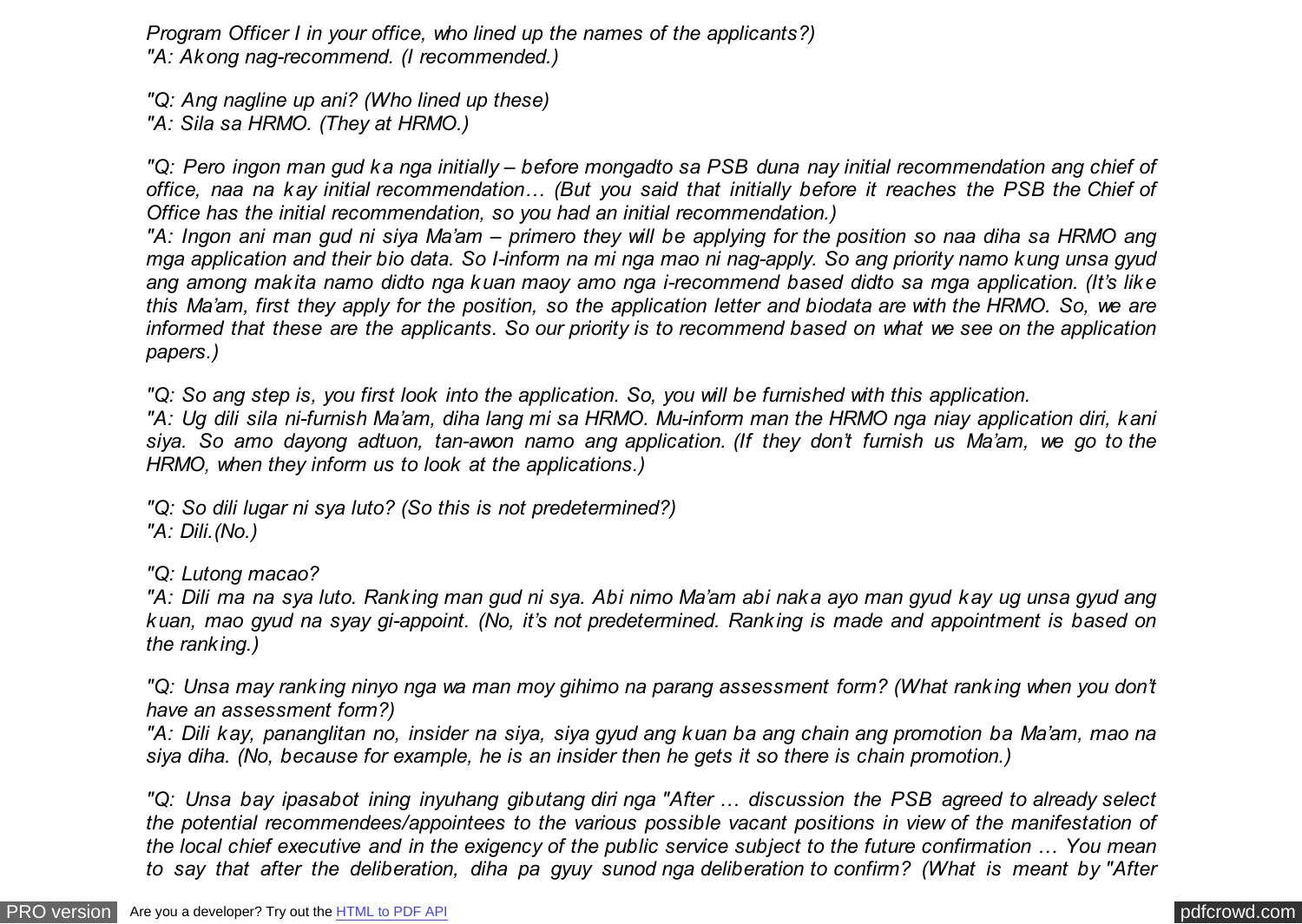*discussion the PSB … there was still another deliberation to confirm?)*

*"A: Oo kay mura ug naa pa mi mura'g ni-confirm nami nga magkuan na mao na gyud to siya. (Yes, it seems there was and it was something like we confirmed that those were the choices.)*

*"Q: Kanus-a man gyud bale mo nag-meeting for the confirmation? (When did you meet for the confirmation?) "A: Dili pod to siya dugay Ma'am. (It was not long after, Ma'am.)*

*"Q: How many weeks after, or days after?*

*"A: A week after I think. Dinhi na mi, kami na bitaw'ng tanan kay naa man mi executive committee. Gi-discuss na dayon to siya. (We were all here because we had an executive committee. We discussed that.?)*

*"Q: Ang confirmation bale? (You mean the confirmation?) "A: Oo confirmation. (Yes, confirmation.)*

*"Q: So, naa gyud nay minutes? (So, there should be minutes.)*

*"A: Naa mi minutes. (We had minutes.)*

*"Q: Naa kay minutes adto nga meeting? (You have minutes of that meeting?) "A: Di na ko ka-remember. (I can not remember.)*

*"Q: Kung kinsa'y naghawid sa minutes o naay? (Who has custody of the minutes if there is any? Naa gyud na, (there should be) each member of the executive committee should be furnished a copy of the minutes. "A: Ang akong – nakahold ko ug copy kana bitaw'ng, ambot lang naa ba koy kopya I will try to see. (I got hold of a copy, I don't know if I still have a copy, I will try to see.)*

*"Q: Are you furnished minutes of your executive committee meeting? Is it a practice? "A: Wala mi kopya sa minutes every meeting, every Thursday. Nga I-furnish gyud mi tagsa-tagsa, wala. (No, I don't have copy of the minutes every meeting, every Thursday. We were not furnished a copy each.)*

*"Q: So, how do you conduct your executive committee meeting every Thursday? "A: Reading of the previous agenda.*

*"Q: Previous agenda…*

*"A: Minutes, I mean. Reading of the previous minutes.*

*"Q: Therefore, there are minutes for every meeting? "A: Yes.*

*"Q: So, where can we get a copy of the minutes?*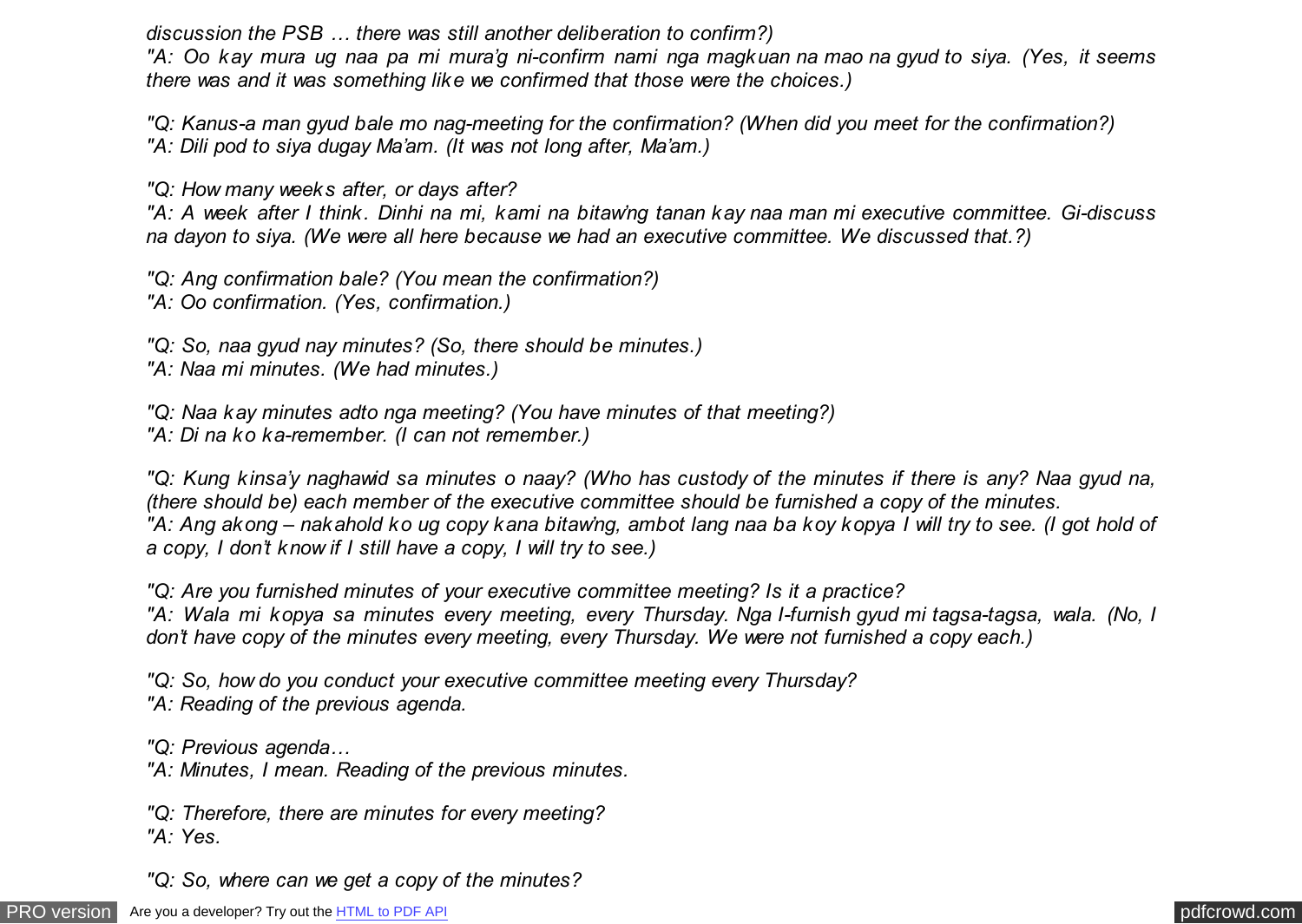*"A: From the secretary.*

*"Q: Secretary of? "A: City Mayor.*

*"Q: Asa man na siya? (Where is he?)*

*"A: Wala naman ron. Dili man magpareha ang iyang secretary, usahay si Mr. Laput, usahay kadto si Arlo Cagatan usahay si Mr. Ed Cuba*�*ez. (No longer around. He does not use the same secretary everytime.* Sometimes it's Mr. Laput, or Carlo Cagatan or Ed Cuba  $\frac{\mathcal{X}}{\mathcal{Y}}$  ez.)

*"Q: Unsa man na si Laput, unsa may apilyedo ana niya, ngalan? (Who is this Laput, what is his complete name?) "A: Gualberto Laput.*

*"Q: Unsa man nay position niya? (What is his position?)*

*"A: Private Executive Secretary man seguro na siya.*

*"Q: You don't know him. Si Mr. Cagatan? "A: Diri na siya sa City Mayor. (He is with the City Mayor.)*

*"Q: Naa na siya karon nganhi? (Is he around now?)*

*"A: Wala napod, tua na-detail sa Agriculture. (No, he is detailed at the Agriculture.)*

*"Q: Pero more or less maski different people and magkuan take down notes naa gyud ang records sa City Mayor. (But more or less even though different people take down notes the records are with the City Mayor?) "A: Naa gyud sila, sila gud mag-hold ana. (Yes, they have, they are the ones holding them.)*

*"Q: Pero dili mo mag-affix sa inyong signature sa … (But you don't affix your signature?) "A: Dili. (No.)*

*"Q: Dula dula lang diay mo. So ang second minutes, ma-recall ba nimo ug pila ka minutes sa deliberation ang imong na-signan? Pila ka minutes kay bale naa may gi-mention dinhi nga subject to future confirmation. According to you naay another gathering, another session for the confirmation nga naay minutes nga gi-. (So, the second minutes, can you recall how many minutes for the deliberation you signed because it is stated here "subject to further confirmation. According to you, there was another gathering, another session for the confirmation that had minutes that you ..)*

*"A: Pirmahan. (Signed)*

*"Q: Ma-recall ba nimo nga pila na ka minutes ang imong na-pirmahan? (Can you recall how many minutes you signed?)* 

[PRO version](http://pdfcrowd.com/customize/) Are you a developer? Try out th[e HTML to PDF API](http://pdfcrowd.com/html-to-pdf-api/?ref=pdf) process and the example of the HTML to PDF API [pdfcrowd.com](http://pdfcrowd.com)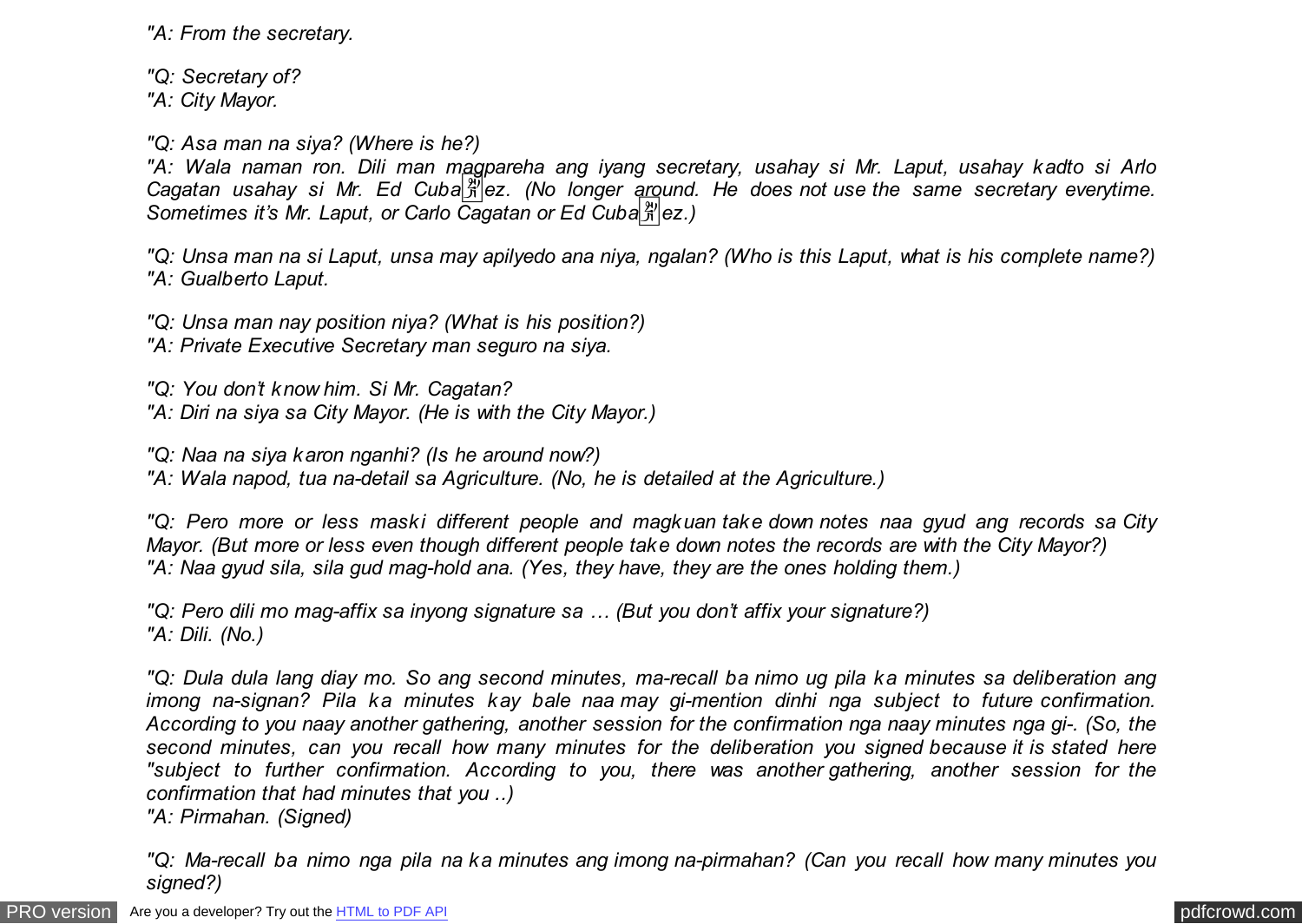*"A: Sa confirmation usa ra akong napirmahan Ma'am. (For the confirmation I signed only one (1) Ma'am.)*

*"Q: Pirma ka sa before the confirmation, sa confirmation? (You signed before or during the confirmation?) "A: Sa confirmation nakapirma ko. (I signed the confirmation.)*

*"Q: Unsa may petsa sa confirmation? (What was the date of confirmation.) "A: Nakalimut na ko. Naay confirmation. (I forgot, there was confirmation.)*

*"Q: Kamo tanan pirma? (All of you signed?) "A: Pirma. (Signed.)*

*"Q: Kinsa may naka-sign? (Who else signed?)*

*"A: Ako nakapirma ko. (I signed.)*

*"Q: Kinsa pay other names nga nakapirma? (Who else signed?)*

*"A: Si Mr. Jabunal, tanan man seguro nakapirma. (Mr. Habunal, I think all signed.)*

*"Q: Unsa nga … (What about?)*

*"A: Kadtong naay gipang-appoint. (Those who were appointed.)*

*"Q: Minutes gyud to, unsa may hitsura long bond paper? (You're sure that was the minutes, how did it look like, long bond paper?)*

*"A: Long bond paper. Confirmation.*

*"Q: Ang tenor more or less unsa man siya, ang wordings ba unsa may imong ma-recall kay nakapirma man kaha ka, unsa man gyud to ang nakasulat. (What was the tenor more or less, can you recall how it was worded since you said you signed it, what was the content.?)*

*"A: Nga kadtong among nakuan Ma'am na-deliberated, gi-confirm namo tong mga kuan nga mga position. (That those positions who were deliberated to they are now confirmed.)*

*"Q: Pero naa tong confirm nga word unya mo-sign mo sa ubos? (But the word confirm was indicated and you signed below?)*

*"A: Confirm and affirm."*

 All the foregoing interviews not only cloud the truthfulness of the PSB minutes of deliberation submitted, they also establish the fact that the PSB deliberations are flawed, if not nonexistent. Hence, all appointments issued for the positions allegedly deliberated upon by the PSB on March 6, 7 and 8, 2001 are likewise flawed.

The second requirement is**, the appointees are qualified**. The qualifications of the appointees are not questioned in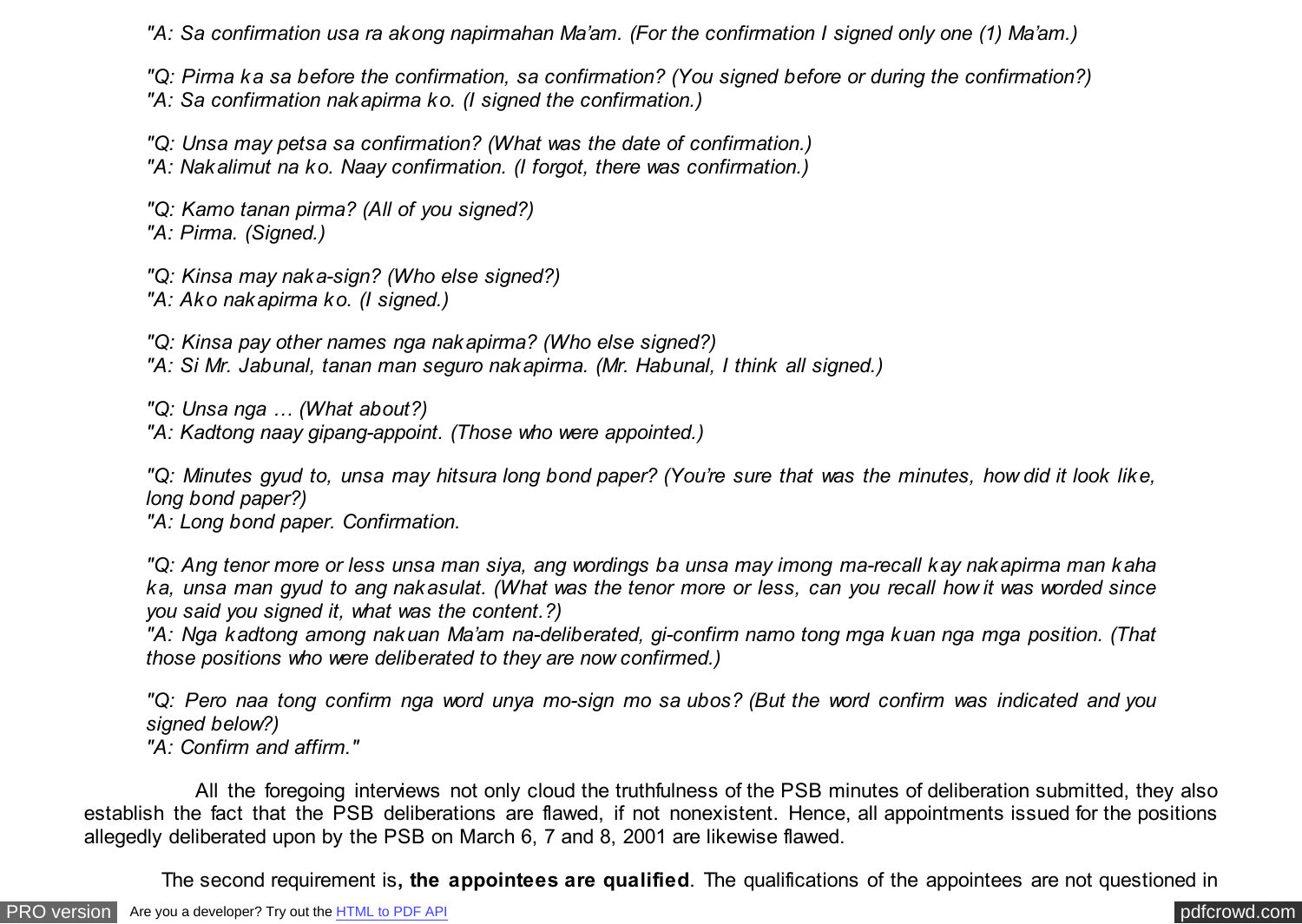the instant case. While the City HRMO could not produce any document or record showing that there was a comparative assessment of the qualifications of the applicants to determine who among them is the most qualified, the ROPA submitted to the Commission shows that all the appointees, except Allan Amador who was issued a temporary appointment, met the minimum qualifications required for the position they were respectively appointed.

 The third requirement is**, there is a need to fill up the vacancy immediately in order not to prejudice public service and/or endanger public safety.** To determine compliance with this requirement, the date the vacancy occurred, the manpower complement in a certain office and the date it was filled up should be considered.

 In the City Budget Office, the City Budget Officer position became vacant on January 26, 1996 with the retirement of Ananias Cagbabanua. The fact that the position remained vacant for five (5) years casts doubt on the urgency to fill it up immediately when the term of office of outgoing Mayor Ruiz is about to end. The City Budget Office has a manpower complement of 15 people composed of one (1) Budget Officer III, three (3) Budget Officer II, one (1) Budget Officer, two (2) Budgeting Assistant, three (3) Budgeting Aide and five (5) Support Staff, all filled up, hence, a delay for a month in the filling up of the said position would not greatly affect the delivery of services.

 In the case of the Population Management Division, there are at least seven (7) positions in the said division, with incumbents for Population Program Officer IV, III and II positions, two (2) Population Program Officer I, and two (2) support Staff. Considering that the higher positions in the division are occupied, it is believed that there is no urgency to fill up of the position of Population Program Officer I.

 The same is true with the positions in the Cultural Affairs and Tourism Division of the City Administrator's Office with the presence of Supervising Tourism Operations Officer and the lower Tourism Officer positions.

 Regarding the position of a Data Entry Machine Operator III in the Office of the City Mayor, the filling up of the said position is believed not urgent considering that the vacancy occurred on September 17, 2000, while publication of said vacant position was made only on December 24, 2000. Furthermore, the appointment was issued after the elections or long after the position was vacated, thereby establishing the fact that there is no immediate need to fill it up.

 The position of Information Officer I in the City Information Office is actually occupied by Misael Ondong who verbally requested from the City Mayor, a transfer to another office in the City Government sometime after the May 14 elections.

 The Engineering Office has sixteen (16) Driver items, seven (7) of which are filled up. However, it appears that the city government has only two (2) dump trucks. To allow, therefore, the filling up of the new Driver I item when there are presently more drivers than there are vehicles, is a clear violation of CSC Resolution No. 010988. Of the eight (8) other positions, four (4) became vacant in the year 2000 while the rest of the vacancies occurred in 2001.

[PRO version](http://pdfcrowd.com/customize/) Are you a developer? Try out th[e HTML to PDF API](http://pdfcrowd.com/html-to-pdf-api/?ref=pdf) compared to the comparison of the HTML to PDF API Likewise, in the Office of the City General Services where all the vacant positions are not technical in nature to warrant the immediate issuance of the appointments, specially when the term of the appointing authority is about to end. Obviously, the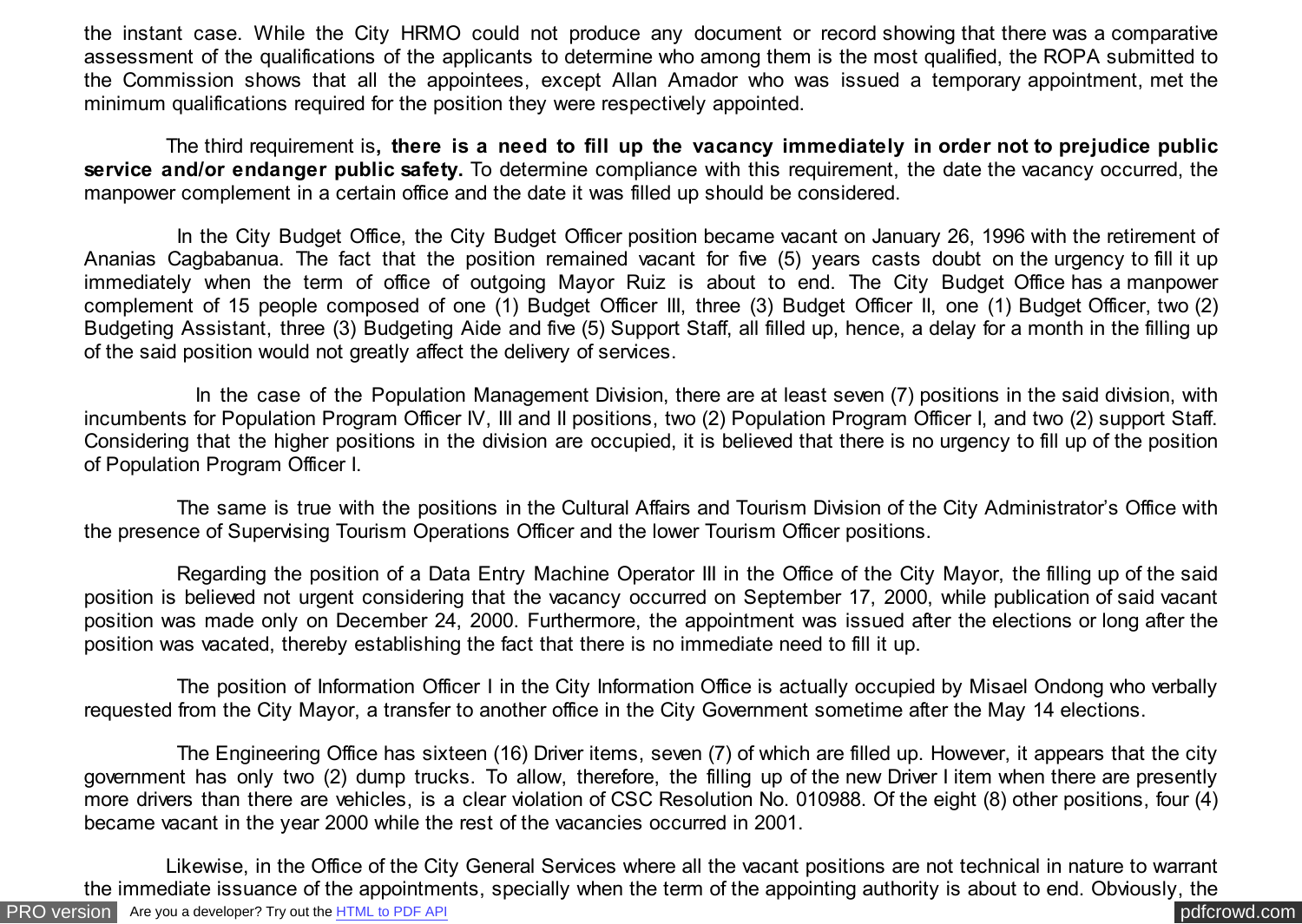local government was able to sustain itself for a period of time and to delay the filling up of the same for another month or so will not substantially prejudice the public.

 As regards the five (5) appointments in the Office of the City Treasurer, noteworthy is the fact that except for the position of Local Revenue Collection Officer III which became vacant on March 1, 2000, the four other positions became vacant only in June 2001. Evidently, there is no urgency to fill up the said positions.

 A perusal of the Personnel Schedule of the Office of the City Agriculturist reveals that it has an employee complement of twenty-six (26) with twelve (12) technical personnel assisted by fourteen (14) support staff. It is believed that a delay in the filling up of the vacant positions for at least a month will not unduly prejudice the services of the said office.

 In the Office of the City Veterinarian, only four (4) positions are filled up, two (2) – Meat Inspector III, one (1) – Livestock Inspector II and one (1) – Clerk I. The promotion of Henry Cinco from Livestock Inspector II to Agricultural Technologist in the City Agriculturist Office, left two (2) technical positions and one (1) Clerk. Evidently, as the City Agriculture Office is fully staffed, there is no compelling reason to promote Cinco to said office within the month of June.

 The City Health Office personnel were able to dispense the health services after the retirement of Artemio Nielo on March 24, 2000. With the promotion of Rolito Catalu  $\frac{24}{10}$  as City Health Officer II on February 13, 2001, and the presence of all the other medical and technical personnel, there is no reason to believe that the quality of services will be adversely affected if the remaining vacant positions in the City Health Department will not be filled up within the month of June.

In the Office of the City Civil Registrar, there are eight (8) positions filled up, composed of the following: One (1) Registration Officer I, One (1) Registration Officer I, One (1) Assistant Registration Officer, One (1) Statistician II, One (1) Statistician I, One (1) Records Officer I, Clerk II, and Clerk I, respectively. Luzviminda Macias, Statistician II, is the highestranking personnel in the Office of the Civil Registrar since the retirement of Cesar Cabilin on March 1, 1999. For a period of two (2) years, that the services of the Office were satisfactorily delivered even in the absence of an appointed City Civil Registrar. Therefore, the fact that the length of time that the position remained vacant did not affect the usual delivery of services, casts doubt on the urgency to fill it up.

 All the positions in the City Accounting Office became vacant due to the promotion of Purificacion Eguia to the position of Licensing Officer III. There was seemingly a chain of promotion of all the other positions then. Hence, the Commission is of the position that there was no urgency to fill up the said positions brought about by her promotional appointment, as public service was not prejudiced, neither was public safety endangered.

The fourth requirement is**, the appointments are not mass appointments issued after the elections.**

 Under CSC Resolution No. 010988, the term "mass appointments" refers to those issued in bulk or in large number after the elections by an outgoing local chief executive and there is no apparent need for their immediate issuance.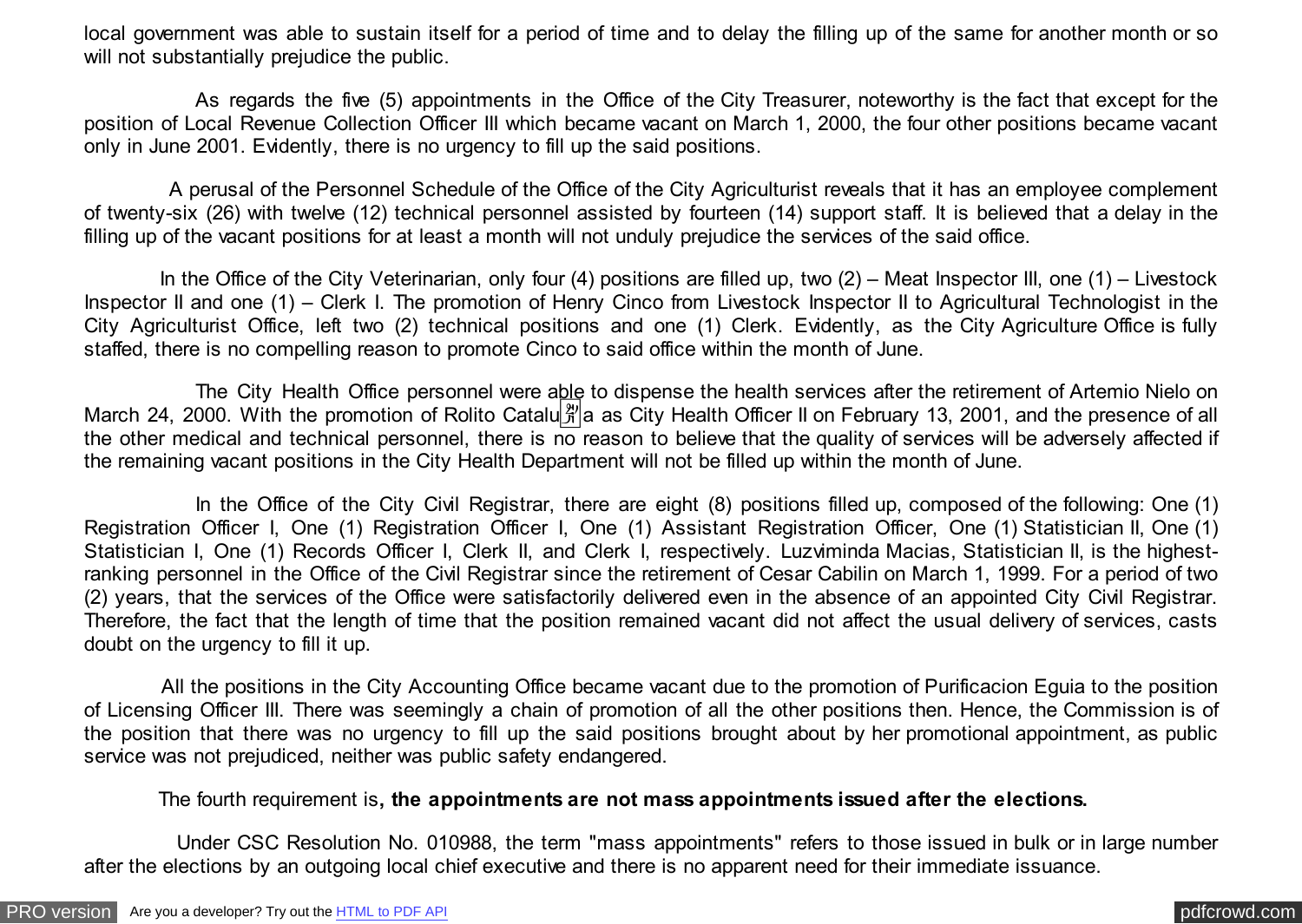Although the appointments were issued on different dates, what is glaring is the fact that all eighty- three (83) appointments were issued in just one month. As reflected in the data, majority or 60 of the 83 appointments were issued only on three dates, particularly on June 1, 18 and 27 2001. This is a concrete proof of appointments issued in bulk, as the term is defined in the above-quoted provision.

 The Table below shows the dates when each position was vacated, published, deliberated upon by the Personnel Selection Board, and the date the appointments were issued.

|                 | <b>NAME</b>                         | <b>POSITION</b>               | DATE OF<br><b>VACANCY</b> | DATE OF  | DATE OF<br>PUBLICATION DELIBERATION<br>BY THE PSB | DATE OF<br><b>ISSUANCE OF</b><br><b>APPOINTMENT</b> |
|-----------------|-------------------------------------|-------------------------------|---------------------------|----------|---------------------------------------------------|-----------------------------------------------------|
|                 | <b>CITY BUDGET</b><br><b>OFFICE</b> |                               |                           |          |                                                   |                                                     |
| 1               | ACOPIO, ADELINA C.                  | <b>Budget Officer I</b>       | new                       | 12/24/00 | 3/6/01 3:45 PM                                    | 06/01/01                                            |
| $\overline{2}$  | TAN, MANOLITA A.                    | <b>Budget Officer I</b>       | new                       | 12/24/00 | 3/6/01 3:45 PM                                    | 06/01/01                                            |
| 3               | CAIDIC, MERLA E.                    | Budgeting Asst.               | 06/01/01                  | 05/20/01 | 3/6/01 3:45 PM                                    | 06/05/01                                            |
| 4               | SAGARIO, MYRNA G.                   | <b>Budgeting Aide</b>         | 06/05/01                  | 05/20/01 | 3/6/01 3:45 PM                                    | 06/06/01                                            |
| 5               | CARDINO, ALMIRA                     | <b>DEMO II</b>                | 10/26/00                  | 12/24/00 | 3/6/01 3:45 PM                                    | 06/18/01                                            |
| 6               | CABILIN, ADA S.                     | Clerk III                     | 06/18/01                  | 05/20/01 | 3/6/01 3:45 PM                                    | 06/18/01                                            |
| $\overline{7}$  | TOMARONG, ROBERT D.                 | <b>City Budget</b><br>Officer | 01/26/96                  | 12/24/00 | January 2001                                      | 06/06/01                                            |
| 8               | CARREON, DARLENE                    | Clerk <sub>II</sub>           | 06/01/01                  | 05/20/01 | 3/6/01 3:45 PM                                    | 06/25/01                                            |
| 9               | CARIN, GERALDINE S.                 | <b>Budgeting Aide</b>         | 06/18/01                  | 06/13/01 | 3/6/01 3:45 PM                                    | 06/27/01                                            |
| 10 <sup>1</sup> | CAD, MA. LOREBEL A.                 | <b>Budget Officer II</b>      | 06/06/01                  | 06/06/01 | 3/6/01 3:45 PM                                    | 06/27/01                                            |
| 11              | BAGOLBOC, GRACE B.                  | Budget Officer I              | 06/27/01                  | 06/06/01 | 3/6/01 3:45 PM                                    | 06/27/01                                            |
| 12              | AGDA, ANDRO H.                      | <b>Budgeting Aide</b>         | 06/27/01                  | 06/06/01 | 3/6/01 3:45 PM                                    | 06/27/01                                            |

# **LICENSING AND PERMITS DIVISION – CITY ADMINISTRATOR'S OFFICE**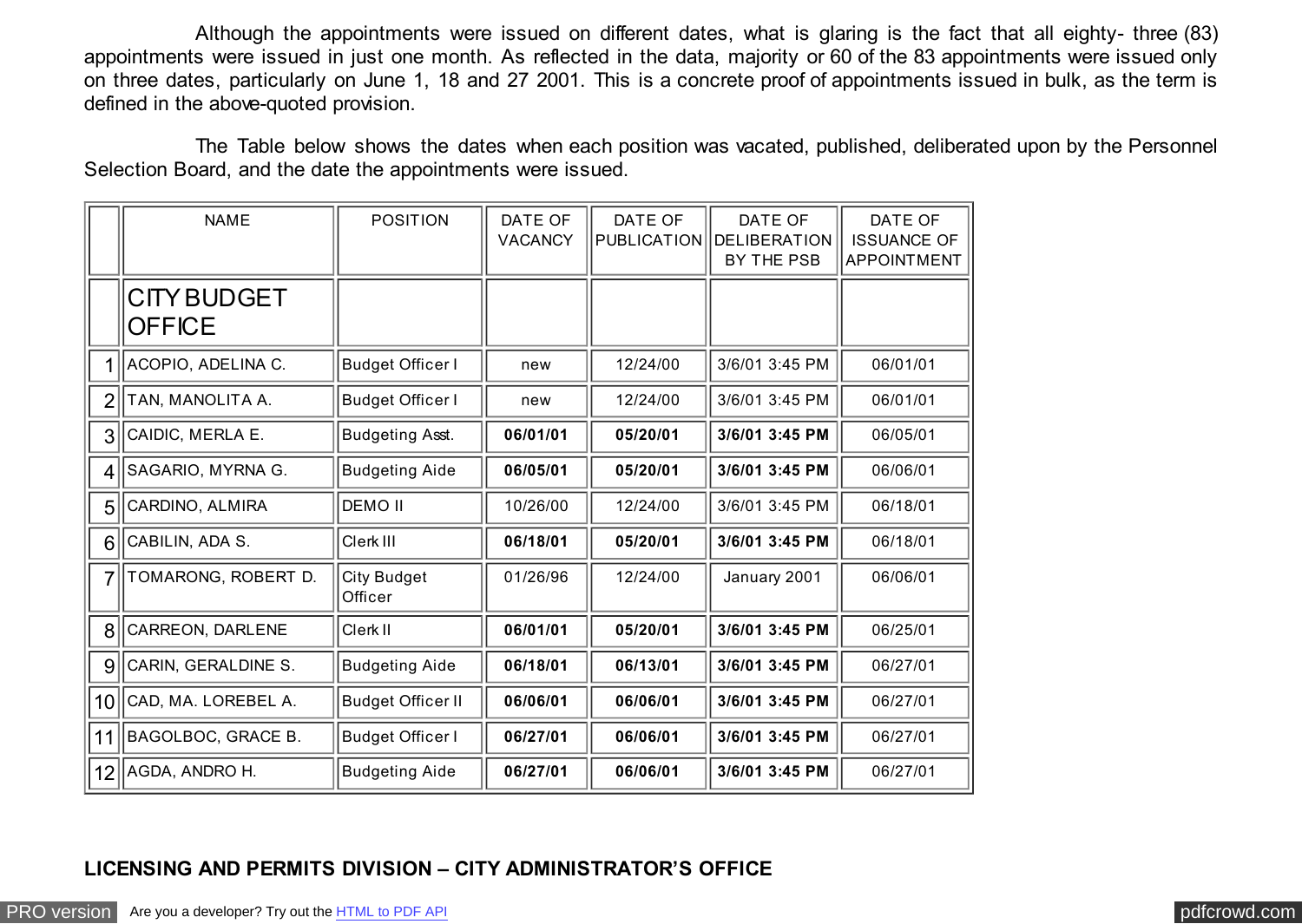| <b>PURIFICACION V.</b><br>IEGUIA. | Licensing Officer | 03/01/01 | 12/24/00 | 3/8/01 9:00 AM | 06/06/01 |
|-----------------------------------|-------------------|----------|----------|----------------|----------|
|                                   |                   |          |          |                |          |

# **CITY ACCOUNTING OFFICE**

|              | ABITONA, ROSA R.        | Mgmt. & Audit<br>Analyst II | 06/06/01 | 05/30/01 | 3/8/01 9:40 AM | 06/18/01 |
|--------------|-------------------------|-----------------------------|----------|----------|----------------|----------|
|              | DAQUIPIL, REBECCA T.    | Accts Specialist I          | 06/18/01 | 05/30/01 | 3/8/01 9:40 AM | 06/18/01 |
| $\mathbf{B}$ | BAGABUYO, MA. PERLA     | Accts Lig. Ofcr I           | 06/18/01 | 05/30/01 | 3/8/01 9:40 AM | 06/18/01 |
|              | $4$ DINI-AY, EVA C      | Mgmt & Audit Asst           | 06/18/01 | 05/30/01 | 3/8/01 9:40 AM | 06/18/01 |
| 5            | BAGABUYO, RONE B.       | Mgmt & Audit Asst           | 06/18/01 | 05/30/01 | 3/8/01 9:40 AM | 06/18/01 |
|              | 6 CABILIN, JOSEPHINE S. | Fiscal Clerk II             | 06/18/01 | 05/30/01 | 3/8/01 9:40 AM | 06/18/01 |

### **POPULATION MANAGEMENT DIVISION – CITY ADMINISTRATOR'S OFFICE**

| 1IISOLON. .<br>JONAS ′ | Ofcr<br>IPop. Prog. | 12/03/99 | 12/24/00 | 2:45 AM<br>3/7/01 | 06/18/0 |
|------------------------|---------------------|----------|----------|-------------------|---------|

### **CITY MAYOR'S OFFICE**

| ARL<br>. CAGA '<br>AN.<br>. پ | DEMO III | 17/00<br>09/1 | 12/24/00 | PM<br>3/6/01<br>1:30 | 06/01/01 |
|-------------------------------|----------|---------------|----------|----------------------|----------|
|                               |          |               |          |                      |          |

# **INFORMATION DIVISION – CITY ADMINISTRATOR'S OFFICE**

1 HAMOY, HILARION DARVIE Information Officer **06/18/01 05/20/01 3/6/01 1:30 PM** 06/18/01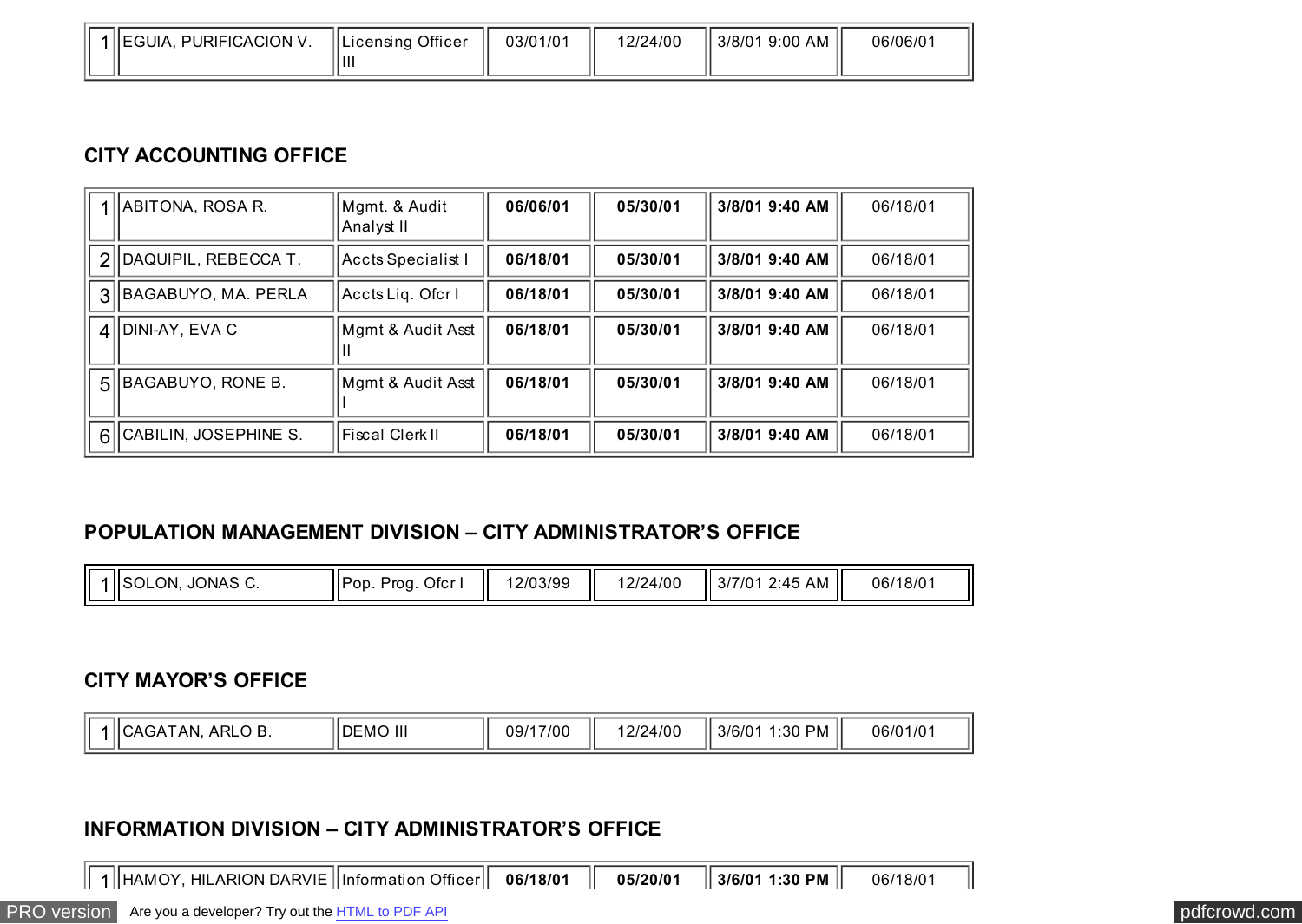| <b>CITY ENGINEERING OFFICE</b> |  |
|--------------------------------|--|
|--------------------------------|--|

I

|   | SUMALPONG, BENJAMIN          | Driver I                          | new      | 12/24/00 | 3/7/01 1:30 PM | 06/01/01 |
|---|------------------------------|-----------------------------------|----------|----------|----------------|----------|
| 2 | CADANO, LUIS C.              | <b>Const Maint Gen</b><br>Foreman | 04/22/00 | 12/24/00 | 3/7/01 1:30 PM | 06/01/01 |
| 3 | BUSICO, AL B.                | <b>Const Maint</b><br>Foreman     | 06/01/01 | 05/20/01 | 3/7/01 1:30 PM | 06/05/01 |
|   | 4   TUGAHAN, JAMES D.        | Light Equip<br>Operator           | 05/12/00 | 12/24/00 | 3/7/01 1:30 PM | 06/06/01 |
| 5 | SARIMOS, ROGER R.            | Light Equip<br>Operator           | 03/01/01 | 02/14/01 | 3/7/01 1:30 PM | 06/06/01 |
| 6 | SAGUIN, POLICARPO JR.        | l Painter II                      | 03/01/00 | 05/20/01 | 3/7/01 1:30 PM | 06/18/01 |
|   | MONTEDERAMOS,<br>EUFEMIO JR. | Heavy Equip Op. II                | 12/17/00 | 12/24/00 | 3/7/01 1:30 PM | 06/18/01 |
| 8 | DANGCALAN, MARIBETH          | Draftsman II                      | 05/16/01 | 05/20/01 | 3/7/01 1:30 PM | 06/18/01 |
| 9 | ALONSO, JOSEPH EARL          | Clerk III                         | 06/18/01 | 06/03/01 | 3/7/01 1:30 PM | 06/20/01 |

# **CITY TREASURER'S OFFICE**

| SALES, PATRICIO E.      | Loc Rev Coll Offcr<br>Ш   | 03/01/00 | 12/24/00 | 3/7/01 10:45<br>AM | 06/01/01 |
|-------------------------|---------------------------|----------|----------|--------------------|----------|
| 2 AMPARADO, JUDITH Q.   | Loc Rev Coll Offer        | 06/01/01 | 05/20/01 | 3/7/01 10:45<br>AМ | 06/08/01 |
| 3    MAWILI, NOEL E.    | <b>Rev Coll Clerk III</b> | 06/18/01 | 05/23/01 | 3/7/01 10:45<br>AМ | 06/18/01 |
| 4   DALMAN, JOSEPH VERD | <b>Rev Coll Clerk II</b>  | 06/18/01 | 05/23/01 | 3/7/01 10:45<br>AМ | 06/18/01 |

[PRO version](http://pdfcrowd.com/customize/) Are you a developer? Try out the **HTML to PDF API [pdfcrowd.com](http://pdfcrowd.com)**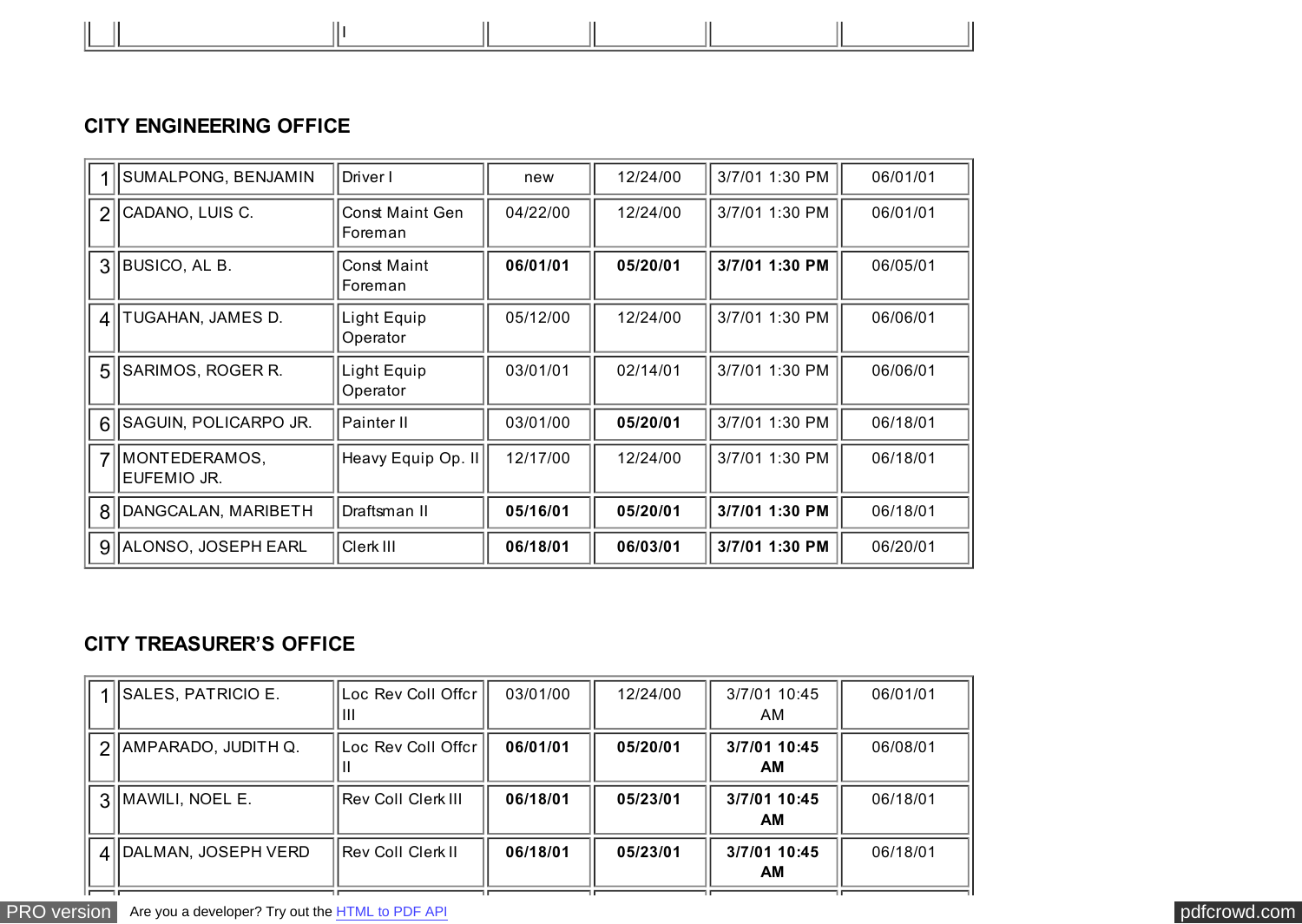| 5 OBERES, LILIBETH O. | Rev Coll Clerk I |  |    | 06/25/01 |
|-----------------------|------------------|--|----|----------|
|                       |                  |  | ΑM |          |

# **CITY AGRICULTURIST OFFICE**

|                 | JUMAWAN, CORNELIO JR.       | Agriculturist II        | new      | 01/21/01 | 3/6/01 9:00 AM | 06/01/01 |
|-----------------|-----------------------------|-------------------------|----------|----------|----------------|----------|
| $\overline{2}$  | GIMENA, ELDA S.             | Agr. Technologist       | 02/07/00 | 12/24/00 | 3/6/01 9:00 AM | 06/01/01 |
| 3               | RUIZ, RONILO B.             | Agr. Technologist       | 04/01/00 | 12/24/00 | 3/6/01 9:00 AM | 06/01/01 |
| 4               | <b>GUDMALIN, LOURDERICO</b> | Aquacultural<br>Tech II | new      | 12/24/00 | 3/6/01 9:00 AM | 06/01/01 |
| 5               | MONGCUPA, OSCAR             | <b>Aquaculturl Tech</b> | new      | 12/24/00 | 3/6/01 9:00 AM | 06/01/01 |
| 6               | RECAMARA, CAMILO P.         | Agriculturist I         |          | 12/24/00 | 3/6/01 9:00 AM | 06/01/01 |
| 7               | SUN, ILDEFONSA G.           | Home Mgt Spc. II        | new      | 12/24/00 | 3/6/01 9:00 AM | 06/01/01 |
| 8               | PAILAGA, ANASTACIA          | Farm Worker I           | 05/16/01 | 05/23/01 | 3/6/01 9:00 AM | 06/08/01 |
| 9               | CALASANG, ELBA R.           | Clerk III               | 06/18/01 | 05/27/01 | 3/6/01 9:00 AM | 06/18/01 |
| 10 <sup>1</sup> | JAMOLOD, PILAR A.           | Agr. Technologist       | 06/01/01 | 05/20/01 | 3/6/01 9:00 AM | 06/18/01 |
| 11              | REYES, LORNA I.             | Agr. Technologist       | 06/01/01 | 05/20/01 | 3/6/01 9:00 AM | 06/18/01 |
| 12              | CINCO, HENRY E.             | Agr. Technologist       | 06/01/01 | 05/20/01 | 3/6/01 9:00 AM | 06/18/01 |

# **CITY VETERINARY OFFICE**

| IAL-AG, LEA C.        | llLivestock Inso II | 06/18/01 | 05/27/01 | 3/6/01 9:00 AM | 06/18/01 |
|-----------------------|---------------------|----------|----------|----------------|----------|
| 2 FREJOLEZ, LERNIE S. | $ Cl$ erk l         | 06/18/01 | 06/06/01 | 3/6/01 9:00 AM | 06/25/01 |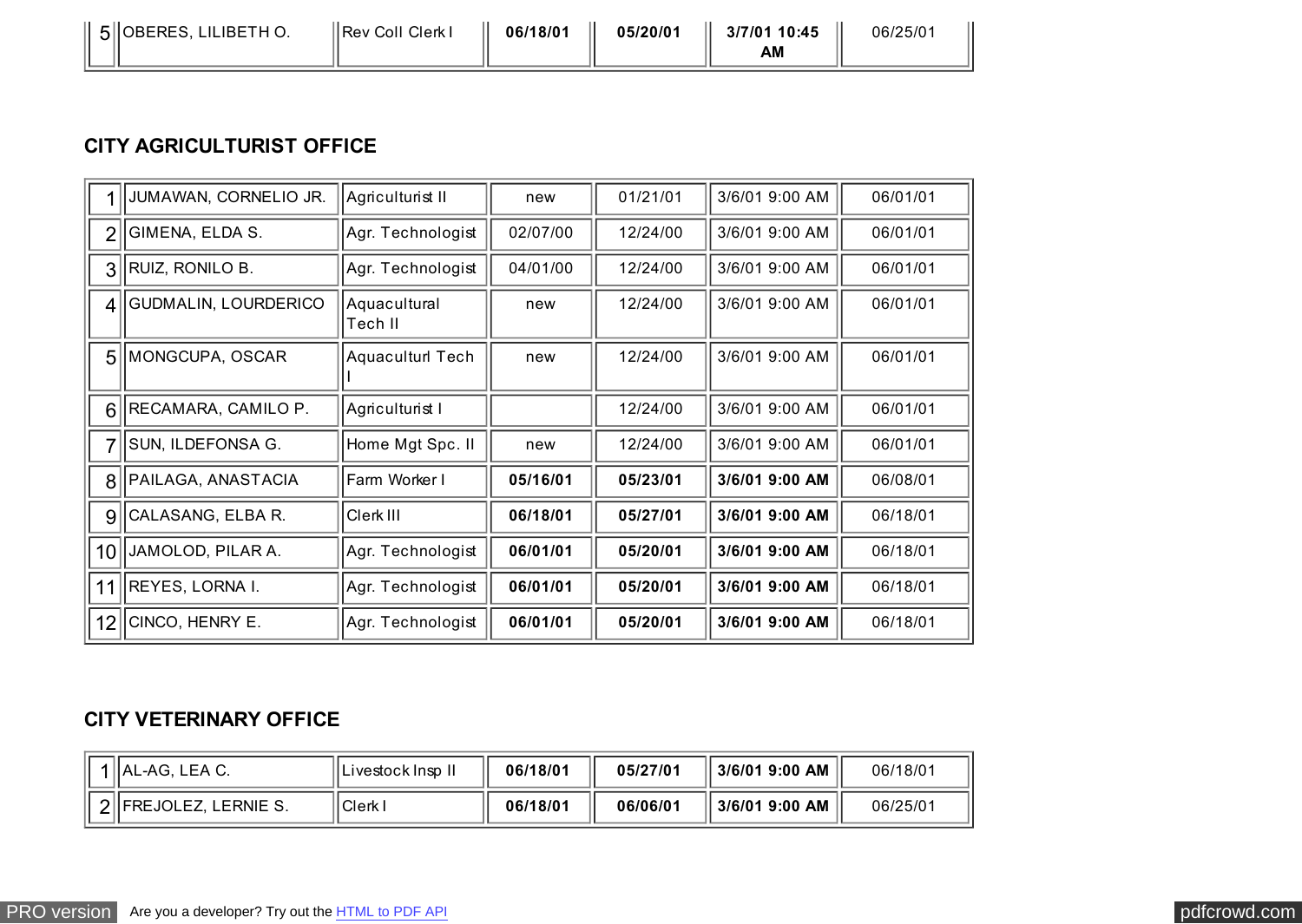### **CITY GENERAL SERVICES**

|                 | GALLEPOSO, GLAFERA         | <b>Utility Worker II</b>  | 10/16/00 | 12/24/00 | 3/6/01 2:30 PM | 06/01/01 |
|-----------------|----------------------------|---------------------------|----------|----------|----------------|----------|
| 2               | SOCOBOS, RESTY             | Metro Aide II             | 11/21/00 | 05/20/01 | 3/6/01 2:30 PM | 06/06/01 |
| 3               | GALLEPOSO, ISIDRA T.       | lMetro Aide II            | 11/5/00  | 12/24/00 | 3/6/01 2:30 PM | 06/06/01 |
| 4               | CARREON, ELMER C.          | Public Serv<br>Foreman    | 06/05/01 | 05/20/01 | 3/6/01 2:30 PM | 06/18/01 |
| 5               | PROCESO, EUFROCINO         | <b>Utility Worker II</b>  | 01/01/01 | 12/24/00 | 3/6/01 2:30 PM | 06/18/01 |
| 6               | <b>BAJAS, RONILO D.</b>    | <b>Security Guard III</b> | 10/01/00 | 12/24/00 | 3/6/01 2:30 PM | 06/18/01 |
| 7               | HAYAG, BOB C               | Metro Aide II             | vacant   | 12/24/00 | 3/6/01 2:30 PM | 06/18/01 |
| $\mathbf{8}$    | ANTIVO, FRANNIE M.         | lMetro Aide II            | 11/01/00 | 12/24/00 | 3/6/01 2:30 PM | 06/18/01 |
| 9               | PAUSAL, MARIO C.           | Air Cond.<br>Technician I | new      | 12/24/00 | 3/6/01 2:30 PM | 06/21/01 |
| 10 <sup>1</sup> | LABISIG, RONIE L.          | <b>Utility Worker I</b>   | 06/01/01 | 06/06/01 | 3/6/01 2:30 PM | 06/25/01 |
| 11              | SIENES, MA. LUZ S.         | Utility Worker I          | 06/18/01 | 06/06/01 | 3/6/01 2:30 PM | 06/25/01 |
| 12 <sup>2</sup> | AMADOR, ALLAN O.           | Painter                   | 06/18/01 | 06/06/01 | 3/6/01 2:30 PM | 06/25/01 |
| 13 <sup>1</sup> | <b>SAGARIO, JOSE DARRY</b> | Metro Aide II             | vacant   | 05/20/01 | 3/6/01 2:30 PM | 06/27/01 |

### **CULTURAL AFFAIRS AND TOURISM DIVISION – CITY ADMINISTRATOR'S OFFICE**

| 1 ∐UBANDO, EMILIO JR. S.    | Sr. Tourism Op.<br>l Ofcr | 03/01/01 | 12/24/00 | 3/6/01 10:45<br>AM | 06/01/01 |
|-----------------------------|---------------------------|----------|----------|--------------------|----------|
| TOMBOC, ANTONIO<br>iiromulo | Tourism Op. Ofcr.         | 06/01/01 | 05/20/01 | 3/6/01 10:45<br>AM | 06/18/01 |
| 3 ONDONG, MISAEL P.         | Tourism Op. Ofcr.I        | 06/18/01 | 05/20/01 | 3/6/01 10:45<br>AM | 06/18/01 |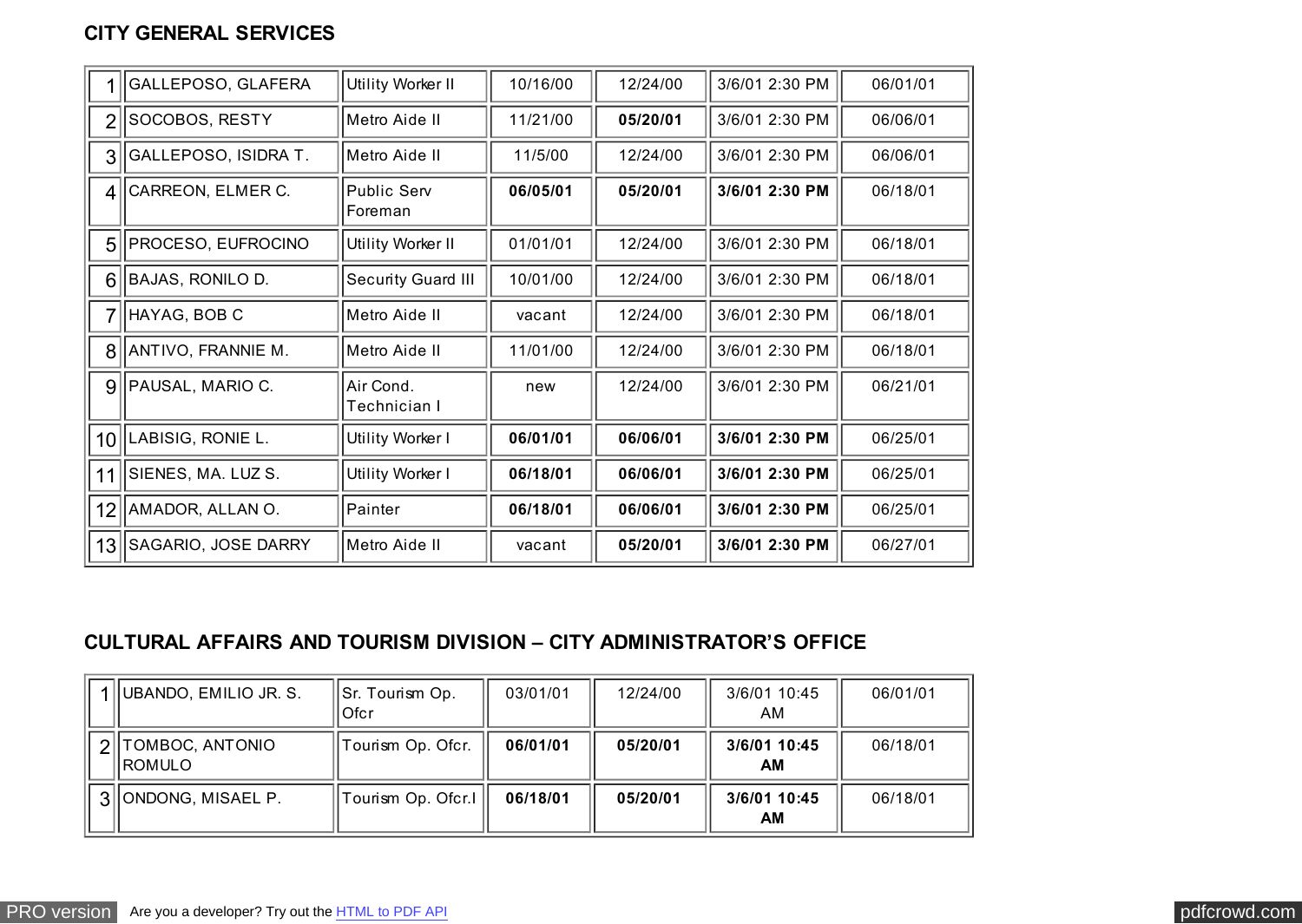### **CITY HEALTH OFFICE**

|                 | GALLEPOSO, MA. AVELEE City Health Officer |                          | 02/14/01 | 02/14/01 | 3/7/01 9:00 AM | 06/01/01 |
|-----------------|-------------------------------------------|--------------------------|----------|----------|----------------|----------|
| $\overline{2}$  | AUSTERO, LEAH S.                          | Nurse III                | 02/16/01 | 01/17/01 | 3/7/01 9:00 AM | 06/01/01 |
| 3               | TAGAPAN, MA. ASELA                        | Nurse II                 | 06/01/01 | 05/23/01 | 3/7/01 9:00 AM | 06/08/01 |
| 4               | CUARESMA, MA. LEIZEL                      | Public Health<br>Nurse I | 06/08/01 | 05/23/01 | 3/7/01 9:00 AM | 06/08/01 |
| 5               | ADAZA, GLADYS                             | Adm. Officer III         | 02/20/01 | 05/20/01 | 3/7/01 9:00 AM | 06/18/01 |
| $6 \mid$        | ABAD, ELGEN O.                            | lMed. Tech II            | 06/18/01 | 05/27/01 | 3/7/01 9:00 AM | 06/18/01 |
| 7               | DOSDOS, JOELYALLUZ                        | Med. Tech I              | 06/18/01 | 05/27/01 | 3/7/01 9:00 AM | 06/18/01 |
| 8               | GALLEPOSO, NICARITA                       | Sanitation Insp. II      | 04/03/99 | 1/14/01  | 3/7/01 9:00 AM | 06/18/01 |
| $\overline{9}$  | HERRA, JOIVELYN E.                        | Nurse I                  | 06/08/01 | 05/23/01 | 3/7/01 9:00 AM | 06/18/01 |
| 10 <sup>1</sup> | JAMAROLIN, SOL R.                         | Laboratory Aide I        | 06/18/01 | 6/6/01   | 3/7/01 9:00 AM | 06/18/01 |

# **CIVIL REGISTRAR'S OFFICE**

| MACIAS, LUZMINDA R.      | City Civil Registrar | 03/01/99 | 12/24/00 | January 2001   | 06/05/01 |
|--------------------------|----------------------|----------|----------|----------------|----------|
| 2   PATANGAN, ANGELITA   | Reg. Officer II      | 06/27/01 | 06/11/01 | 3/7/01 3:30 PM | 06/27/01 |
| 3   OGARTE, GEMMA C.     | Statistician II      | 06/05/01 | 06/06/01 | 3/7/01 3:30 PM | 06/27/01 |
| 4 BENITEZ MYRNA D        | Reg. Officer I       | 06/27/01 | 06/13/01 | 3/7/01 3:30 PM | 06/27/01 |
| $5$   BAGOR, CAMILA P.   | Asst. Reg. Officer   | 06/27/01 | 06/06/01 | 3/7/01 3:30 PM | 06/27/01 |
| $6$   AMARILLE, LEIDA C. | Statistician I       | 06/27/01 | 06/06/01 | 3/7/01 3:30 PM | 06/27/01 |
| SAGARIO, MARIMEL S.      | Clerk III            | 06/27/01 | 06/06/01 | 3/7/01 3:30 PM | 06/27/01 |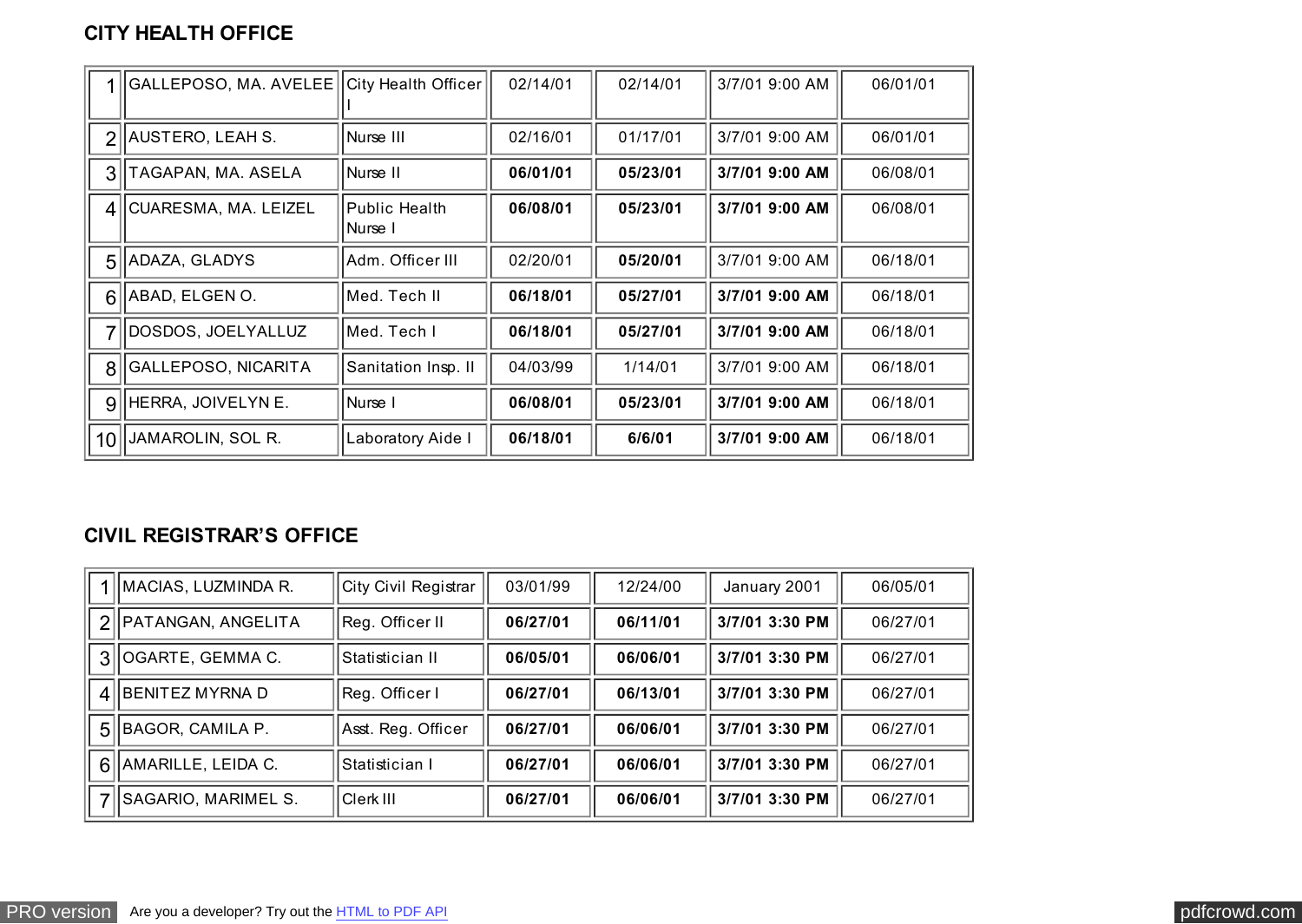The above table likewise reveals that all the 83 appointments were issued after the May 14, 2001 elections, after the 81 positions were said to have been deliberated upon by the PSB on March 6, 7 and 8, 2001. The two (2) vacant department head positions published on December 24, 2000 were filled up in June 2001. The appointments issued to the appointees were confirmed by the Sangguniang Bayan pursuant to Sec. 454(d), Chapter II, Title III of Republic Act 7160.

 Applicable to the other issues raised in this case are **Sections 9, 10 and 11, Rule V of the Omnibus Rules Implementing Book V of Executive Order No. 292 and Other Pertinent Civil Service Laws** which provide, as follows:

 *"SEC. 9. An appointment accepted by the appointee cannot be withdrawn or revoked by the appointing authority and shall remain in force and effect until disapproved by the Commission. However, an appointment may be void from the beginning due to fraud on the part of the appointee or because it was issued in violation of law.*

 *"SEC. 10. An appointment issued in accordance with pertinent laws and rules shall take effect immediately upon its issuance by the appointing authority, and if the appointee has assumed the duties of the position, he shall be entitled to receive his salary at once without awaiting the approval of his appointment by the Commission. The appointment shall remain effective until disapproved by the Commission. In no case shall an appointment take effect earlier than the date of the issuance.*

 *"SEC. 11. x x x The appointing authority shall be liable for the salaries of the appointee whose appointment became ineffective. The appointing authority shall likewise be liable for the payment of the salary of the appointee if the appointment is disapproved because the appointing authority has issued it in violation of existing laws or rules, making the appointment unlawful."* (Emphasis supplied)

 Thus, while the appointing authority enjoys vast discretionary powers when it comes to appointments, the same must be in accordance with CSC law and Rules. In this case, CSC Resolution No. 01-0988 prohibits the issuance of appointments after the election by an outgoing Chief Executive if certain requisites are not present.

 Records reveal that all the appointees assumed their new positions and started performing the functions thereof. Although the salaries of the appointees were initially withheld, they were paid in full pursuant to an amended judgment of the Regional Trial Court in Special Civil Case No. 5657 which approved the Amicable Settlement duly signed by the parties.

 While then Mayor Ruiz violated the provisions of Republic Act 7041, CSC Memorandum Circular No. 18, s. 1988, as amended by Memorandum circular No. 30, s. 1988, and CSC Resolution No. 01-0988, incumbent Mayor Carreon is not exactly bereft of fault as he arrogated unto himself the authority of the Commission to revoke appointments. Likewise, the appointees themselves may also be at fault. The Supreme Court in the similar case of Aytona vs. Castillo, held as follows:

[PRO version](http://pdfcrowd.com/customize/) Are you a developer? Try out th[e HTML to PDF API](http://pdfcrowd.com/html-to-pdf-api/?ref=pdf) process and the community of the HTML to PDF API posterior and the community of the community of the community of the community of the community of the community  *"Incidentally, it should be stated that the underlying reason for denying the power to revoke after the appointee has qualified is the latter's equitable rights. Yet it is doubtful if such equity might be successfully set*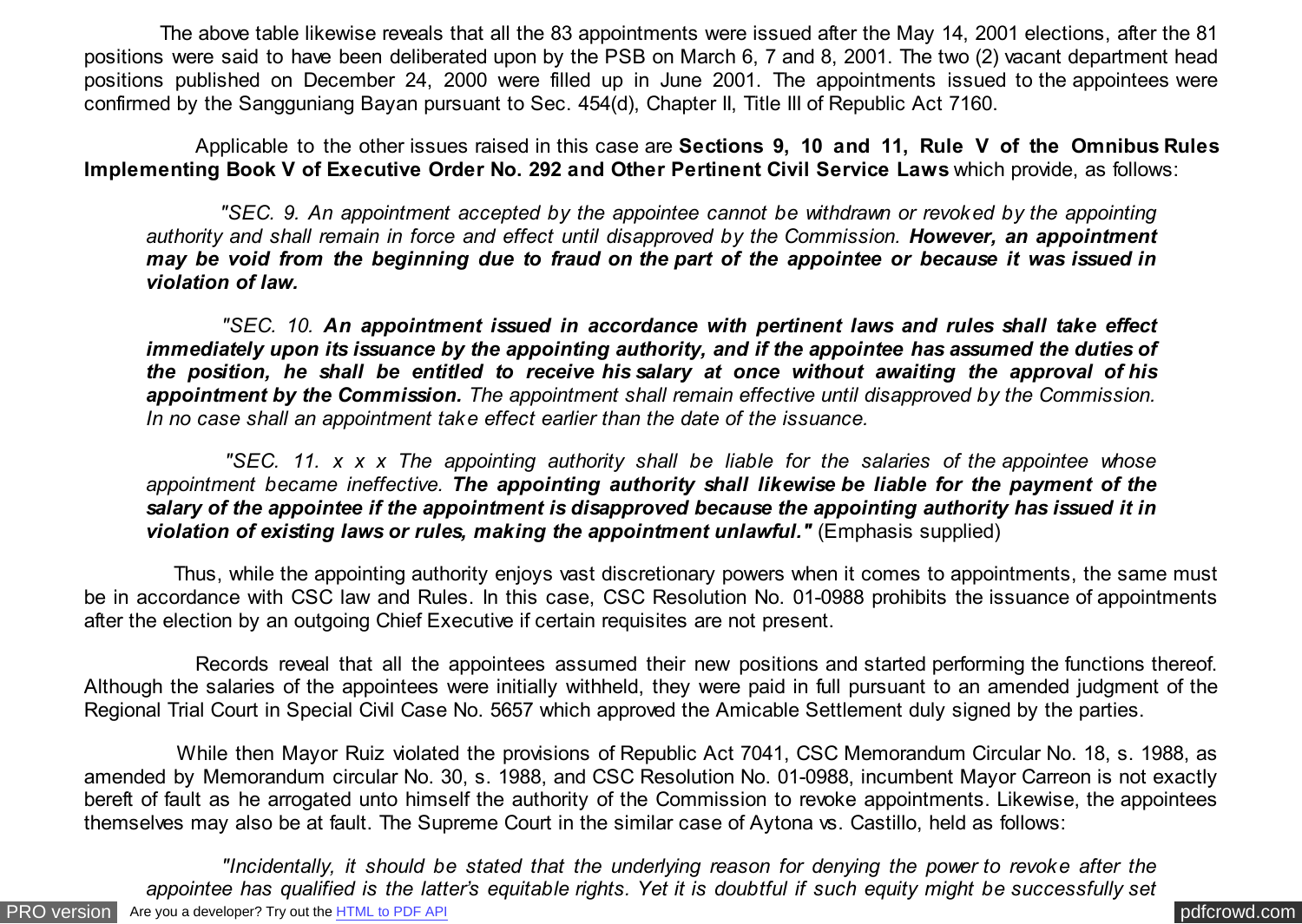*up in the present situation, considering the rush conditional appointments, hurried maneuvers and other happenings detracting from that degree of good faith, morality and propriety which form the basic foundation of claims to equitable relief. The appointees, it might be argued, wittingly or unwittingly cooperated with the stratagem to beat the deadline, whatever the resultant consequences to the dignity and efficiency of the public service."*

 An individual is bound to verify his/her title to an office. If the title is doubtful, as in this case, he/she enters the office at his/her own risk and must be prepared to suffer all adverse consequences that may befall him/her by reason of his/her anomalous status. Be that as it may, the Commission does not detract from the closer possibility that the appointees herein are also victims of the turn of events.

 Needless to say, this is one instance wherein not only strict legality, but also fairness, justice and righteousness should be taken into account.

 **WHEREFORE,** premises considered, the Omnibus Order dated August 17, 2001 of the Civil Service Commission Regional Office No. IX is **REVERSED** and **SET ASIDE**. The Commission hereby rules, as follows:

- 1. The approval of all 83 appointments issued by then Mayor J. Cedrick O. Ruiz is revoked for being violative of Republic Act No. 7041, CSC Memorandum Circular No. 18, s. 1988, as amended; CSC Resolution No. 96-3332 on its accreditation and CSC Resolution No. 01-0988;
- 2. All promoted employees are reverted to their previous positions; and
- 3. Memorandum Order No. 1 and Memorandum Order No. 2 issued by incumbent Mayor Rodolfo H. Carreon, Jr. are hereby declared null and void.

Quezon City, **JUN 17 2002**

(Signed) **JOSE F. ERESTAIN, JR.** Commissioner

(Signed) **KARINA CONSTANTINO-DAVID** Chairman

[PRO version](http://pdfcrowd.com/customize/) Are you a developer? Try out th[e HTML to PDF API](http://pdfcrowd.com/html-to-pdf-api/?ref=pdf) provided and the example of the HTML to PDF API [pdfcrowd.com](http://pdfcrowd.com)